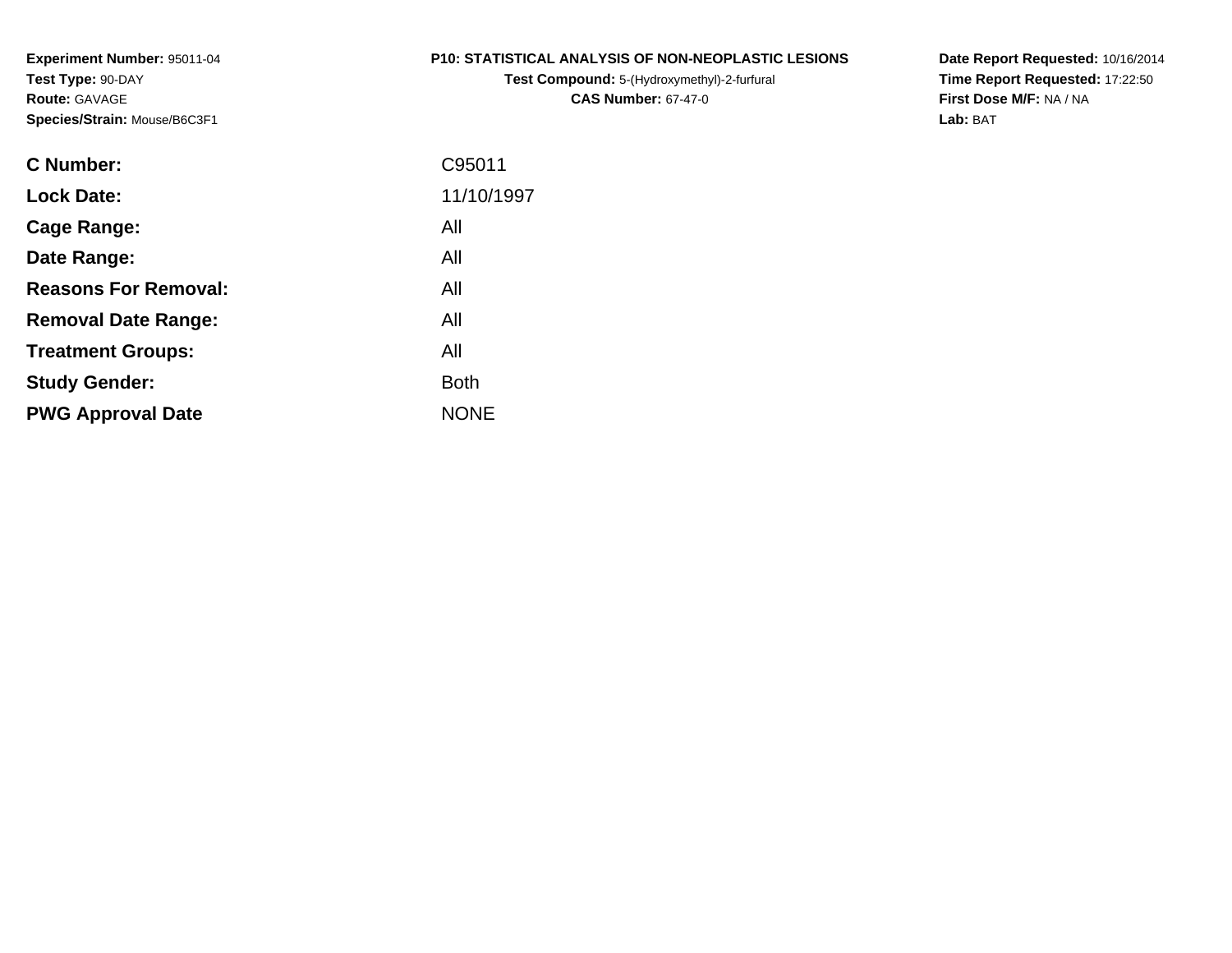**Experiment Number:** 95011-04**Test Type:** 90-DAY**Route:** GAVAGE**Species/Strain:** Mouse/B6C3F1

#### **P10: STATISTICAL ANALYSIS OF NON-NEOPLASTIC LESIONS**

**Test Compound:** 5-(Hydroxymethyl)-2-furfural **CAS Number:** 67-47-0

**Date Report Requested:** 10/16/2014**Time Report Requested:** 17:22:50**First Dose M/F:** NA / NA**Lab:** BAT

## **SUMMARY OF STATISTICALLY SIGNIFICANT (P<=.05) RESULTS IN THE ANALYSIS OF 5-(HYDROXYMETHYL)-2-FURFURAL**

#### **MALE MOUSEOrgan**Kidney**FEMALE MOUSEOrgan**LungLymph Node, MandibularLymph Node, Mesentericc and the contract of the contract of the contract of the contract of the contract of the contract of the contract of  $\mathcal{A}$ Spleen

Thymus

 **Morphology** Cytoplasmic Alteration

### **Morphology**

 Inflammation AtrophyAtrophy Hematopoietic Cell Proliferation<br>Atrophy s and the contract of the contract of the contract of the contract of the contract of the contract of the contract of the contract of the contract of the contract of the contract of the contract of the contract of the cont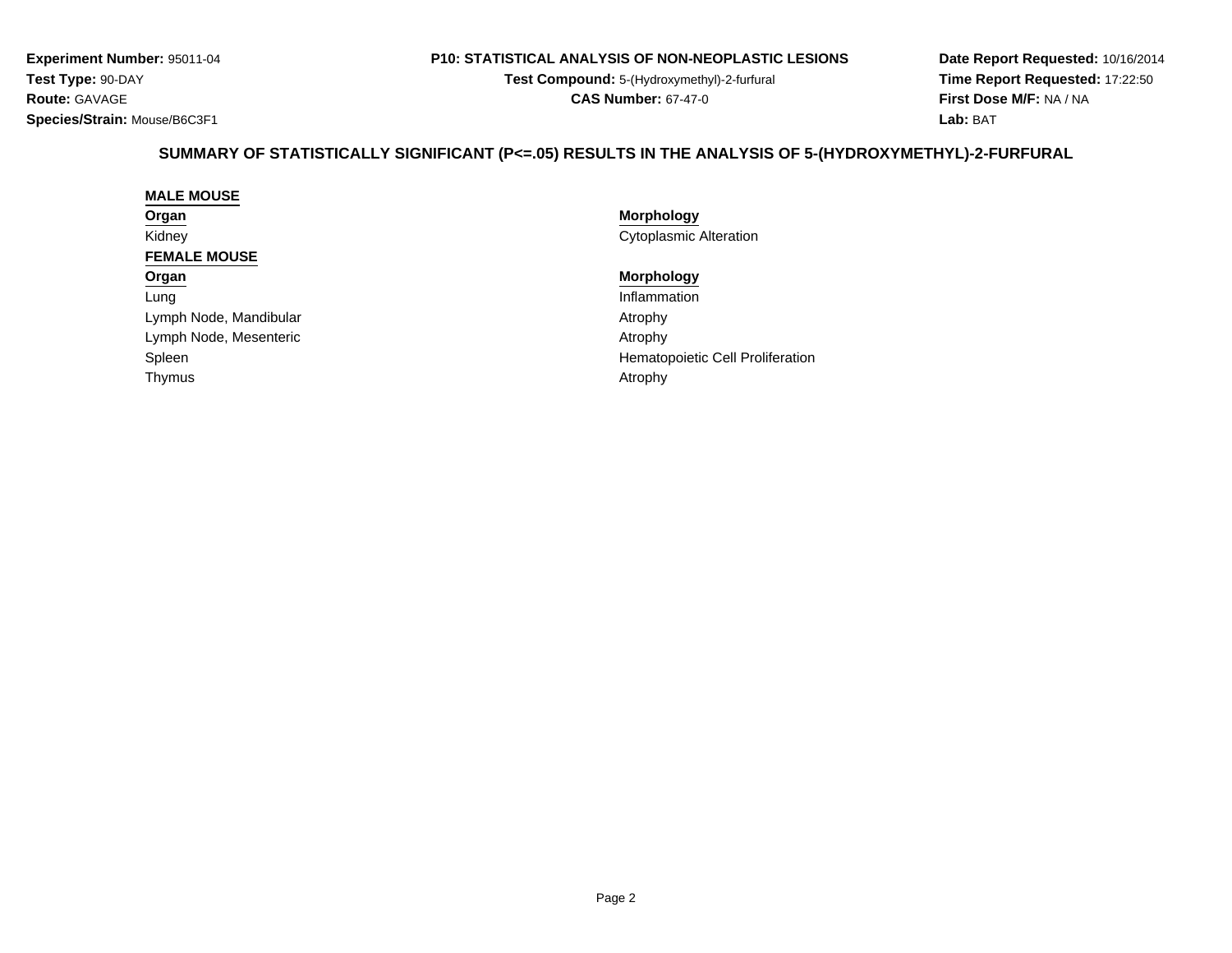**Test Compound:** 5-(Hydroxymethyl)-2-furfural

**CAS Number:** 67-47-0

**Date Report Requested:** 10/16/2014**Time Report Requested:** 17:22:50**First Dose M/F:** NA / NA**Lab:** BAT

## **STATISTICAL ANALYSIS OF NON-NEOPLASTIC LESIONS IN MOUSE(B6C3F1) LAST REMOVAL AT 14 WEEKS**

|                            |              |                        | <b>MALE</b>     |                     |                     |                     |
|----------------------------|--------------|------------------------|-----------------|---------------------|---------------------|---------------------|
| <b>DOSE</b>                | 0 MG/KG      | 47 MG/KG               | <b>94 MG/KG</b> | <b>MG/KG</b><br>188 | <b>MG/KG</b><br>375 | <b>MG/KG</b><br>750 |
| <b>Adrenal Cortex</b>      |              |                        |                 |                     |                     |                     |
| <b>Hypertrophy</b>         |              |                        |                 |                     |                     |                     |
| <b>LESION RATES</b>        |              |                        |                 |                     |                     |                     |
| <b>OVERALL(a)</b>          | 1/10 (10%)   | $0/0 (0\%)$            | $0/0 (0\%)$     | $0/0 (0\%)$         | $0/0(0\%)$          | $0/10(0\%)$         |
| POLY-3 RATE (b)            | 1/10.00      | 0/0.00                 | 0/0.00          | 0/0.00              | 0/0.00              | 0/9.97              |
| POLY-3 PERCENT (g)         | 10%          | 0%                     | 0%              | 0%                  | 0%                  | 0%                  |
| <b>TERMINAL (d)</b>        | 1/10 (10%)   | $0/0 (0\%)$            | $0/0 (0\%)$     | $0/0 (0\%)$         | $0/0 (0\%)$         | $0/9(0\%)$          |
| <b>FIRST INCIDENCE</b>     | 94(T)        | $\qquad \qquad \cdots$ | ---             | ---                 | $---$               | ---                 |
| <b>STATISTICAL TESTS</b>   |              |                        |                 |                     |                     |                     |
| POLY <sub>3</sub>          | (e)          | (e)                    | (e)             | (e)                 | (e)                 | $P = 0.501N$        |
| <b>POLY 1.5</b>            | (e)          | (e)                    | (e)             | (e)                 | (e)                 | $P = 0.500N$        |
| POLY <sub>6</sub>          | (e)          | (e)                    | (e)             | (e)                 | (e)                 | $P = 0.501N$        |
| <b>COCH-ARM / FISHERS</b>  | $P = 0.304N$ | (e)                    | (e)             | (e)                 | (e)                 | $P = 0.500N$        |
| <b>MAX-ISO-POLY-3</b>      | (e)          | (e)                    | (e)             | (e)                 | (e)                 | $P = 0.160N$        |
| <b>HISTCONT SAME RTE</b>   |              |                        |                 |                     |                     |                     |
| <b>HISTCONT ALL RTES</b>   |              |                        |                 |                     |                     |                     |
| <b>CURR VS HC SAME RTE</b> |              |                        |                 |                     |                     |                     |
| <b>CURR VS HC ALL RTES</b> |              |                        |                 |                     |                     |                     |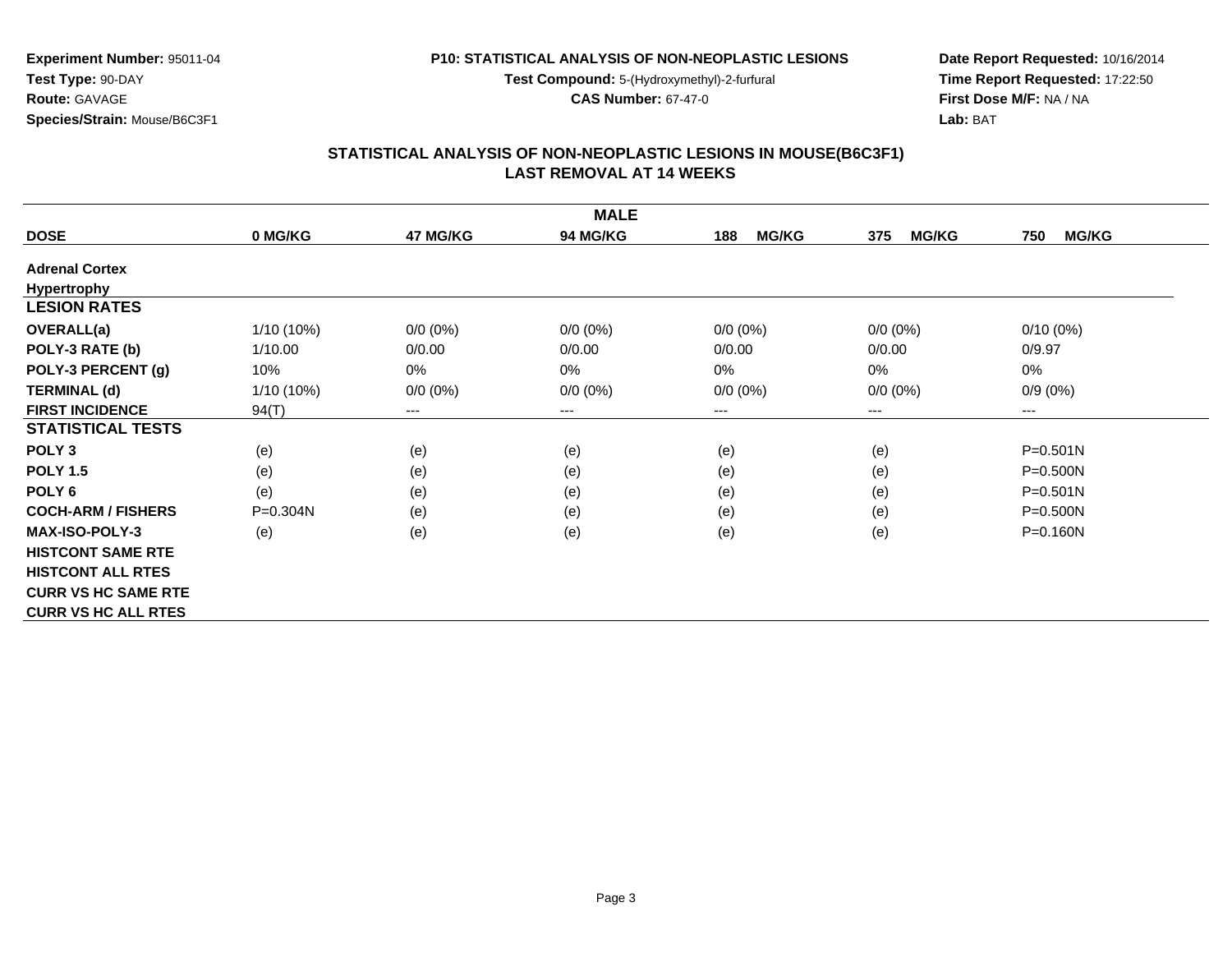**Test Compound:** 5-(Hydroxymethyl)-2-furfural

**CAS Number:** 67-47-0

**Date Report Requested:** 10/16/2014**Time Report Requested:** 17:22:50**First Dose M/F:** NA / NA**Lab:** BAT

### **STATISTICAL ANALYSIS OF NON-NEOPLASTIC LESIONS IN MOUSE(B6C3F1) LAST REMOVAL AT 14 WEEKS**

|                              |              |             | <b>MALE</b> |                     |                     |                     |
|------------------------------|--------------|-------------|-------------|---------------------|---------------------|---------------------|
| <b>DOSE</b>                  | 0 MG/KG      | 47 MG/KG    | 94 MG/KG    | <b>MG/KG</b><br>188 | <b>MG/KG</b><br>375 | <b>MG/KG</b><br>750 |
| <b>Esophagus: Muscularis</b> |              |             |             |                     |                     |                     |
| <b>Inflammation</b>          |              |             |             |                     |                     |                     |
| <b>LESION RATES</b>          |              |             |             |                     |                     |                     |
| <b>OVERALL(a)</b>            | $1/10(10\%)$ | $0/0 (0\%)$ | $0/0 (0\%)$ | $0/0 (0\%)$         | $0/0 (0\%)$         | 1/10 (10%)          |
| POLY-3 RATE (b)              | 1/10.00      | 0/0.00      | 0/0.00      | 0/0.00              | 0/0.00              | 1/9.97              |
| POLY-3 PERCENT (g)           | 10%          | 0%          | $0\%$       | 0%                  | $0\%$               | 10%                 |
| <b>TERMINAL (d)</b>          | 1/10 (10%)   | $0/0 (0\%)$ | $0/0 (0\%)$ | $0/0 (0\%)$         | $0/0 (0\%)$         | 1/9 (11%)           |
| <b>FIRST INCIDENCE</b>       | 94(T)        | $---$       | $---$       | ---                 | $---$               | 94(T)               |
| <b>STATISTICAL TESTS</b>     |              |             |             |                     |                     |                     |
| POLY <sub>3</sub>            | (e)          | (e)         | (e)         | (e)                 | (e)                 | $P=0.760$           |
| <b>POLY 1.5</b>              | (e)          | (e)         | (e)         | (e)                 | (e)                 | $P=0.760$           |
| POLY <sub>6</sub>            | (e)          | (e)         | (e)         | (e)                 | (e)                 | $P=0.759$           |
| <b>COCH-ARM / FISHERS</b>    | $P = 0.645$  | (e)         | (e)         | (e)                 | (e)                 | $P = 0.763N$        |
| <b>MAX-ISO-POLY-3</b>        | (e)          | (e)         | (e)         | (e)                 | (e)                 | $P=0.499$           |
| <b>HISTCONT SAME RTE</b>     |              |             |             |                     |                     |                     |
| <b>HISTCONT ALL RTES</b>     |              |             |             |                     |                     |                     |
| <b>CURR VS HC SAME RTE</b>   |              |             |             |                     |                     |                     |
| <b>CURR VS HC ALL RTES</b>   |              |             |             |                     |                     |                     |

**Species/Strain:** Mouse/B6C3F1

**Experiment Number:** 95011-04

**Test Type:** 90-DAY**Route:** GAVAGE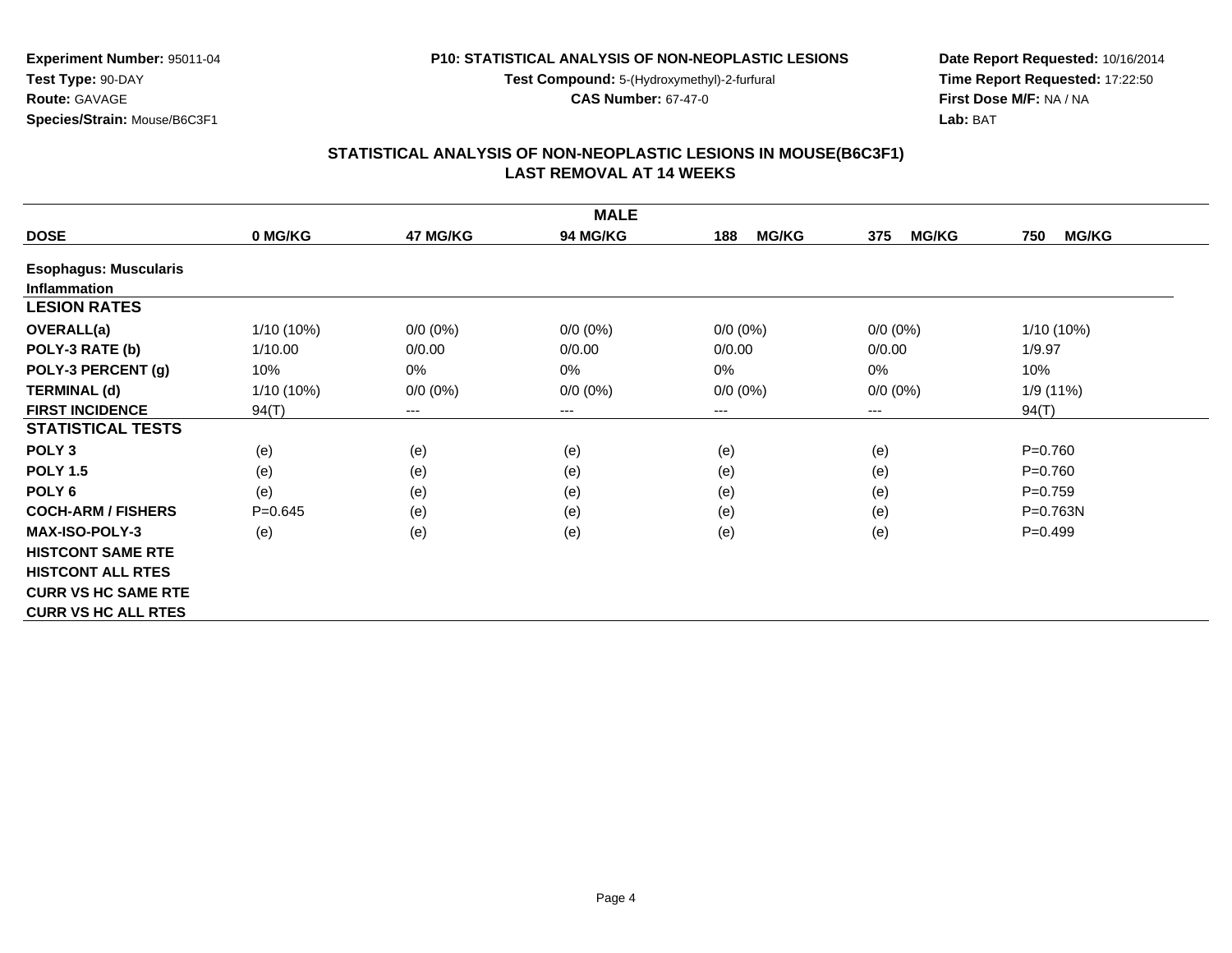**Test Compound:** 5-(Hydroxymethyl)-2-furfural

**CAS Number:** 67-47-0

**Date Report Requested:** 10/16/2014**Time Report Requested:** 17:22:50**First Dose M/F:** NA / NA**Lab:** BAT

# **STATISTICAL ANALYSIS OF NON-NEOPLASTIC LESIONS IN MOUSE(B6C3F1) LAST REMOVAL AT 14 WEEKS**

|                                  |              |             | <b>MALE</b>     |                     |                     |                     |
|----------------------------------|--------------|-------------|-----------------|---------------------|---------------------|---------------------|
| <b>DOSE</b>                      | 0 MG/KG      | 47 MG/KG    | <b>94 MG/KG</b> | 188<br><b>MG/KG</b> | <b>MG/KG</b><br>375 | <b>MG/KG</b><br>750 |
| <b>Esophagus: Periesoph Tiss</b> |              |             |                 |                     |                     |                     |
| <b>Inflammation</b>              |              |             |                 |                     |                     |                     |
| <b>LESION RATES</b>              |              |             |                 |                     |                     |                     |
| <b>OVERALL(a)</b>                | $1/10(10\%)$ | $0/0 (0\%)$ | $0/0 (0\%)$     | $0/0 (0\%)$         | $0/0 (0\%)$         | 1/10 (10%)          |
| POLY-3 RATE (b)                  | 1/10.00      | 0/0.00      | 0/0.00          | 0/0.00              | 0/0.00              | 1/9.97              |
| POLY-3 PERCENT (g)               | 10%          | 0%          | 0%              | 0%                  | 0%                  | 10%                 |
| <b>TERMINAL (d)</b>              | $1/10(10\%)$ | $0/0 (0\%)$ | $0/0 (0\%)$     | $0/0 (0\%)$         | $0/0 (0\%)$         | 1/9 (11%)           |
| <b>FIRST INCIDENCE</b>           | 94(T)        | $---$       | ---             | ---                 | ---                 | 94(T)               |
| <b>STATISTICAL TESTS</b>         |              |             |                 |                     |                     |                     |
| POLY <sub>3</sub>                | (e)          | (e)         | (e)             | (e)                 | (e)                 | $P = 0.760$         |
| <b>POLY 1.5</b>                  | (e)          | (e)         | (e)             | (e)                 | (e)                 | $P = 0.760$         |
| POLY <sub>6</sub>                | (e)          | (e)         | (e)             | (e)                 | (e)                 | $P = 0.759$         |
| <b>COCH-ARM / FISHERS</b>        | $P = 0.645$  | (e)         | (e)             | (e)                 | (e)                 | P=0.763N            |
| <b>MAX-ISO-POLY-3</b>            | (e)          | (e)         | (e)             | (e)                 | (e)                 | $P = 0.499$         |
| <b>HISTCONT SAME RTE</b>         |              |             |                 |                     |                     |                     |
| <b>HISTCONT ALL RTES</b>         |              |             |                 |                     |                     |                     |
| <b>CURR VS HC SAME RTE</b>       |              |             |                 |                     |                     |                     |
| <b>CURR VS HC ALL RTES</b>       |              |             |                 |                     |                     |                     |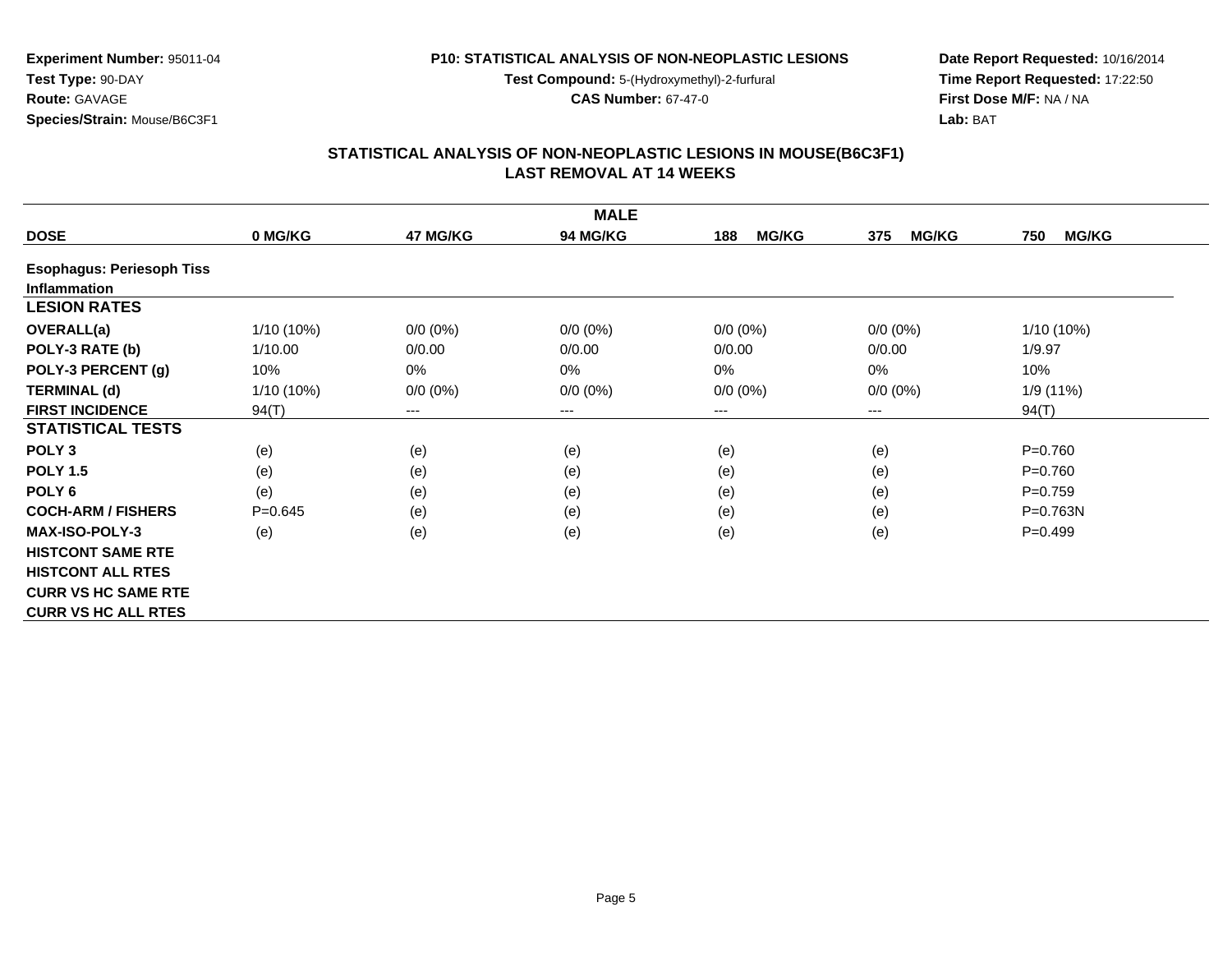**Test Compound:** 5-(Hydroxymethyl)-2-furfural

**CAS Number:** 67-47-0

**Date Report Requested:** 10/16/2014**Time Report Requested:** 17:22:50**First Dose M/F:** NA / NA**Lab:** BAT

#### **STATISTICAL ANALYSIS OF NON-NEOPLASTIC LESIONS IN MOUSE(B6C3F1) LAST REMOVAL AT 14 WEEKS**

|                            |             |             | <b>MALE</b> |                     |                     |                     |
|----------------------------|-------------|-------------|-------------|---------------------|---------------------|---------------------|
| <b>DOSE</b>                | 0 MG/KG     | 47 MG/KG    | 94 MG/KG    | <b>MG/KG</b><br>188 | <b>MG/KG</b><br>375 | <b>MG/KG</b><br>750 |
| Heart                      |             |             |             |                     |                     |                     |
| <b>Ectopic Tissue</b>      |             |             |             |                     |                     |                     |
| <b>LESION RATES</b>        |             |             |             |                     |                     |                     |
| <b>OVERALL(a)</b>          | $0/10(0\%)$ | $0/0 (0\%)$ | $0/0 (0\%)$ | $0/0 (0\%)$         | $0/0$ $(0%)$        | 1/10 (10%)          |
| POLY-3 RATE (b)            | 0/10.00     | 0/0.00      | 0/0.00      | 0/0.00              | 0/0.00              | 1/9.97              |
| POLY-3 PERCENT (g)         | 0%          | 0%          | 0%          | 0%                  | $0\%$               | 10%                 |
| <b>TERMINAL (d)</b>        | $0/10(0\%)$ | $0/0 (0\%)$ | $0/0 (0\%)$ | $0/0 (0\%)$         | $0/0 (0\%)$         | 1/9 (11%)           |
| <b>FIRST INCIDENCE</b>     | $---$       | $---$       | $--$        | ---                 | ---                 | 94(T)               |
| <b>STATISTICAL TESTS</b>   |             |             |             |                     |                     |                     |
| POLY <sub>3</sub>          | (e)         | (e)         | (e)         | (e)                 | (e)                 | $P=0.499$           |
| <b>POLY 1.5</b>            | (e)         | (e)         | (e)         | (e)                 | (e)                 | $P = 0.500$         |
| POLY <sub>6</sub>          | (e)         | (e)         | (e)         | (e)                 | (e)                 | $P=0.499$           |
| <b>COCH-ARM / FISHERS</b>  | $P = 0.304$ | (e)         | (e)         | (e)                 | (e)                 | $P = 0.500$         |
| <b>MAX-ISO-POLY-3</b>      | (e)         | (e)         | (e)         | (e)                 | (e)                 | $P = 0.159$         |
| <b>HISTCONT SAME RTE</b>   |             |             |             |                     |                     |                     |
| <b>HISTCONT ALL RTES</b>   |             |             |             |                     |                     |                     |
| <b>CURR VS HC SAME RTE</b> |             |             |             |                     |                     |                     |
| <b>CURR VS HC ALL RTES</b> |             |             |             |                     |                     |                     |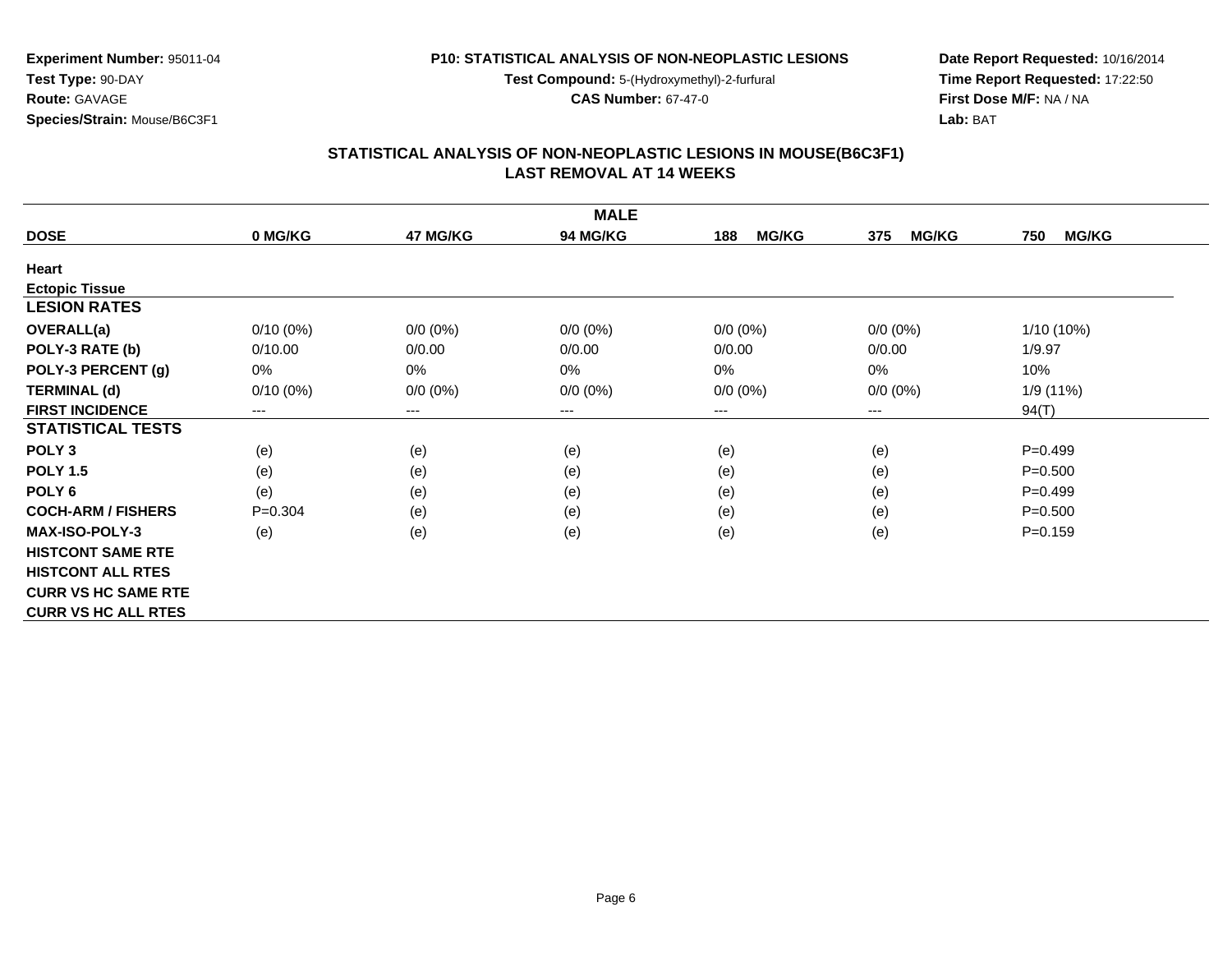**Test Compound:** 5-(Hydroxymethyl)-2-furfural

**CAS Number:** 67-47-0

**Date Report Requested:** 10/16/2014**Time Report Requested:** 17:22:50**First Dose M/F:** NA / NA**Lab:** BAT

### **STATISTICAL ANALYSIS OF NON-NEOPLASTIC LESIONS IN MOUSE(B6C3F1) LAST REMOVAL AT 14 WEEKS**

|                              |             |                        | <b>MALE</b>     |                     |                     |                     |
|------------------------------|-------------|------------------------|-----------------|---------------------|---------------------|---------------------|
| <b>DOSE</b>                  | 0 MG/KG     | 47 MG/KG               | <b>94 MG/KG</b> | <b>MG/KG</b><br>188 | <b>MG/KG</b><br>375 | <b>MG/KG</b><br>750 |
| Heart                        |             |                        |                 |                     |                     |                     |
| <b>Infiltration Cellular</b> |             |                        |                 |                     |                     |                     |
| <b>LESION RATES</b>          |             |                        |                 |                     |                     |                     |
| <b>OVERALL(a)</b>            | $0/10(0\%)$ | $0/0 (0\%)$            | $0/0 (0\%)$     | $0/0 (0\%)$         | $0/0 (0\%)$         | 1/10 (10%)          |
| POLY-3 RATE (b)              | 0/10.00     | 0/0.00                 | 0/0.00          | 0/0.00              | 0/0.00              | 1/9.97              |
| POLY-3 PERCENT (g)           | 0%          | 0%                     | 0%              | 0%                  | 0%                  | 10%                 |
| <b>TERMINAL (d)</b>          | $0/10(0\%)$ | $0/0 (0\%)$            | $0/0 (0\%)$     | $0/0 (0\%)$         | $0/0 (0\%)$         | 1/9 (11%)           |
| <b>FIRST INCIDENCE</b>       | $---$       | $\qquad \qquad \cdots$ | $---$           | ---                 | $---$               | 94(T)               |
| <b>STATISTICAL TESTS</b>     |             |                        |                 |                     |                     |                     |
| POLY <sub>3</sub>            | (e)         | (e)                    | (e)             | (e)                 | (e)                 | $P = 0.499$         |
| <b>POLY 1.5</b>              | (e)         | (e)                    | (e)             | (e)                 | (e)                 | $P = 0.500$         |
| POLY <sub>6</sub>            | (e)         | (e)                    | (e)             | (e)                 | (e)                 | $P = 0.499$         |
| <b>COCH-ARM / FISHERS</b>    | $P = 0.304$ | (e)                    | (e)             | (e)                 | (e)                 | $P = 0.500$         |
| <b>MAX-ISO-POLY-3</b>        | (e)         | (e)                    | (e)             | (e)                 | (e)                 | $P = 0.159$         |
| <b>HISTCONT SAME RTE</b>     |             |                        |                 |                     |                     |                     |
| <b>HISTCONT ALL RTES</b>     |             |                        |                 |                     |                     |                     |
| <b>CURR VS HC SAME RTE</b>   |             |                        |                 |                     |                     |                     |
| <b>CURR VS HC ALL RTES</b>   |             |                        |                 |                     |                     |                     |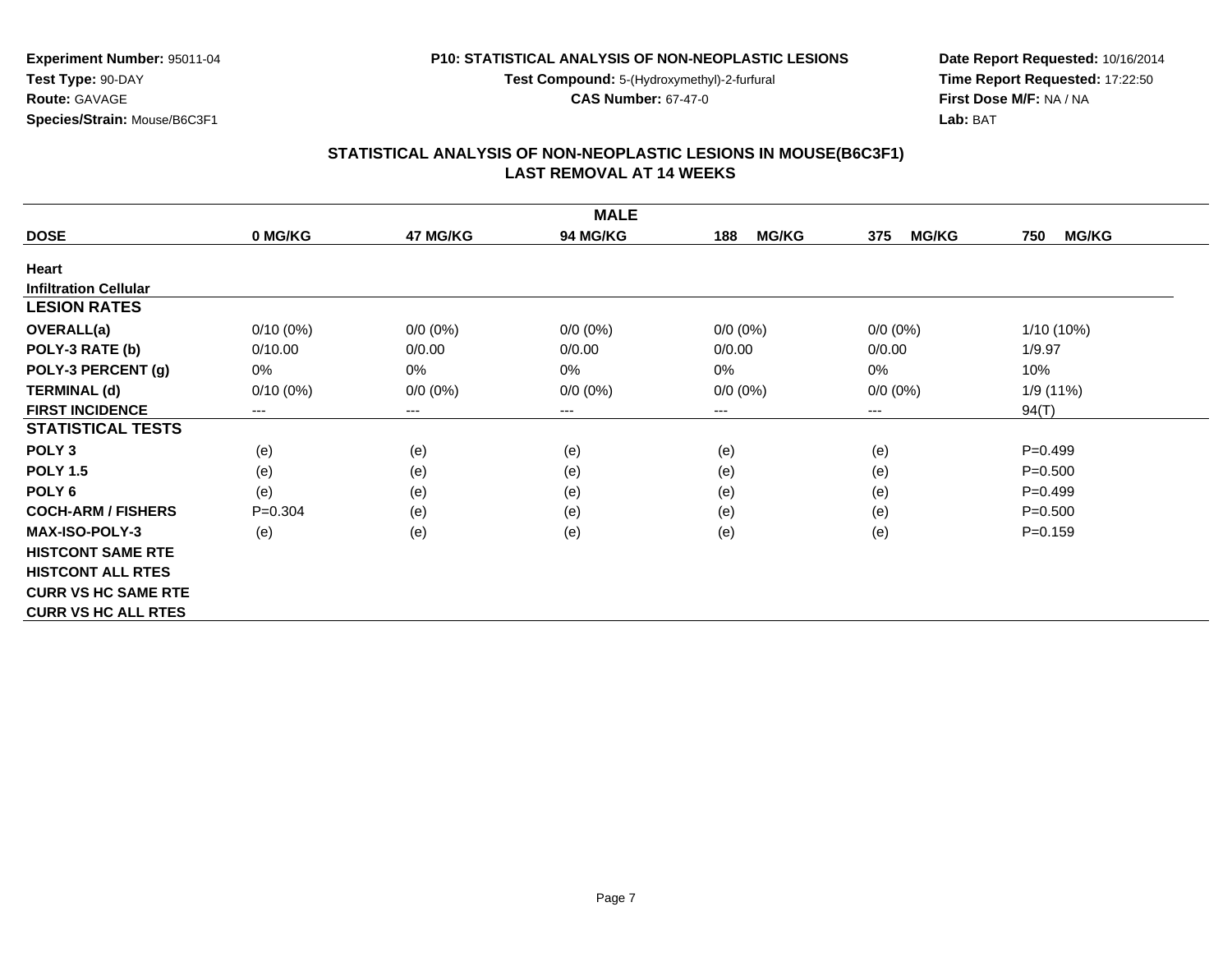**Test Compound:** 5-(Hydroxymethyl)-2-furfural

**CAS Number:** 67-47-0

**Date Report Requested:** 10/16/2014**Time Report Requested:** 17:22:50**First Dose M/F:** NA / NA**Lab:** BAT

### **STATISTICAL ANALYSIS OF NON-NEOPLASTIC LESIONS IN MOUSE(B6C3F1) LAST REMOVAL AT 14 WEEKS**

|                               |             |              | <b>MALE</b>     |                     |                     |                     |
|-------------------------------|-------------|--------------|-----------------|---------------------|---------------------|---------------------|
| <b>DOSE</b>                   | 0 MG/KG     | 47 MG/KG     | <b>94 MG/KG</b> | <b>MG/KG</b><br>188 | <b>MG/KG</b><br>375 | 750<br><b>MG/KG</b> |
| Kidney                        |             |              |                 |                     |                     |                     |
| <b>Cytoplasmic Alteration</b> |             |              |                 |                     |                     |                     |
| <b>LESION RATES</b>           |             |              |                 |                     |                     |                     |
| <b>OVERALL(a)</b>             | 1/10 (10%)  | $0/10(0\%)$  | $1/10(10\%)$    | 6/10(60%)           | 8/10 (80%)          | 10/10 (100%)        |
| POLY-3 RATE (b)               | 1/10.00     | 0/10.00      | 1/10.00         | 6/10.00             | 8/10.00             | 10/10.00            |
| POLY-3 PERCENT (g)            | 10%         | 0%           | 10%             | 60%                 | 80%                 | 100%                |
| <b>TERMINAL (d)</b>           | 1/10 (10%)  | $0/10(0\%)$  | 1/10 (10%)      | 6/10(60%)           | 8/10 (80%)          | 9/9 (100%)          |
| <b>FIRST INCIDENCE</b>        | 94(T)       | ---          | 94(T)           | 94(T)               | 94(T)               | 93                  |
| <b>STATISTICAL TESTS</b>      |             |              |                 |                     |                     |                     |
| POLY <sub>3</sub>             | $P=0.000**$ | $P = 0.500N$ | $P = 0.760$     | $P=0.018*$          | $P=0.000**$         | $P=0.000**$         |
| <b>POLY 1.5</b>               | $P=0.000**$ | $P = 0.500N$ | $P = 0.760$     | $P=0.018*$          | $P=0.000**$         | P=0.000**           |
| POLY <sub>6</sub>             | $P=0.000**$ | $P = 0.500N$ | $P=0.760$       | $P=0.018*$          | P=0.000**           | P=0.000**           |
| <b>COCH-ARM / FISHERS</b>     | $P=0.000**$ | $P = 0.500N$ | $P = 0.763N$    | $P=0.029*$          | $P=0.003**$         | $P=0.000**$         |
| <b>MAX-ISO-POLY-3</b>         | $P=0.000**$ | $P = 0.159N$ | $P = 1.000$     | $P=0.005**$         | $P=0.000**$         | $P=0.000**$         |
| <b>HISTCONT SAME RTE</b>      |             |              |                 |                     |                     |                     |
| <b>HISTCONT ALL RTES</b>      |             |              |                 |                     |                     |                     |
| <b>CURR VS HC SAME RTE</b>    |             |              |                 |                     |                     |                     |
| <b>CURR VS HC ALL RTES</b>    |             |              |                 |                     |                     |                     |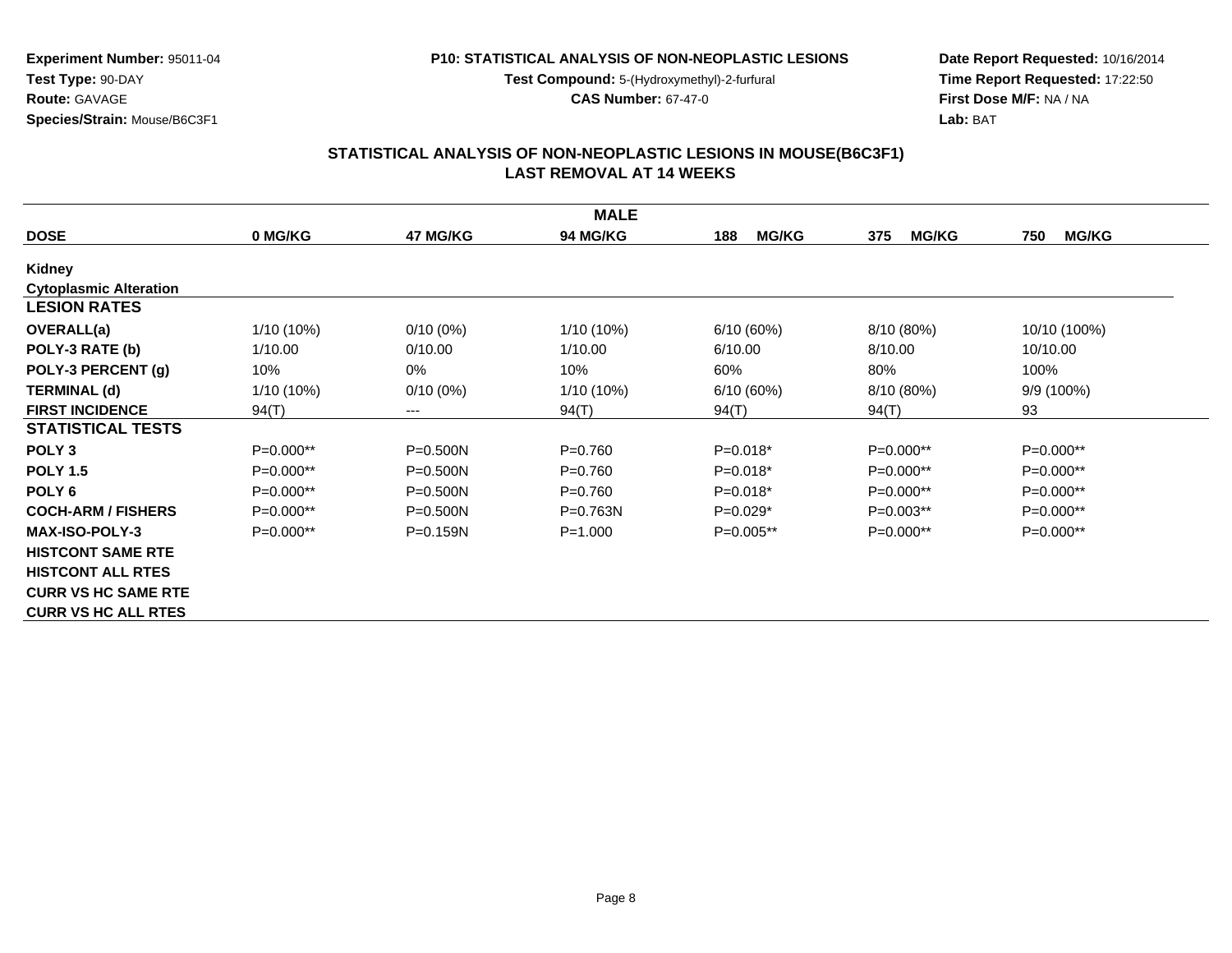**Test Compound:** 5-(Hydroxymethyl)-2-furfural

**CAS Number:** 67-47-0

**Date Report Requested:** 10/16/2014**Time Report Requested:** 17:22:50**First Dose M/F:** NA / NA**Lab:** BAT

#### **STATISTICAL ANALYSIS OF NON-NEOPLASTIC LESIONS IN MOUSE(B6C3F1) LAST REMOVAL AT 14 WEEKS**

|                            |              |              | <b>MALE</b>     |                     |                     |                     |
|----------------------------|--------------|--------------|-----------------|---------------------|---------------------|---------------------|
| <b>DOSE</b>                | 0 MG/KG      | 47 MG/KG     | <b>94 MG/KG</b> | <b>MG/KG</b><br>188 | <b>MG/KG</b><br>375 | <b>MG/KG</b><br>750 |
| <b>Kidney</b>              |              |              |                 |                     |                     |                     |
| <b>Inflammation</b>        |              |              |                 |                     |                     |                     |
| <b>LESION RATES</b>        |              |              |                 |                     |                     |                     |
| <b>OVERALL(a)</b>          | $1/10(10\%)$ | $0/10(0\%)$  | $0/10(0\%)$     | $0/10(0\%)$         | $0/10(0\%)$         | $0/10(0\%)$         |
| POLY-3 RATE (b)            | 1/10.00      | 0/10.00      | 0/10.00         | 0/10.00             | 0/10.00             | 0/9.97              |
| POLY-3 PERCENT (g)         | 10%          | $0\%$        | 0%              | 0%                  | $0\%$               | 0%                  |
| <b>TERMINAL (d)</b>        | $1/10(10\%)$ | $0/10(0\%)$  | $0/10(0\%)$     | $0/10(0\%)$         | $0/10(0\%)$         | $0/9(0\%)$          |
| <b>FIRST INCIDENCE</b>     | 94(T)        | $--$         | ---             | ---                 | $---$               | ---                 |
| <b>STATISTICAL TESTS</b>   |              |              |                 |                     |                     |                     |
| POLY <sub>3</sub>          | $P = 0.415N$ | $P = 0.500N$ | $P = 0.500N$    | $P = 0.500N$        | $P = 0.500N$        | $P = 0.501N$        |
| <b>POLY 1.5</b>            | $P = 0.415N$ | $P = 0.500N$ | $P = 0.500N$    | P=0.500N            | P=0.500N            | P=0.500N            |
| POLY <sub>6</sub>          | $P = 0.414N$ | $P = 0.500N$ | $P = 0.500N$    | $P = 0.500N$        | $P = 0.500N$        | $P = 0.501N$        |
| <b>COCH-ARM / FISHERS</b>  | $P = 0.415N$ | $P = 0.500N$ | $P = 0.500N$    | $P = 0.500N$        | $P = 0.500N$        | $P = 0.500N$        |
| <b>MAX-ISO-POLY-3</b>      | $P = 0.075N$ | $P = 0.159N$ | $P = 0.159N$    | $P = 0.159N$        | $P = 0.159N$        | $P = 0.160N$        |
| <b>HISTCONT SAME RTE</b>   |              |              |                 |                     |                     |                     |
| <b>HISTCONT ALL RTES</b>   |              |              |                 |                     |                     |                     |
| <b>CURR VS HC SAME RTE</b> |              |              |                 |                     |                     |                     |
| <b>CURR VS HC ALL RTES</b> |              |              |                 |                     |                     |                     |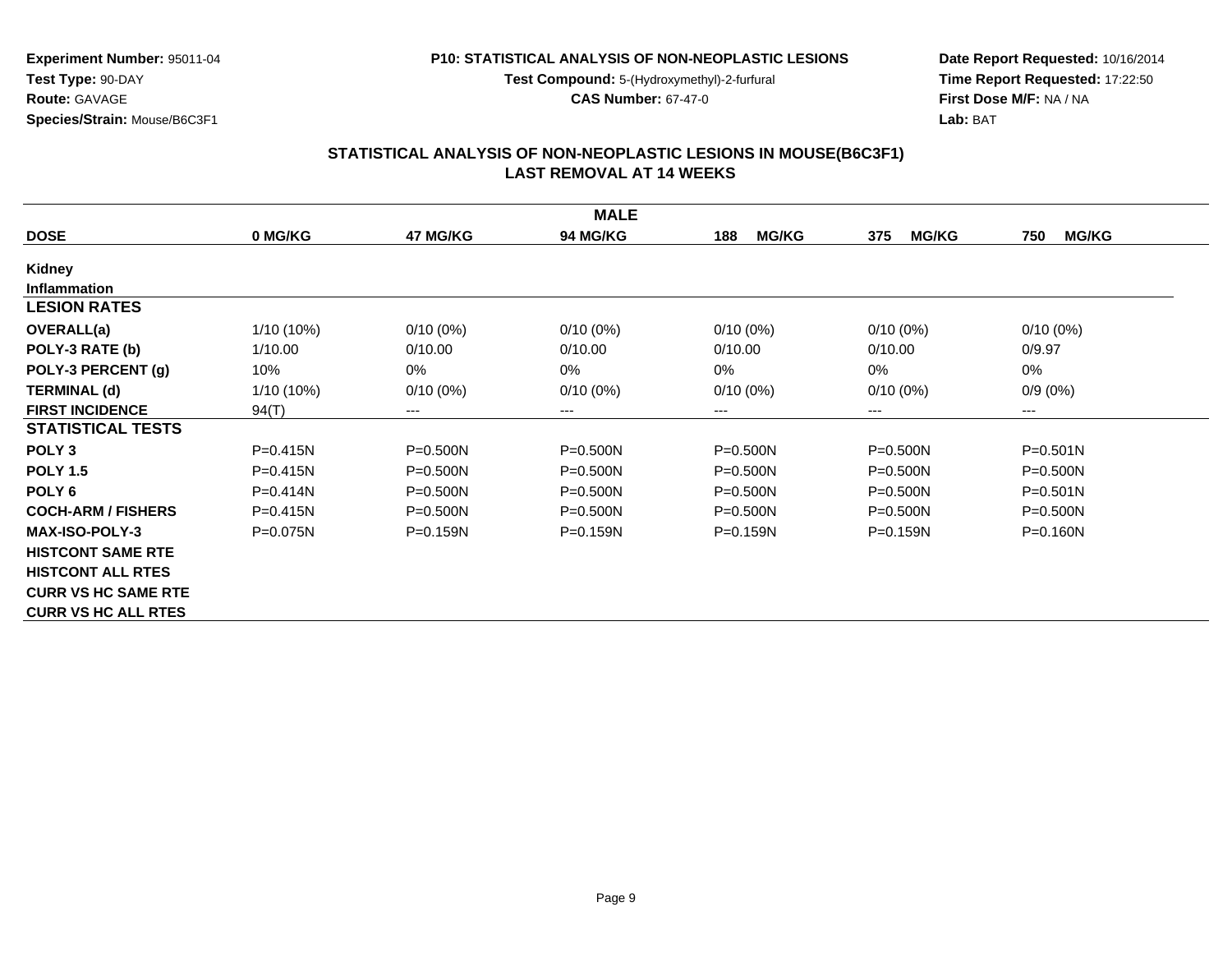**Test Compound:** 5-(Hydroxymethyl)-2-furfural

**CAS Number:** 67-47-0

**Date Report Requested:** 10/16/2014**Time Report Requested:** 17:22:50**First Dose M/F:** NA / NA**Lab:** BAT

#### **STATISTICAL ANALYSIS OF NON-NEOPLASTIC LESIONS IN MOUSE(B6C3F1) LAST REMOVAL AT 14 WEEKS**

|                            |             |             | <b>MALE</b>     |                     |                     |                     |
|----------------------------|-------------|-------------|-----------------|---------------------|---------------------|---------------------|
| <b>DOSE</b>                | 0 MG/KG     | 47 MG/KG    | <b>94 MG/KG</b> | <b>MG/KG</b><br>188 | <b>MG/KG</b><br>375 | <b>MG/KG</b><br>750 |
| <b>Kidney</b>              |             |             |                 |                     |                     |                     |
| <b>Mineralization</b>      |             |             |                 |                     |                     |                     |
| <b>LESION RATES</b>        |             |             |                 |                     |                     |                     |
| <b>OVERALL(a)</b>          | $0/10(0\%)$ | $0/10(0\%)$ | $0/10(0\%)$     | $0/10(0\%)$         | $0/10(0\%)$         | 1/10 (10%)          |
| POLY-3 RATE (b)            | 0/10.00     | 0/10.00     | 0/10.00         | 0/10.00             | 0/10.00             | 1/9.97              |
| POLY-3 PERCENT (g)         | 0%          | $0\%$       | 0%              | 0%                  | $0\%$               | 10%                 |
| <b>TERMINAL (d)</b>        | $0/10(0\%)$ | $0/10(0\%)$ | $0/10(0\%)$     | $0/10(0\%)$         | $0/10(0\%)$         | 1/9 (11%)           |
| <b>FIRST INCIDENCE</b>     | $---$       | $---$       | ---             | ---                 | $---$               | 94(T)               |
| <b>STATISTICAL TESTS</b>   |             |             |                 |                     |                     |                     |
| POLY <sub>3</sub>          | $P = 0.106$ | (e)         | (e)             | (e)                 | (e)                 | $P=0.499$           |
| <b>POLY 1.5</b>            | $P=0.107$   | (e)         | (e)             | (e)                 | (e)                 | $P = 0.500$         |
| POLY <sub>6</sub>          | $P = 0.106$ | (e)         | (e)             | (e)                 | (e)                 | $P = 0.499$         |
| <b>COCH-ARM / FISHERS</b>  | $P = 0.105$ | (e)         | (e)             | (e)                 | (e)                 | $P = 0.500$         |
| <b>MAX-ISO-POLY-3</b>      | $P=0.075$   | (e)         | (e)             | (e)                 | (e)                 | $P = 0.159$         |
| <b>HISTCONT SAME RTE</b>   |             |             |                 |                     |                     |                     |
| <b>HISTCONT ALL RTES</b>   |             |             |                 |                     |                     |                     |
| <b>CURR VS HC SAME RTE</b> |             |             |                 |                     |                     |                     |
| <b>CURR VS HC ALL RTES</b> |             |             |                 |                     |                     |                     |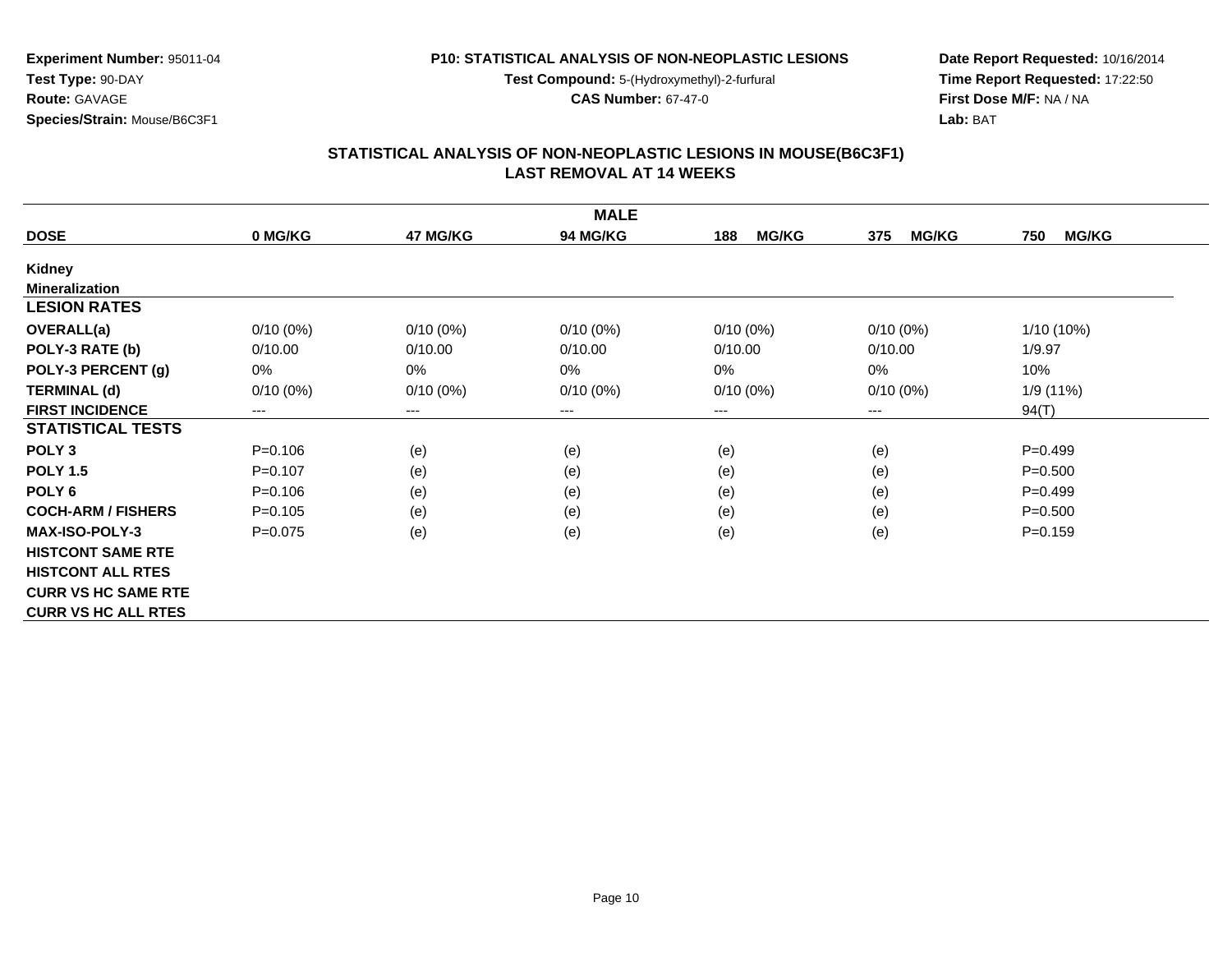**Test Compound:** 5-(Hydroxymethyl)-2-furfural

**CAS Number:** 67-47-0

**Date Report Requested:** 10/16/2014**Time Report Requested:** 17:22:50**First Dose M/F:** NA / NA**Lab:** BAT

#### **STATISTICAL ANALYSIS OF NON-NEOPLASTIC LESIONS IN MOUSE(B6C3F1) LAST REMOVAL AT 14 WEEKS**

|                            |             |             | <b>MALE</b>     |                     |                     |                     |
|----------------------------|-------------|-------------|-----------------|---------------------|---------------------|---------------------|
| <b>DOSE</b>                | 0 MG/KG     | 47 MG/KG    | <b>94 MG/KG</b> | <b>MG/KG</b><br>188 | <b>MG/KG</b><br>375 | 750<br><b>MG/KG</b> |
| <b>Kidney</b>              |             |             |                 |                     |                     |                     |
| <b>Nephropathy</b>         |             |             |                 |                     |                     |                     |
| <b>LESION RATES</b>        |             |             |                 |                     |                     |                     |
| <b>OVERALL(a)</b>          | $0/10(0\%)$ | $0/10(0\%)$ | $0/10(0\%)$     | $1/10(10\%)$        | $1/10(10\%)$        | 1/10 (10%)          |
| POLY-3 RATE (b)            | 0/10.00     | 0/10.00     | 0/10.00         | 1/10.00             | 1/10.00             | 1/10.00             |
| POLY-3 PERCENT (g)         | $0\%$       | $0\%$       | 0%              | 10%                 | 10%                 | 10%                 |
| <b>TERMINAL (d)</b>        | $0/10(0\%)$ | $0/10(0\%)$ | $0/10(0\%)$     | $1/10(10\%)$        | $1/10(10\%)$        | $0/9(0\%)$          |
| <b>FIRST INCIDENCE</b>     | $--$        | $---$       | ---             | 94(T)               | 94(T)               | 93                  |
| <b>STATISTICAL TESTS</b>   |             |             |                 |                     |                     |                     |
| POLY <sub>3</sub>          | $P = 0.186$ | (e)         | (e)             | $P = 0.500$         | $P = 0.500$         | $P = 0.500$         |
| <b>POLY 1.5</b>            | $P = 0.186$ | (e)         | (e)             | $P = 0.500$         | $P = 0.500$         | $P = 0.500$         |
| POLY <sub>6</sub>          | $P = 0.186$ | (e)         | (e)             | $P = 0.500$         | $P = 0.500$         | $P = 0.500$         |
| <b>COCH-ARM / FISHERS</b>  | $P=0.179$   | (e)         | (e)             | $P = 0.500$         | $P = 0.500$         | $P = 0.500$         |
| <b>MAX-ISO-POLY-3</b>      | $P = 0.291$ | (e)         | (e)             | $P=0.159$           | $P = 0.159$         | $P = 0.159$         |
| <b>HISTCONT SAME RTE</b>   |             |             |                 |                     |                     |                     |
| <b>HISTCONT ALL RTES</b>   |             |             |                 |                     |                     |                     |
| <b>CURR VS HC SAME RTE</b> |             |             |                 |                     |                     |                     |
| <b>CURR VS HC ALL RTES</b> |             |             |                 |                     |                     |                     |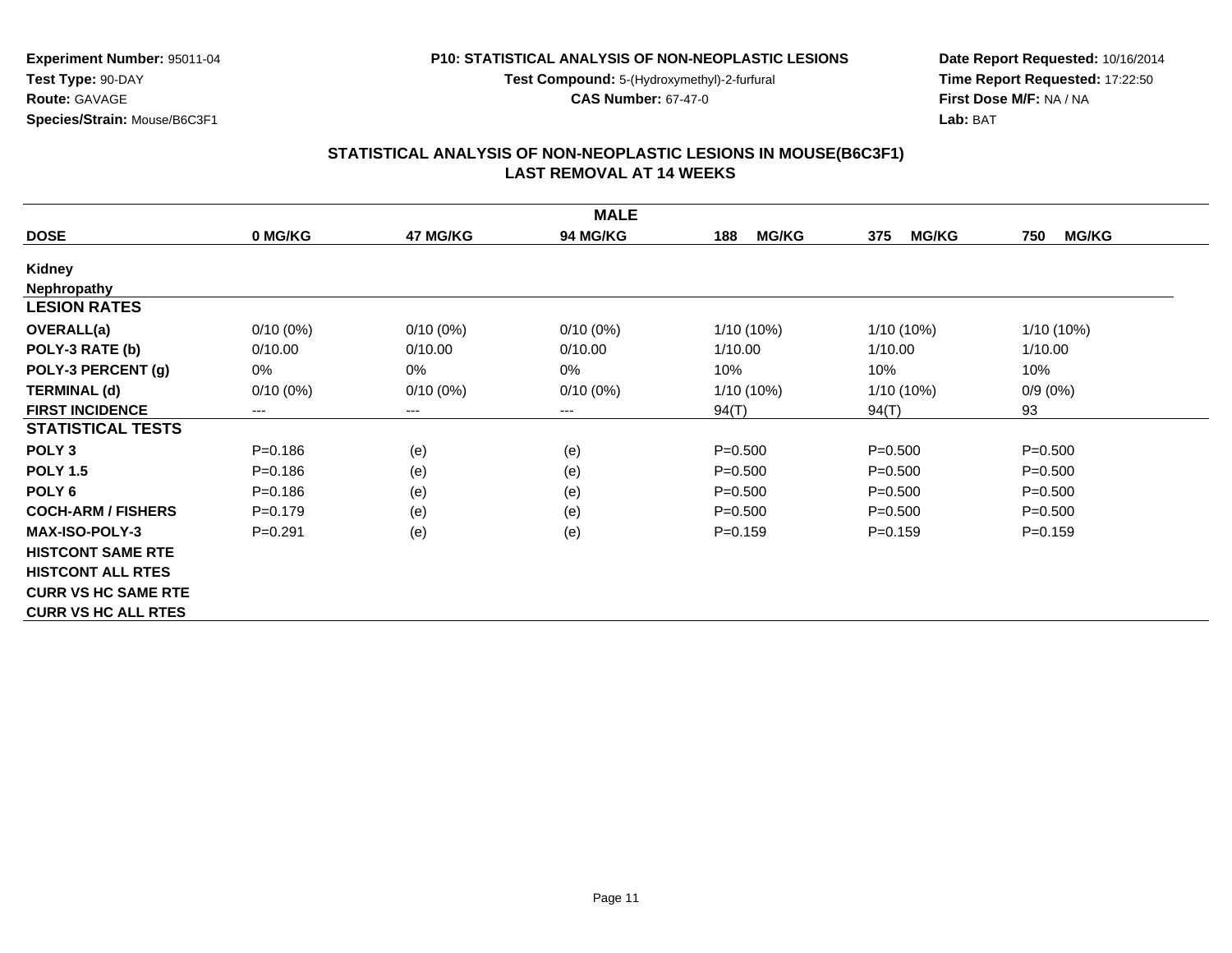**Test Compound:** 5-(Hydroxymethyl)-2-furfural

**CAS Number:** 67-47-0

**Date Report Requested:** 10/16/2014**Time Report Requested:** 17:22:50**First Dose M/F:** NA / NA**Lab:** BAT

#### **STATISTICAL ANALYSIS OF NON-NEOPLASTIC LESIONS IN MOUSE(B6C3F1) LAST REMOVAL AT 14 WEEKS**

|                            |              |             | <b>MALE</b> |                     |                     |                            |
|----------------------------|--------------|-------------|-------------|---------------------|---------------------|----------------------------|
| <b>DOSE</b>                | 0 MG/KG      | 47 MG/KG    | 94 MG/KG    | <b>MG/KG</b><br>188 | <b>MG/KG</b><br>375 | <b>MG/KG</b><br>750        |
| Liver                      |              |             |             |                     |                     |                            |
| <b>Inflammation</b>        |              |             |             |                     |                     |                            |
| <b>LESION RATES</b>        |              |             |             |                     |                     |                            |
| <b>OVERALL(a)</b>          | 2/10 (20%)   | $0/0 (0\%)$ | $0/0 (0\%)$ | $0/0 (0\%)$         | $0/0 (0\%)$         | $0/10(0\%)$                |
| POLY-3 RATE (b)            | 2/10.00      | 0/0.00      | 0/0.00      | 0/0.00              | 0/0.00              | 0/9.97                     |
| POLY-3 PERCENT (g)         | 20%          | 0%          | 0%          | $0\%$               | 0%                  | $0\%$                      |
| <b>TERMINAL (d)</b>        | 2/10 (20%)   | $0/0 (0\%)$ | $0/0 (0\%)$ | $0/0 (0\%)$         | $0/0 (0\%)$         | $0/9(0\%)$                 |
| <b>FIRST INCIDENCE</b>     | 94(T)        | $---$       | $---$       | ---                 | $---$               | $\qquad \qquad - \qquad -$ |
| <b>STATISTICAL TESTS</b>   |              |             |             |                     |                     |                            |
| POLY <sub>3</sub>          | (e)          | (e)         | (e)         | (e)                 | (e)                 | P=0.227N                   |
| <b>POLY 1.5</b>            | (e)          | (e)         | (e)         | (e)                 | (e)                 | $P=0.227N$                 |
| POLY <sub>6</sub>          | (e)          | (e)         | (e)         | (e)                 | (e)                 | $P = 0.228N$               |
| <b>COCH-ARM / FISHERS</b>  | $P = 0.132N$ | (e)         | (e)         | (e)                 | (e)                 | $P = 0.237N$               |
| <b>MAX-ISO-POLY-3</b>      | (e)          | (e)         | (e)         | (e)                 | (e)                 | P=0.068N                   |
| <b>HISTCONT SAME RTE</b>   |              |             |             |                     |                     |                            |
| <b>HISTCONT ALL RTES</b>   |              |             |             |                     |                     |                            |
| <b>CURR VS HC SAME RTE</b> |              |             |             |                     |                     |                            |
| <b>CURR VS HC ALL RTES</b> |              |             |             |                     |                     |                            |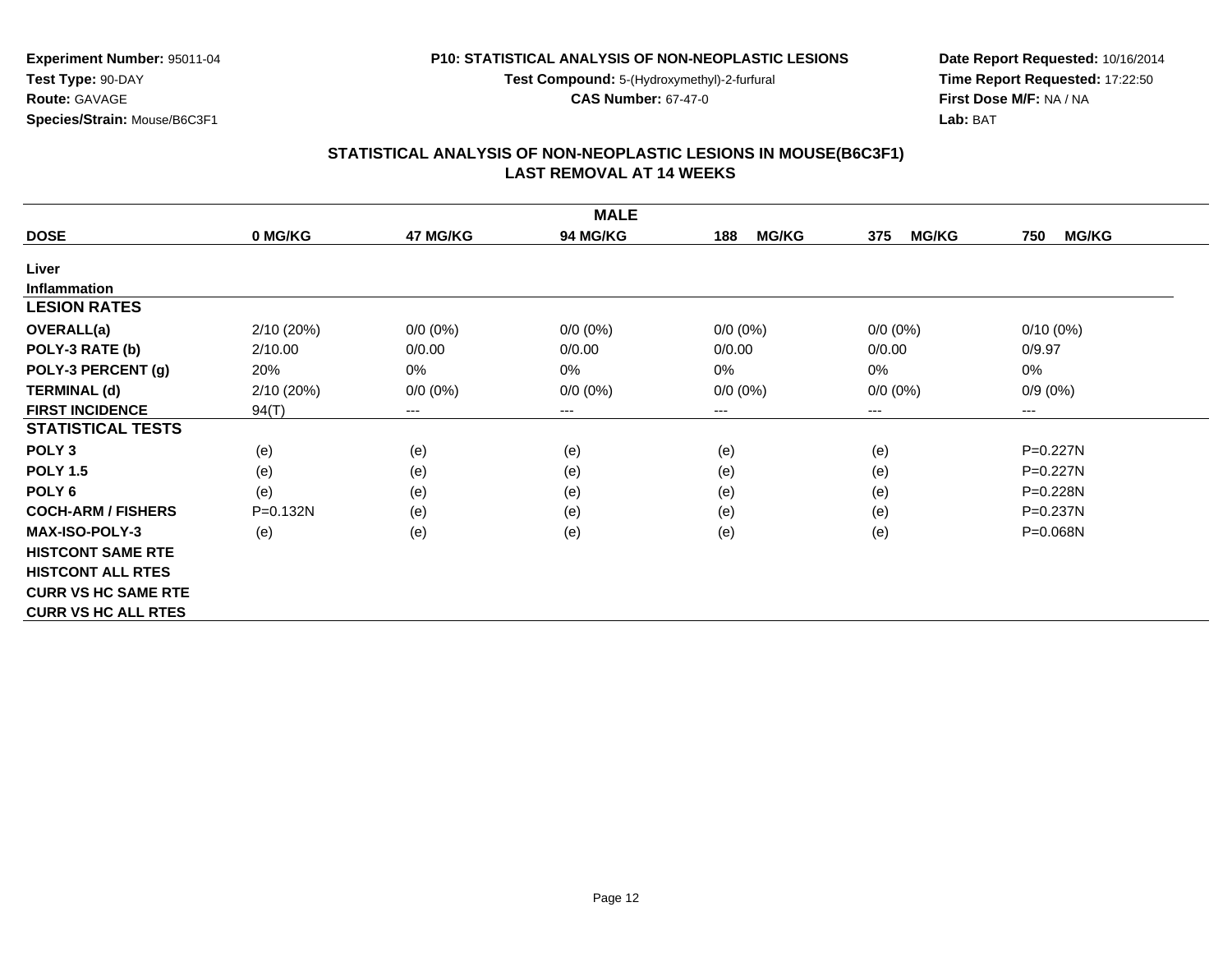**Test Compound:** 5-(Hydroxymethyl)-2-furfural

**CAS Number:** 67-47-0

**Date Report Requested:** 10/16/2014**Time Report Requested:** 17:22:50**First Dose M/F:** NA / NA**Lab:** BAT

#### **STATISTICAL ANALYSIS OF NON-NEOPLASTIC LESIONS IN MOUSE(B6C3F1) LAST REMOVAL AT 14 WEEKS**

|                            |             |                        | <b>MALE</b>     |                     |                     |                        |
|----------------------------|-------------|------------------------|-----------------|---------------------|---------------------|------------------------|
| <b>DOSE</b>                | 0 MG/KG     | 47 MG/KG               | <b>94 MG/KG</b> | <b>MG/KG</b><br>188 | <b>MG/KG</b><br>375 | <b>MG/KG</b><br>750    |
| Lung                       |             |                        |                 |                     |                     |                        |
| <b>Inflammation</b>        |             |                        |                 |                     |                     |                        |
| <b>LESION RATES</b>        |             |                        |                 |                     |                     |                        |
| <b>OVERALL(a)</b>          | $0/10(0\%)$ | $0/0 (0\%)$            | $0/0 (0\%)$     | $0/0 (0\%)$         | $0/0 (0\%)$         | $0/10(0\%)$            |
| POLY-3 RATE (b)            | 0/10.00     | 0/0.00                 | 0/0.00          | 0/0.00              | 0/0.00              | 0/9.97                 |
| POLY-3 PERCENT (g)         | 0%          | 0%                     | $0\%$           | 0%                  | 0%                  | 0%                     |
| <b>TERMINAL (d)</b>        | $0/10(0\%)$ | $0/0 (0\%)$            | $0/0 (0\%)$     | $0/0 (0\%)$         | $0/0 (0\%)$         | $0/9(0\%)$             |
| <b>FIRST INCIDENCE</b>     | $---$       | $\qquad \qquad \cdots$ | ---             | ---                 | $---$               | $\qquad \qquad \cdots$ |
| <b>STATISTICAL TESTS</b>   |             |                        |                 |                     |                     |                        |
| POLY <sub>3</sub>          | (n)         | (n)                    | (n)             | (n)                 | (n)                 | (n)                    |
| <b>POLY 1.5</b>            | (n)         | (n)                    | (n)             | (n)                 | (n)                 | (n)                    |
| POLY <sub>6</sub>          | (n)         | (n)                    | (n)             | (n)                 | (n)                 | (n)                    |
| <b>COCH-ARM / FISHERS</b>  | (n)         | (n)                    | (n)             | (n)                 | (n)                 | (n)                    |
| <b>MAX-ISO-POLY-3</b>      | (n)         | (n)                    | (n)             | (n)                 | (n)                 | (n)                    |
| <b>HISTCONT SAME RTE</b>   |             |                        |                 |                     |                     |                        |
| <b>HISTCONT ALL RTES</b>   |             |                        |                 |                     |                     |                        |
| <b>CURR VS HC SAME RTE</b> |             |                        |                 |                     |                     |                        |
| <b>CURR VS HC ALL RTES</b> |             |                        |                 |                     |                     |                        |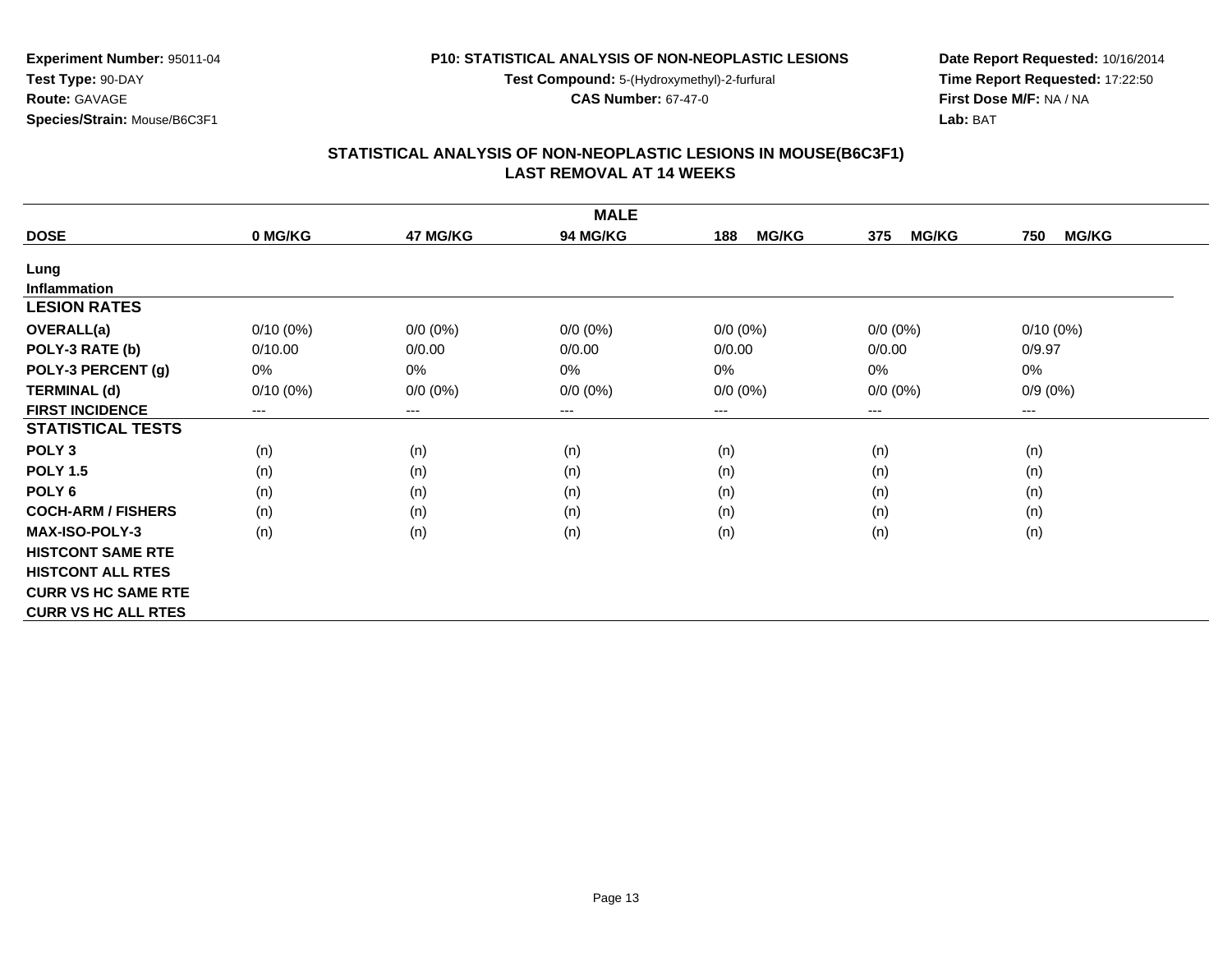**Test Compound:** 5-(Hydroxymethyl)-2-furfural

**CAS Number:** 67-47-0

**Date Report Requested:** 10/16/2014**Time Report Requested:** 17:22:50**First Dose M/F:** NA / NA**Lab:** BAT

#### **STATISTICAL ANALYSIS OF NON-NEOPLASTIC LESIONS IN MOUSE(B6C3F1) LAST REMOVAL AT 14 WEEKS**

|                            |              |                            | <b>MALE</b> |                     |                     |                     |
|----------------------------|--------------|----------------------------|-------------|---------------------|---------------------|---------------------|
| <b>DOSE</b>                | 0 MG/KG      | 47 MG/KG                   | 94 MG/KG    | <b>MG/KG</b><br>188 | <b>MG/KG</b><br>375 | <b>MG/KG</b><br>750 |
| Lung                       |              |                            |             |                     |                     |                     |
| Pigmentation               |              |                            |             |                     |                     |                     |
| <b>LESION RATES</b>        |              |                            |             |                     |                     |                     |
| <b>OVERALL(a)</b>          | $1/10(10\%)$ | $0/0 (0\%)$                | $0/0 (0\%)$ | $0/0 (0\%)$         | $0/0 (0\%)$         | $0/10(0\%)$         |
| POLY-3 RATE (b)            | 1/10.00      | 0/0.00                     | 0/0.00      | 0/0.00              | 0/0.00              | 0/9.97              |
| POLY-3 PERCENT (g)         | 10%          | 0%                         | 0%          | 0%                  | $0\%$               | 0%                  |
| <b>TERMINAL (d)</b>        | 1/10 (10%)   | $0/0 (0\%)$                | $0/0 (0\%)$ | $0/0 (0\%)$         | $0/0 (0\%)$         | $0/9(0\%)$          |
| <b>FIRST INCIDENCE</b>     | 94(T)        | $\qquad \qquad - \qquad -$ | ---         | ---                 | $---$               | ---                 |
| <b>STATISTICAL TESTS</b>   |              |                            |             |                     |                     |                     |
| POLY <sub>3</sub>          | (e)          | (e)                        | (e)         | (e)                 | (e)                 | $P = 0.501N$        |
| <b>POLY 1.5</b>            | (e)          | (e)                        | (e)         | (e)                 | (e)                 | P=0.500N            |
| POLY <sub>6</sub>          | (e)          | (e)                        | (e)         | (e)                 | (e)                 | $P = 0.501N$        |
| <b>COCH-ARM / FISHERS</b>  | P=0.304N     | (e)                        | (e)         | (e)                 | (e)                 | $P = 0.500N$        |
| <b>MAX-ISO-POLY-3</b>      | (e)          | (e)                        | (e)         | (e)                 | (e)                 | $P = 0.160N$        |
| <b>HISTCONT SAME RTE</b>   |              |                            |             |                     |                     |                     |
| <b>HISTCONT ALL RTES</b>   |              |                            |             |                     |                     |                     |
| <b>CURR VS HC SAME RTE</b> |              |                            |             |                     |                     |                     |
| <b>CURR VS HC ALL RTES</b> |              |                            |             |                     |                     |                     |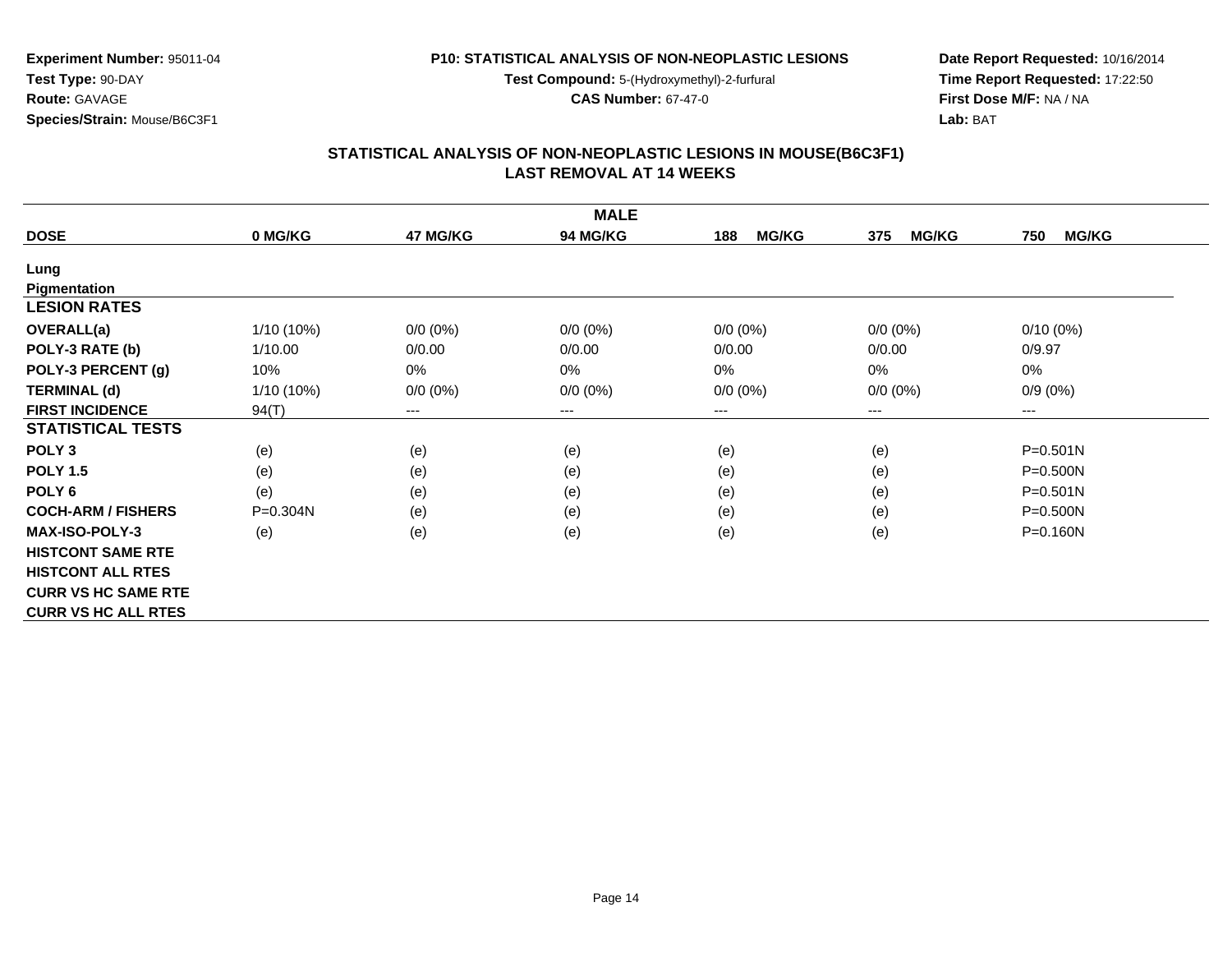**Test Compound:** 5-(Hydroxymethyl)-2-furfural

**CAS Number:** 67-47-0

**Date Report Requested:** 10/16/2014**Time Report Requested:** 17:22:50**First Dose M/F:** NA / NA**Lab:** BAT

## **STATISTICAL ANALYSIS OF NON-NEOPLASTIC LESIONS IN MOUSE(B6C3F1) LAST REMOVAL AT 14 WEEKS**

|                            |              |                        | <b>MALE</b>     |                     |                     |                     |
|----------------------------|--------------|------------------------|-----------------|---------------------|---------------------|---------------------|
| <b>DOSE</b>                | 0 MG/KG      | 47 MG/KG               | <b>94 MG/KG</b> | <b>MG/KG</b><br>188 | <b>MG/KG</b><br>375 | <b>MG/KG</b><br>750 |
| Lung: Perivascular         |              |                        |                 |                     |                     |                     |
| <b>Inflammation</b>        |              |                        |                 |                     |                     |                     |
| <b>LESION RATES</b>        |              |                        |                 |                     |                     |                     |
| <b>OVERALL(a)</b>          | 1/10 (10%)   | $0/0 (0\%)$            | $0/0 (0\%)$     | $0/0 (0\%)$         | $0/0 (0\%)$         | $0/10(0\%)$         |
| POLY-3 RATE (b)            | 1/10.00      | 0/0.00                 | 0/0.00          | 0/0.00              | 0/0.00              | 0/9.97              |
| POLY-3 PERCENT (g)         | 10%          | 0%                     | 0%              | 0%                  | 0%                  | 0%                  |
| <b>TERMINAL (d)</b>        | 1/10 (10%)   | $0/0 (0\%)$            | $0/0 (0\%)$     | $0/0 (0\%)$         | $0/0 (0\%)$         | $0/9(0\%)$          |
| <b>FIRST INCIDENCE</b>     | 94(T)        | $\qquad \qquad \cdots$ | $--$            | ---                 | ---                 | ---                 |
| <b>STATISTICAL TESTS</b>   |              |                        |                 |                     |                     |                     |
| POLY <sub>3</sub>          | (e)          | (e)                    | (e)             | (e)                 | (e)                 | $P = 0.501N$        |
| <b>POLY 1.5</b>            | (e)          | (e)                    | (e)             | (e)                 | (e)                 | $P = 0.500N$        |
| POLY <sub>6</sub>          | (e)          | (e)                    | (e)             | (e)                 | (e)                 | $P = 0.501N$        |
| <b>COCH-ARM / FISHERS</b>  | $P = 0.304N$ | (e)                    | (e)             | (e)                 | (e)                 | P=0.500N            |
| <b>MAX-ISO-POLY-3</b>      | (e)          | (e)                    | (e)             | (e)                 | (e)                 | P=0.160N            |
| <b>HISTCONT SAME RTE</b>   |              |                        |                 |                     |                     |                     |
| <b>HISTCONT ALL RTES</b>   |              |                        |                 |                     |                     |                     |
| <b>CURR VS HC SAME RTE</b> |              |                        |                 |                     |                     |                     |
| <b>CURR VS HC ALL RTES</b> |              |                        |                 |                     |                     |                     |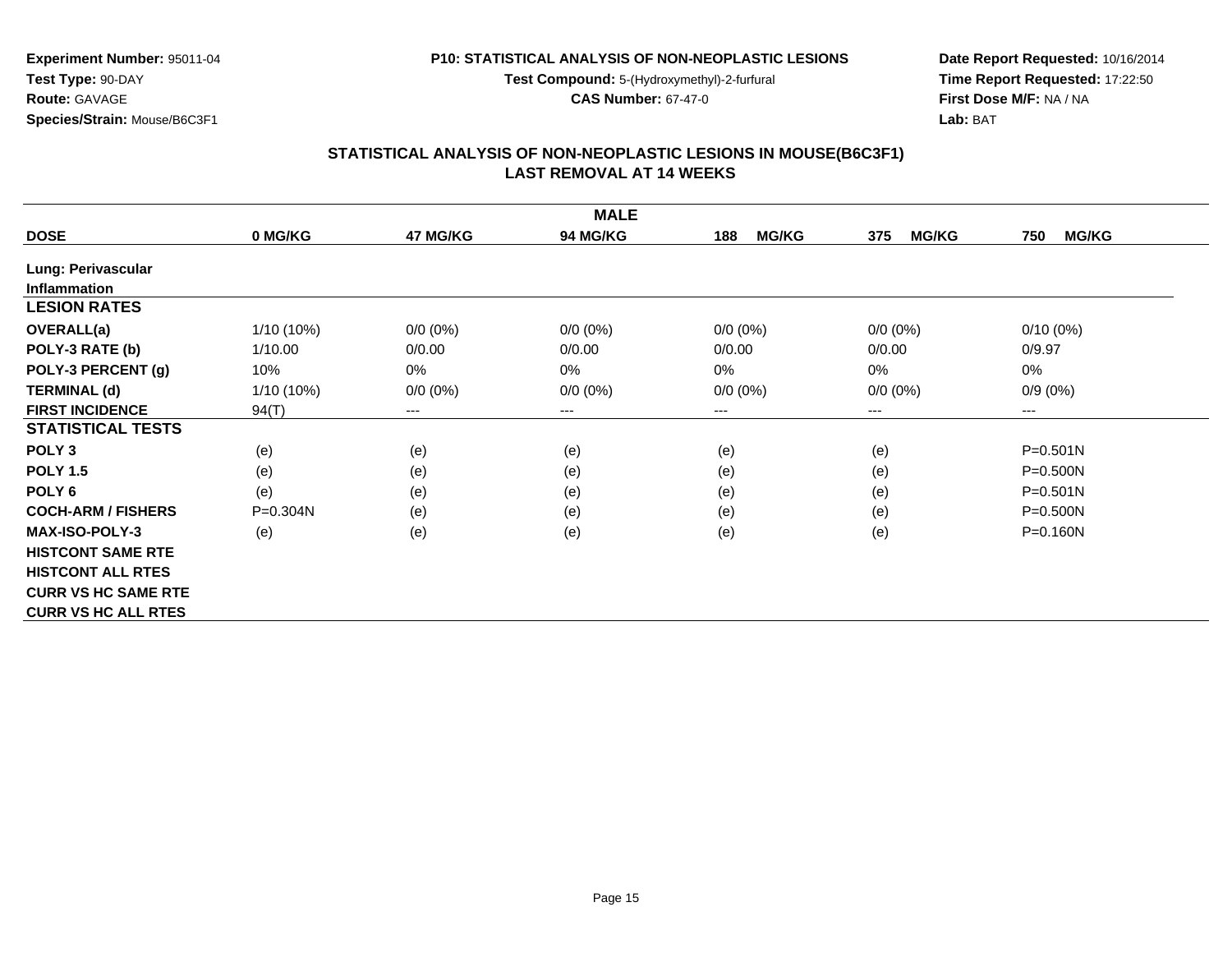**Test Compound:** 5-(Hydroxymethyl)-2-furfural

**CAS Number:** 67-47-0

**Date Report Requested:** 10/16/2014**Time Report Requested:** 17:22:50**First Dose M/F:** NA / NA**Lab:** BAT

#### **STATISTICAL ANALYSIS OF NON-NEOPLASTIC LESIONS IN MOUSE(B6C3F1) LAST REMOVAL AT 14 WEEKS**

|                            |             |             | <b>MALE</b>                |                     |                     |                     |
|----------------------------|-------------|-------------|----------------------------|---------------------|---------------------|---------------------|
| <b>DOSE</b>                | 0 MG/KG     | 47 MG/KG    | 94 MG/KG                   | <b>MG/KG</b><br>188 | <b>MG/KG</b><br>375 | <b>MG/KG</b><br>750 |
| Lymph Node, Mandibular     |             |             |                            |                     |                     |                     |
| <b>Atrophy</b>             |             |             |                            |                     |                     |                     |
| <b>LESION RATES</b>        |             |             |                            |                     |                     |                     |
| <b>OVERALL(a)</b>          | $0/10(0\%)$ | $0/0 (0\%)$ | $0/0 (0\%)$                | $0/0 (0\%)$         | $0/0 (0\%)$         | $0/10(0\%)$         |
| POLY-3 RATE (b)            | 0/10.00     | 0/0.00      | 0/0.00                     | 0/0.00              | 0/0.00              | 0/9.97              |
| POLY-3 PERCENT (g)         | $0\%$       | 0%          | 0%                         | $0\%$               | $0\%$               | 0%                  |
| <b>TERMINAL (d)</b>        | $0/10(0\%)$ | $0/0 (0\%)$ | $0/0 (0\%)$                | $0/0 (0\%)$         | $0/0 (0\%)$         | $0/9(0\%)$          |
| <b>FIRST INCIDENCE</b>     | $---$       | $---$       | $\qquad \qquad - \qquad -$ | ---                 | ---                 | ---                 |
| <b>STATISTICAL TESTS</b>   |             |             |                            |                     |                     |                     |
| POLY <sub>3</sub>          | (n)         | (n)         | (n)                        | (n)                 | (n)                 | (n)                 |
| <b>POLY 1.5</b>            | (n)         | (n)         | (n)                        | (n)                 | (n)                 | (n)                 |
| POLY <sub>6</sub>          | (n)         | (n)         | (n)                        | (n)                 | (n)                 | (n)                 |
| <b>COCH-ARM / FISHERS</b>  | (n)         | (n)         | (n)                        | (n)                 | (n)                 | (n)                 |
| <b>MAX-ISO-POLY-3</b>      | (n)         | (n)         | (n)                        | (n)                 | (n)                 | (n)                 |
| <b>HISTCONT SAME RTE</b>   |             |             |                            |                     |                     |                     |
| <b>HISTCONT ALL RTES</b>   |             |             |                            |                     |                     |                     |
| <b>CURR VS HC SAME RTE</b> |             |             |                            |                     |                     |                     |
| <b>CURR VS HC ALL RTES</b> |             |             |                            |                     |                     |                     |

**Experiment Number:** 95011-04**Test Type:** 90-DAY

**Route:** GAVAGE**Species/Strain:** Mouse/B6C3F1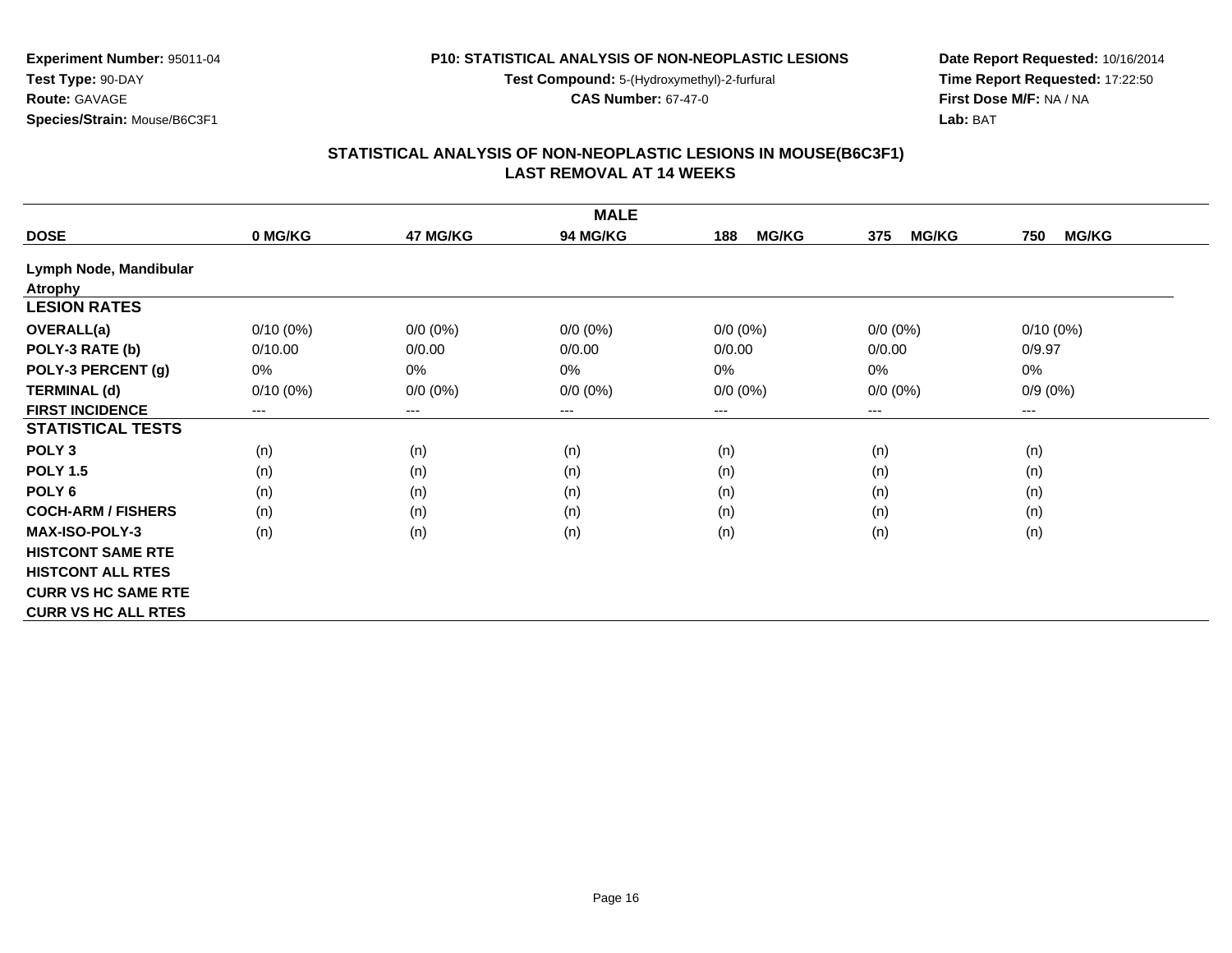**Test Compound:** 5-(Hydroxymethyl)-2-furfural

**CAS Number:** 67-47-0

**Date Report Requested:** 10/16/2014**Time Report Requested:** 17:22:50**First Dose M/F:** NA / NA**Lab:** BAT

# **STATISTICAL ANALYSIS OF NON-NEOPLASTIC LESIONS IN MOUSE(B6C3F1) LAST REMOVAL AT 14 WEEKS**

|                            |             |             | <b>MALE</b> |                     |                     |                     |
|----------------------------|-------------|-------------|-------------|---------------------|---------------------|---------------------|
| <b>DOSE</b>                | 0 MG/KG     | 47 MG/KG    | 94 MG/KG    | <b>MG/KG</b><br>188 | <b>MG/KG</b><br>375 | 750<br><b>MG/KG</b> |
| Lymph Node, Mesenteric     |             |             |             |                     |                     |                     |
| <b>Atrophy</b>             |             |             |             |                     |                     |                     |
| <b>LESION RATES</b>        |             |             |             |                     |                     |                     |
| <b>OVERALL(a)</b>          | $0/10(0\%)$ | $0/0 (0\%)$ | $0/0 (0\%)$ | $0/0 (0\%)$         | $0/0 (0\%)$         | $0/10(0\%)$         |
| POLY-3 RATE (b)            | 0/10.00     | 0/0.00      | 0/0.00      | 0/0.00              | 0/0.00              | 0/9.97              |
| POLY-3 PERCENT (g)         | 0%          | 0%          | $0\%$       | 0%                  | $0\%$               | 0%                  |
| <b>TERMINAL (d)</b>        | $0/10(0\%)$ | $0/0 (0\%)$ | $0/0 (0\%)$ | $0/0 (0\%)$         | $0/0 (0\%)$         | $0/9(0\%)$          |
| <b>FIRST INCIDENCE</b>     | ---         | $---$       | $---$       | ---                 | $---$               | ---                 |
| <b>STATISTICAL TESTS</b>   |             |             |             |                     |                     |                     |
| POLY <sub>3</sub>          | (n)         | (n)         | (n)         | (n)                 | (n)                 | (n)                 |
| <b>POLY 1.5</b>            | (n)         | (n)         | (n)         | (n)                 | (n)                 | (n)                 |
| POLY <sub>6</sub>          | (n)         | (n)         | (n)         | (n)                 | (n)                 | (n)                 |
| <b>COCH-ARM / FISHERS</b>  | (n)         | (n)         | (n)         | (n)                 | (n)                 | (n)                 |
| <b>MAX-ISO-POLY-3</b>      | (n)         | (n)         | (n)         | (n)                 | (n)                 | (n)                 |
| <b>HISTCONT SAME RTE</b>   |             |             |             |                     |                     |                     |
| <b>HISTCONT ALL RTES</b>   |             |             |             |                     |                     |                     |
| <b>CURR VS HC SAME RTE</b> |             |             |             |                     |                     |                     |
| <b>CURR VS HC ALL RTES</b> |             |             |             |                     |                     |                     |

**Experiment Number:** 95011-04

**Test Type:** 90-DAY**Route:** GAVAGE

**Species/Strain:** Mouse/B6C3F1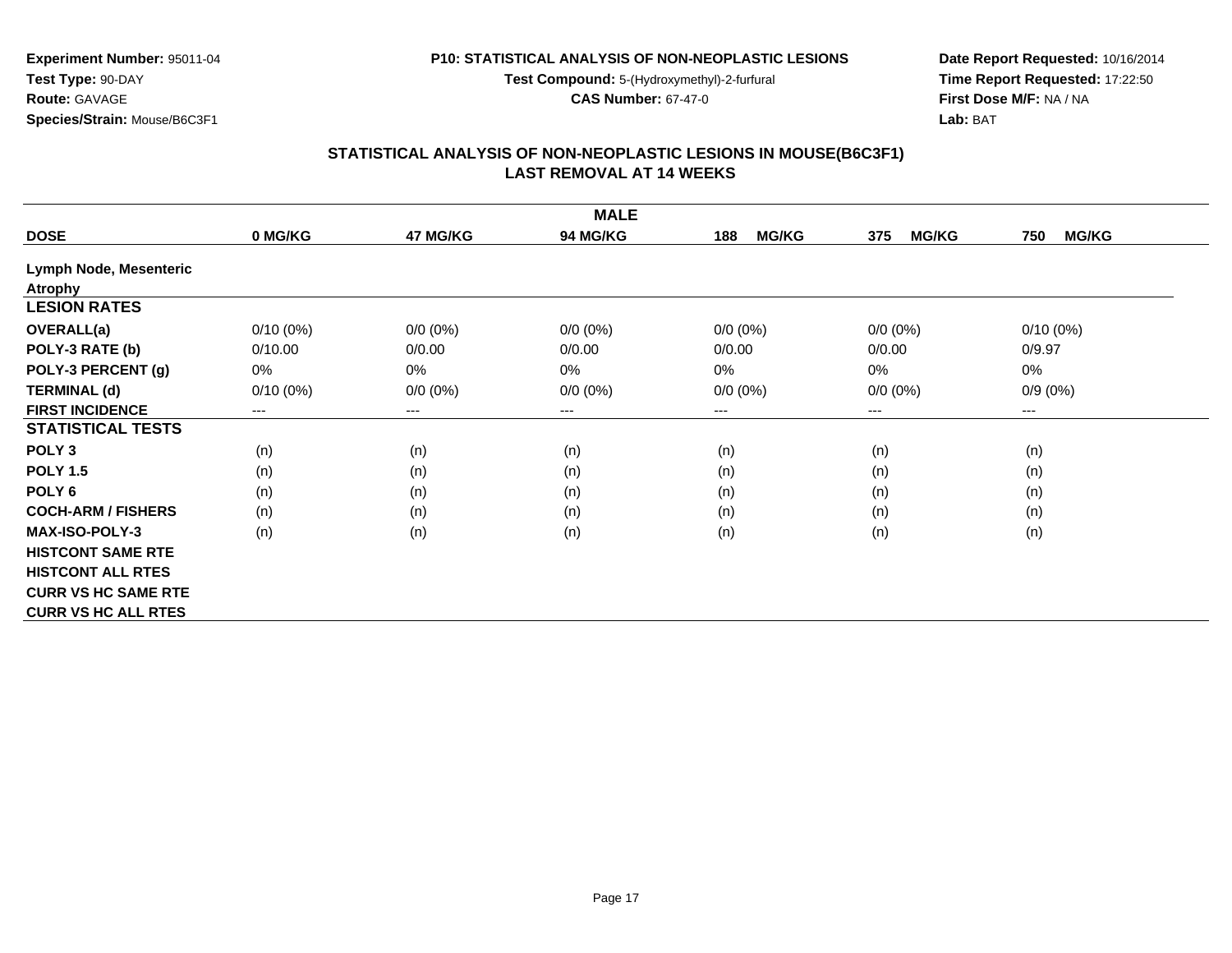**Test Compound:** 5-(Hydroxymethyl)-2-furfural

**CAS Number:** 67-47-0

**Date Report Requested:** 10/16/2014**Time Report Requested:** 17:22:50**First Dose M/F:** NA / NA**Lab:** BAT

#### **STATISTICAL ANALYSIS OF NON-NEOPLASTIC LESIONS IN MOUSE(B6C3F1) LAST REMOVAL AT 14 WEEKS**

|                            |              |                            | <b>MALE</b> |                     |                     |                     |
|----------------------------|--------------|----------------------------|-------------|---------------------|---------------------|---------------------|
| <b>DOSE</b>                | 0 MG/KG      | 47 MG/KG                   | 94 MG/KG    | <b>MG/KG</b><br>188 | <b>MG/KG</b><br>375 | <b>MG/KG</b><br>750 |
| <b>Nose</b>                |              |                            |             |                     |                     |                     |
| Inflammation               |              |                            |             |                     |                     |                     |
| <b>LESION RATES</b>        |              |                            |             |                     |                     |                     |
| <b>OVERALL(a)</b>          | $1/10(10\%)$ | $0/0 (0\%)$                | $0/0 (0\%)$ | $0/0 (0\%)$         | $0/0 (0\%)$         | $0/10(0\%)$         |
| POLY-3 RATE (b)            | 1/10.00      | 0/0.00                     | 0/0.00      | 0/0.00              | 0/0.00              | 0/9.97              |
| POLY-3 PERCENT (g)         | 10%          | 0%                         | 0%          | 0%                  | $0\%$               | 0%                  |
| <b>TERMINAL (d)</b>        | 1/10 (10%)   | $0/0 (0\%)$                | $0/0 (0\%)$ | $0/0 (0\%)$         | $0/0 (0\%)$         | $0/9(0\%)$          |
| <b>FIRST INCIDENCE</b>     | 94(T)        | $\qquad \qquad - \qquad -$ | ---         | ---                 | $---$               | ---                 |
| <b>STATISTICAL TESTS</b>   |              |                            |             |                     |                     |                     |
| POLY <sub>3</sub>          | (e)          | (e)                        | (e)         | (e)                 | (e)                 | $P = 0.501N$        |
| <b>POLY 1.5</b>            | (e)          | (e)                        | (e)         | (e)                 | (e)                 | P=0.500N            |
| POLY <sub>6</sub>          | (e)          | (e)                        | (e)         | (e)                 | (e)                 | $P = 0.501N$        |
| <b>COCH-ARM / FISHERS</b>  | P=0.304N     | (e)                        | (e)         | (e)                 | (e)                 | $P = 0.500N$        |
| <b>MAX-ISO-POLY-3</b>      | (e)          | (e)                        | (e)         | (e)                 | (e)                 | $P = 0.160N$        |
| <b>HISTCONT SAME RTE</b>   |              |                            |             |                     |                     |                     |
| <b>HISTCONT ALL RTES</b>   |              |                            |             |                     |                     |                     |
| <b>CURR VS HC SAME RTE</b> |              |                            |             |                     |                     |                     |
| <b>CURR VS HC ALL RTES</b> |              |                            |             |                     |                     |                     |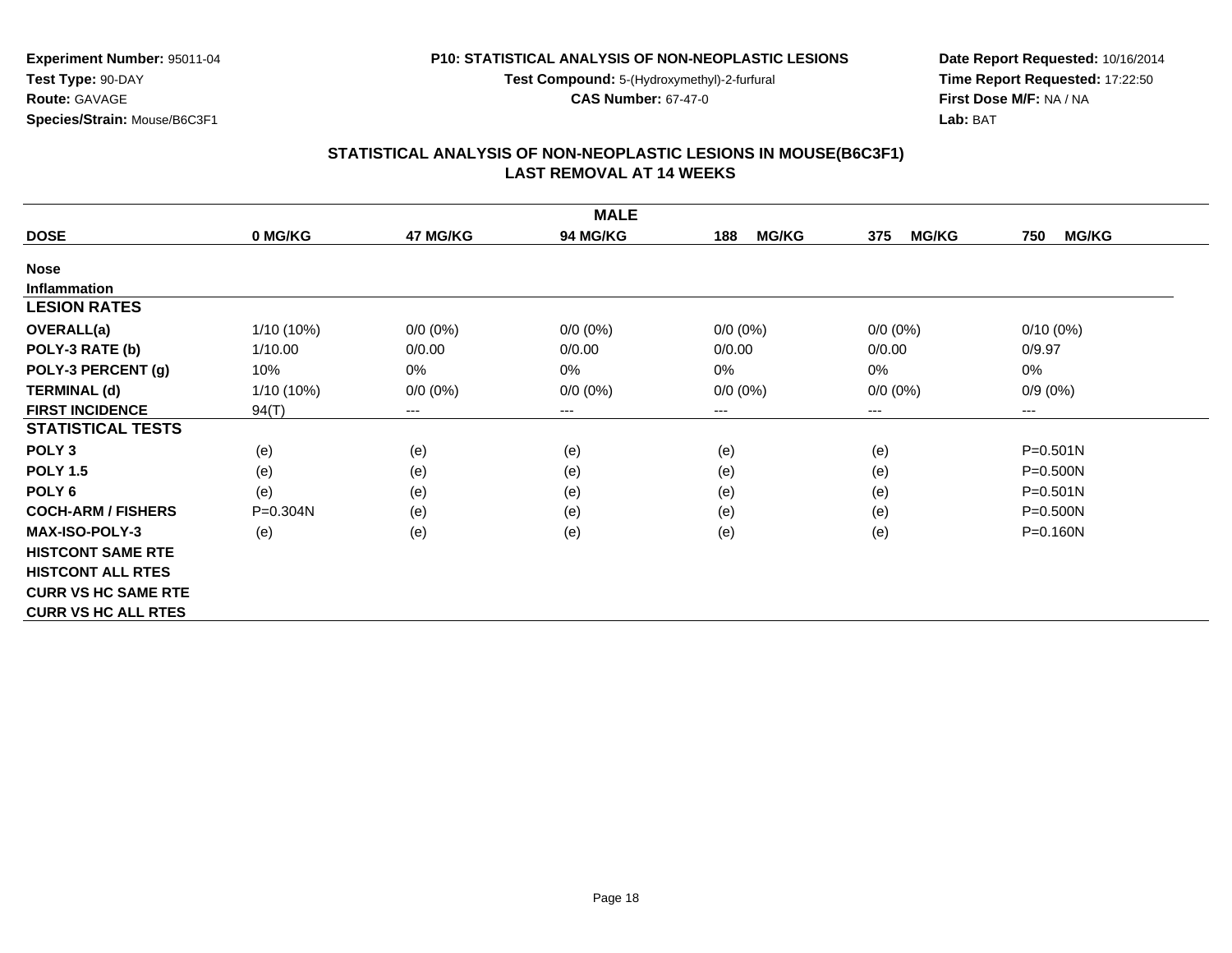**Test Compound:** 5-(Hydroxymethyl)-2-furfural

**CAS Number:** 67-47-0

**Date Report Requested:** 10/16/2014**Time Report Requested:** 17:22:50**First Dose M/F:** NA / NA**Lab:** BAT

## **STATISTICAL ANALYSIS OF NON-NEOPLASTIC LESIONS IN MOUSE(B6C3F1) LAST REMOVAL AT 14 WEEKS**

|                            |             |                        | <b>MALE</b> |                     |                     |                     |
|----------------------------|-------------|------------------------|-------------|---------------------|---------------------|---------------------|
| <b>DOSE</b>                | 0 MG/KG     | 47 MG/KG               | 94 MG/KG    | <b>MG/KG</b><br>188 | <b>MG/KG</b><br>375 | <b>MG/KG</b><br>750 |
| <b>Nose: Olfactory Epi</b> |             |                        |             |                     |                     |                     |
| Degeneration               |             |                        |             |                     |                     |                     |
| <b>LESION RATES</b>        |             |                        |             |                     |                     |                     |
| <b>OVERALL(a)</b>          | $0/10(0\%)$ | $0/0 (0\%)$            | $0/0 (0\%)$ | $0/0 (0\%)$         | $0/0 (0\%)$         | 1/10 (10%)          |
| POLY-3 RATE (b)            | 0/10.00     | 0/0.00                 | 0/0.00      | 0/0.00              | 0/0.00              | 1/9.97              |
| POLY-3 PERCENT (g)         | 0%          | 0%                     | 0%          | 0%                  | 0%                  | 10%                 |
| <b>TERMINAL (d)</b>        | $0/10(0\%)$ | $0/0 (0\%)$            | $0/0 (0\%)$ | $0/0 (0\%)$         | $0/0 (0\%)$         | 1/9 (11%)           |
| <b>FIRST INCIDENCE</b>     | ---         | $\qquad \qquad \cdots$ | $---$       | ---                 | ---                 | 94(T)               |
| <b>STATISTICAL TESTS</b>   |             |                        |             |                     |                     |                     |
| POLY <sub>3</sub>          | (e)         | (e)                    | (e)         | (e)                 | (e)                 | $P = 0.499$         |
| <b>POLY 1.5</b>            | (e)         | (e)                    | (e)         | (e)                 | (e)                 | $P = 0.500$         |
| POLY <sub>6</sub>          | (e)         | (e)                    | (e)         | (e)                 | (e)                 | $P = 0.499$         |
| <b>COCH-ARM / FISHERS</b>  | $P = 0.304$ | (e)                    | (e)         | (e)                 | (e)                 | $P = 0.500$         |
| <b>MAX-ISO-POLY-3</b>      | (e)         | (e)                    | (e)         | (e)                 | (e)                 | $P = 0.159$         |
| <b>HISTCONT SAME RTE</b>   |             |                        |             |                     |                     |                     |
| <b>HISTCONT ALL RTES</b>   |             |                        |             |                     |                     |                     |
| <b>CURR VS HC SAME RTE</b> |             |                        |             |                     |                     |                     |
| <b>CURR VS HC ALL RTES</b> |             |                        |             |                     |                     |                     |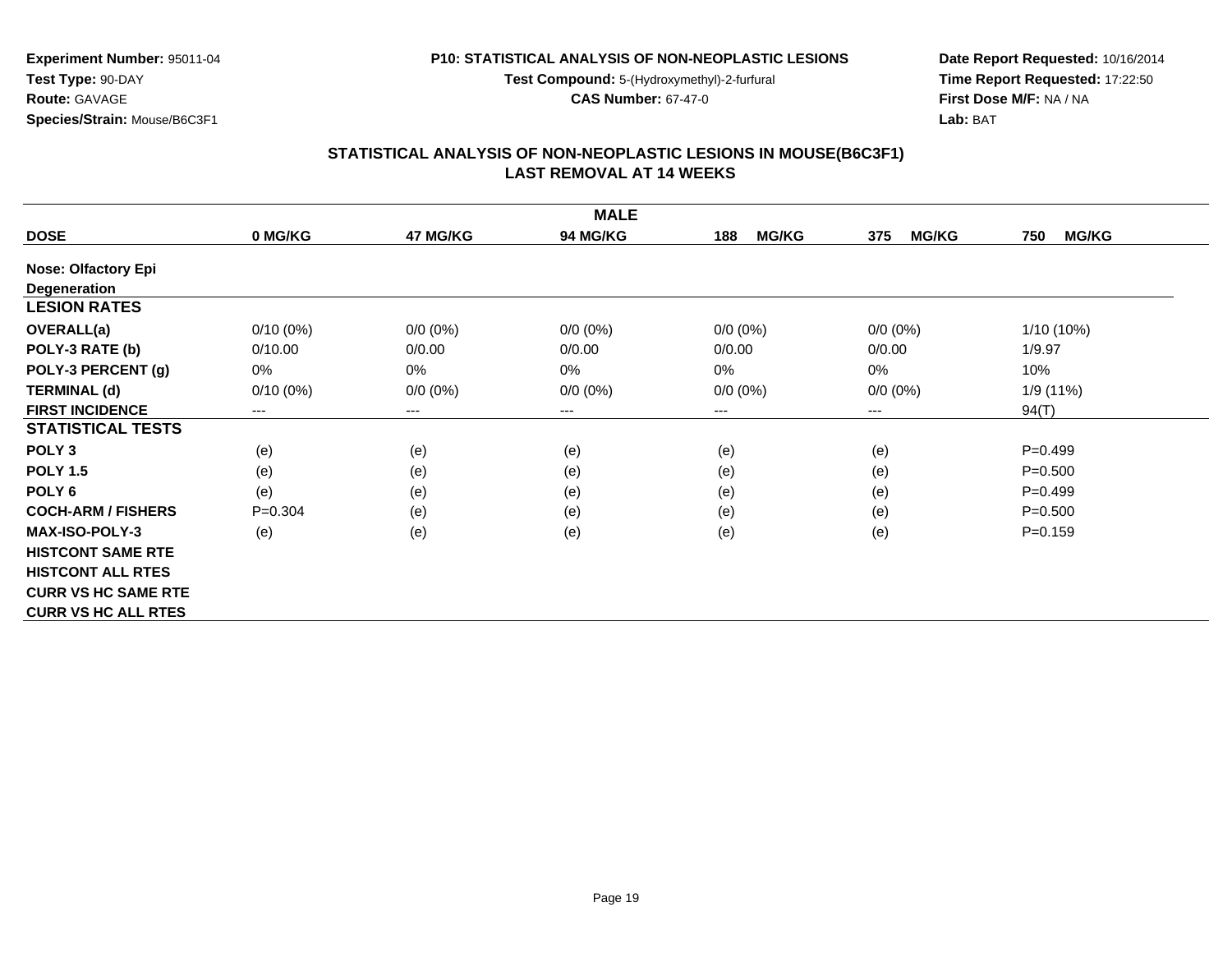**Test Compound:** 5-(Hydroxymethyl)-2-furfural

**CAS Number:** 67-47-0

**Date Report Requested:** 10/16/2014**Time Report Requested:** 17:22:50**First Dose M/F:** NA / NA**Lab:** BAT

### **STATISTICAL ANALYSIS OF NON-NEOPLASTIC LESIONS IN MOUSE(B6C3F1) LAST REMOVAL AT 14 WEEKS**

|                            |              |                            | <b>MALE</b>     |                     |                     |                     |
|----------------------------|--------------|----------------------------|-----------------|---------------------|---------------------|---------------------|
| <b>DOSE</b>                | 0 MG/KG      | 47 MG/KG                   | <b>94 MG/KG</b> | <b>MG/KG</b><br>188 | <b>MG/KG</b><br>375 | 750<br><b>MG/KG</b> |
| <b>Preputial Gland</b>     |              |                            |                 |                     |                     |                     |
| <b>Inflammation</b>        |              |                            |                 |                     |                     |                     |
| <b>LESION RATES</b>        |              |                            |                 |                     |                     |                     |
| <b>OVERALL(a)</b>          | $1/10(10\%)$ | $0/0 (0\%)$                | $0/0 (0\%)$     | $0/0 (0\%)$         | $0/0$ $(0%)$        | $0/10(0\%)$         |
| POLY-3 RATE (b)            | 1/10.00      | 0/0.00                     | 0/0.00          | 0/0.00              | 0/0.00              | 0/9.97              |
| POLY-3 PERCENT (g)         | 10%          | 0%                         | 0%              | 0%                  | 0%                  | $0\%$               |
| <b>TERMINAL (d)</b>        | 1/10 (10%)   | $0/0 (0\%)$                | $0/0 (0\%)$     | $0/0 (0\%)$         | $0/0 (0\%)$         | $0/9(0\%)$          |
| <b>FIRST INCIDENCE</b>     | 94(T)        | $\qquad \qquad - \qquad -$ | $---$           | $--$                | ---                 | ---                 |
| <b>STATISTICAL TESTS</b>   |              |                            |                 |                     |                     |                     |
| POLY <sub>3</sub>          | (e)          | (e)                        | (e)             | (e)                 | (e)                 | $P = 0.501N$        |
| <b>POLY 1.5</b>            | (e)          | (e)                        | (e)             | (e)                 | (e)                 | P=0.500N            |
| POLY <sub>6</sub>          | (e)          | (e)                        | (e)             | (e)                 | (e)                 | $P = 0.501N$        |
| <b>COCH-ARM / FISHERS</b>  | P=0.304N     | (e)                        | (e)             | (e)                 | (e)                 | P=0.500N            |
| <b>MAX-ISO-POLY-3</b>      | (e)          | (e)                        | (e)             | (e)                 | (e)                 | P=0.160N            |
| <b>HISTCONT SAME RTE</b>   |              |                            |                 |                     |                     |                     |
| <b>HISTCONT ALL RTES</b>   |              |                            |                 |                     |                     |                     |
| <b>CURR VS HC SAME RTE</b> |              |                            |                 |                     |                     |                     |
| <b>CURR VS HC ALL RTES</b> |              |                            |                 |                     |                     |                     |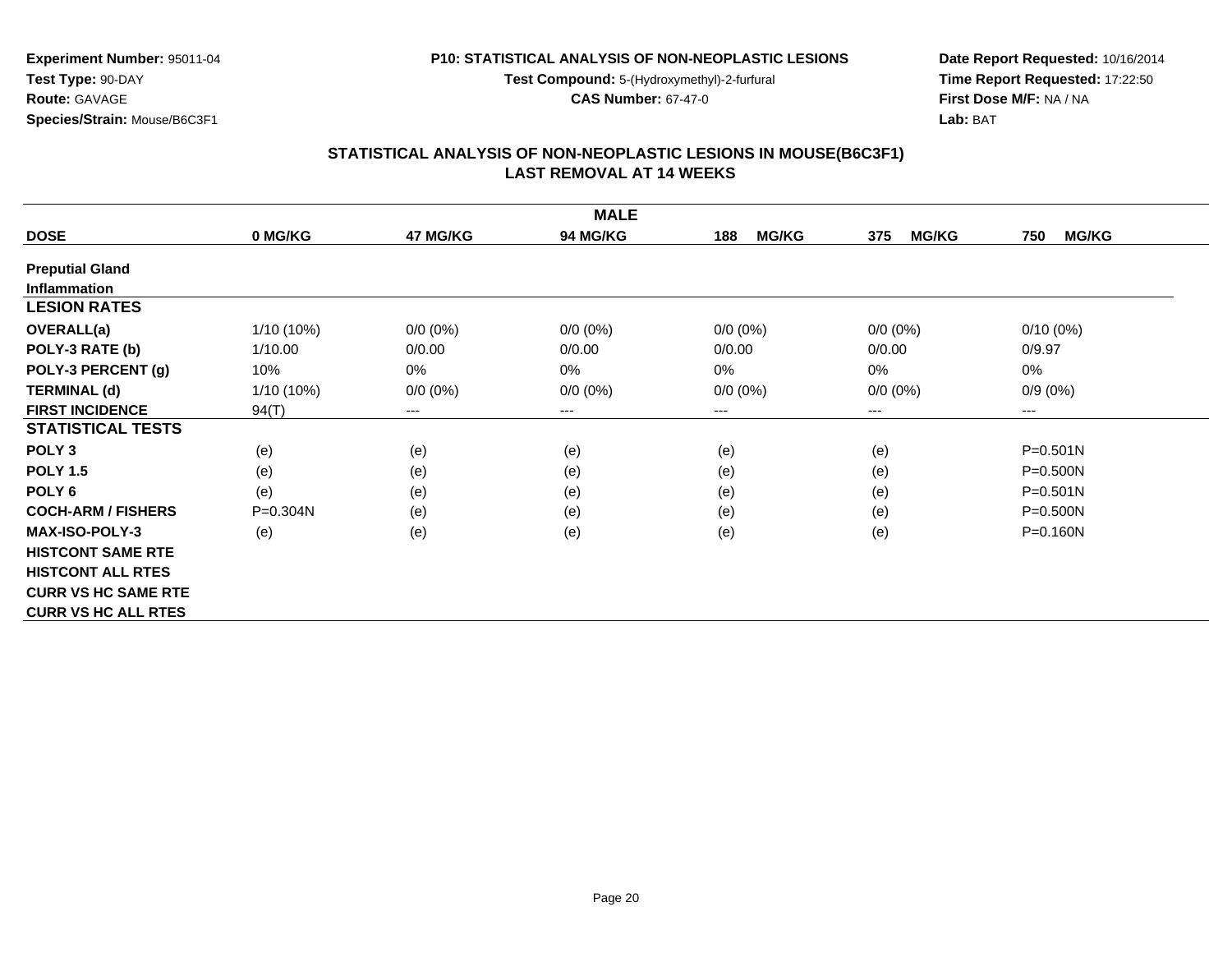**Test Compound:** 5-(Hydroxymethyl)-2-furfural

**CAS Number:** 67-47-0

**Date Report Requested:** 10/16/2014**Time Report Requested:** 17:22:50**First Dose M/F:** NA / NA**Lab:** BAT

### **STATISTICAL ANALYSIS OF NON-NEOPLASTIC LESIONS IN MOUSE(B6C3F1) LAST REMOVAL AT 14 WEEKS**

|                            |             |             | <b>MALE</b>            |                     |                     |                     |
|----------------------------|-------------|-------------|------------------------|---------------------|---------------------|---------------------|
| <b>DOSE</b>                | 0 MG/KG     | 47 MG/KG    | 94 MG/KG               | <b>MG/KG</b><br>188 | <b>MG/KG</b><br>375 | <b>MG/KG</b><br>750 |
| <b>Salivary Glands</b>     |             |             |                        |                     |                     |                     |
| <b>Inflammation</b>        |             |             |                        |                     |                     |                     |
| <b>LESION RATES</b>        |             |             |                        |                     |                     |                     |
| <b>OVERALL(a)</b>          | $0/10(0\%)$ | $0/0 (0\%)$ | $0/0 (0\%)$            | $0/0 (0\%)$         | $0/0$ $(0%)$        | $1/10(10\%)$        |
| POLY-3 RATE (b)            | 0/10.00     | 0/0.00      | 0/0.00                 | 0/0.00              | 0/0.00              | 1/9.97              |
| POLY-3 PERCENT (g)         | $0\%$       | 0%          | 0%                     | 0%                  | 0%                  | 10%                 |
| <b>TERMINAL (d)</b>        | $0/10(0\%)$ | $0/0 (0\%)$ | $0/0 (0\%)$            | $0/0 (0\%)$         | $0/0 (0\%)$         | 1/9 (11%)           |
| <b>FIRST INCIDENCE</b>     | $---$       | $---$       | $\qquad \qquad \cdots$ | $--$                | ---                 | 94(T)               |
| <b>STATISTICAL TESTS</b>   |             |             |                        |                     |                     |                     |
| POLY <sub>3</sub>          | (e)         | (e)         | (e)                    | (e)                 | (e)                 | $P=0.499$           |
| <b>POLY 1.5</b>            | (e)         | (e)         | (e)                    | (e)                 | (e)                 | $P = 0.500$         |
| POLY <sub>6</sub>          | (e)         | (e)         | (e)                    | (e)                 | (e)                 | $P=0.499$           |
| <b>COCH-ARM / FISHERS</b>  | $P = 0.304$ | (e)         | (e)                    | (e)                 | (e)                 | $P = 0.500$         |
| <b>MAX-ISO-POLY-3</b>      | (e)         | (e)         | (e)                    | (e)                 | (e)                 | $P=0.159$           |
| <b>HISTCONT SAME RTE</b>   |             |             |                        |                     |                     |                     |
| <b>HISTCONT ALL RTES</b>   |             |             |                        |                     |                     |                     |
| <b>CURR VS HC SAME RTE</b> |             |             |                        |                     |                     |                     |
| <b>CURR VS HC ALL RTES</b> |             |             |                        |                     |                     |                     |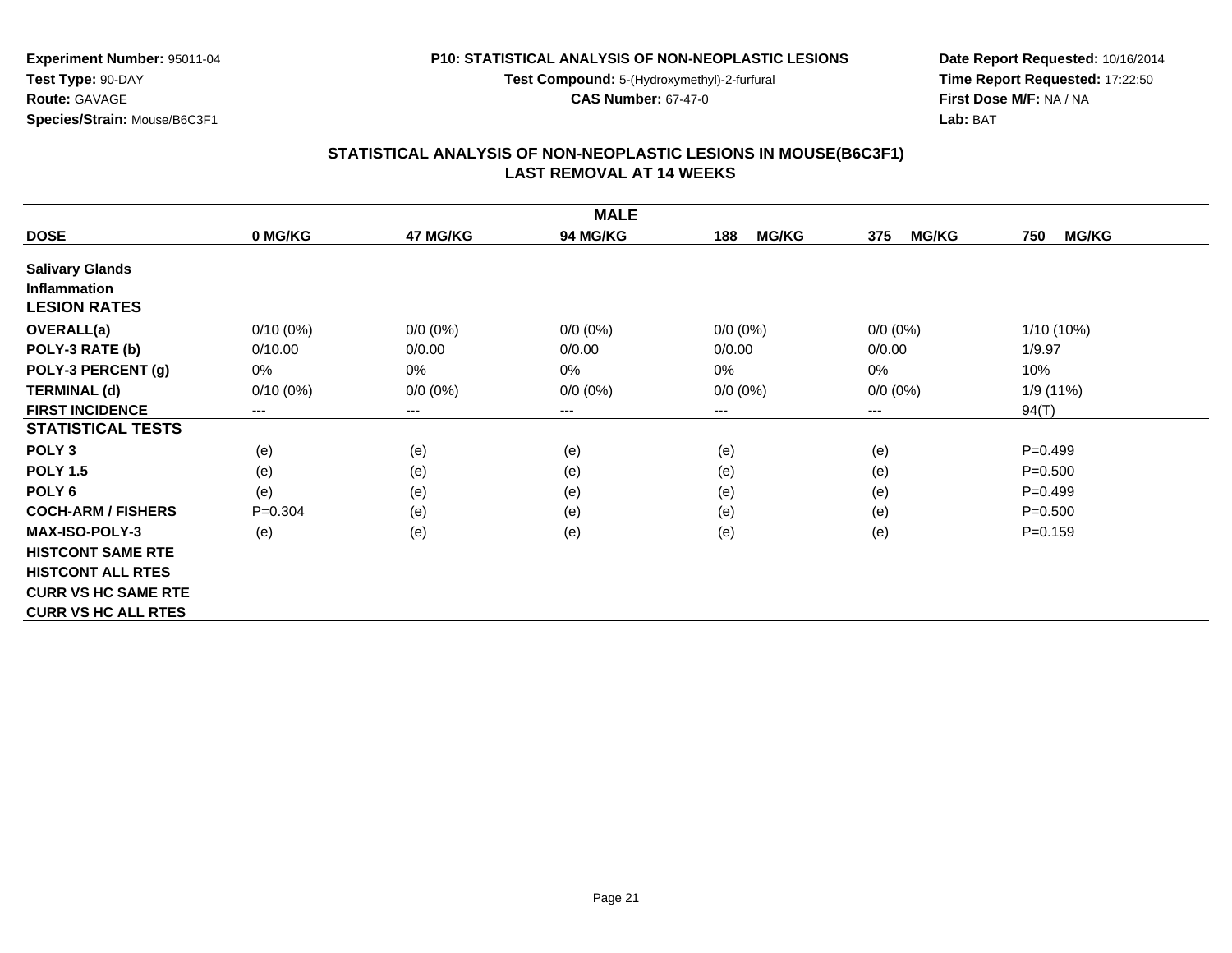**Test Compound:** 5-(Hydroxymethyl)-2-furfural

**CAS Number:** 67-47-0

**Date Report Requested:** 10/16/2014**Time Report Requested:** 17:22:50**First Dose M/F:** NA / NA**Lab:** BAT

# **STATISTICAL ANALYSIS OF NON-NEOPLASTIC LESIONS IN MOUSE(B6C3F1) LAST REMOVAL AT 14 WEEKS**

| <b>MALE</b>                             |             |             |                 |                     |                     |                     |  |  |
|-----------------------------------------|-------------|-------------|-----------------|---------------------|---------------------|---------------------|--|--|
| <b>DOSE</b>                             | 0 MG/KG     | 47 MG/KG    | <b>94 MG/KG</b> | <b>MG/KG</b><br>188 | <b>MG/KG</b><br>375 | <b>MG/KG</b><br>750 |  |  |
| Spleen                                  |             |             |                 |                     |                     |                     |  |  |
| <b>Hematopoietic Cell Proliferation</b> |             |             |                 |                     |                     |                     |  |  |
| <b>LESION RATES</b>                     |             |             |                 |                     |                     |                     |  |  |
| <b>OVERALL(a)</b>                       | $0/10(0\%)$ | $0/0 (0\%)$ | $0/0 (0\%)$     | $0/0 (0\%)$         | $0/0 (0\%)$         | $0/10(0\%)$         |  |  |
| POLY-3 RATE (b)                         | 0/10.00     | 0/0.00      | 0/0.00          | 0/0.00              | 0/0.00              | 0/9.97              |  |  |
| POLY-3 PERCENT (g)                      | 0%          | 0%          | 0%              | $0\%$               | 0%                  | 0%                  |  |  |
| <b>TERMINAL (d)</b>                     | $0/10(0\%)$ | $0/0 (0\%)$ | $0/0 (0\%)$     | $0/0 (0\%)$         | $0/0 (0\%)$         | $0/9(0\%)$          |  |  |
| <b>FIRST INCIDENCE</b>                  | $---$       | $---$       | ---             | $---$               | ---                 | $---$               |  |  |
| <b>STATISTICAL TESTS</b>                |             |             |                 |                     |                     |                     |  |  |
| POLY <sub>3</sub>                       | (n)         | (n)         | (n)             | (n)                 | (n)                 | (n)                 |  |  |
| <b>POLY 1.5</b>                         | (n)         | (n)         | (n)             | (n)                 | (n)                 | (n)                 |  |  |
| POLY <sub>6</sub>                       | (n)         | (n)         | (n)             | (n)                 | (n)                 | (n)                 |  |  |
| <b>COCH-ARM / FISHERS</b>               | (n)         | (n)         | (n)             | (n)                 | (n)                 | (n)                 |  |  |
| <b>MAX-ISO-POLY-3</b>                   | (n)         | (n)         | (n)             | (n)                 | (n)                 | (n)                 |  |  |
| <b>HISTCONT SAME RTE</b>                |             |             |                 |                     |                     |                     |  |  |
| <b>HISTCONT ALL RTES</b>                |             |             |                 |                     |                     |                     |  |  |
| <b>CURR VS HC SAME RTE</b>              |             |             |                 |                     |                     |                     |  |  |
| <b>CURR VS HC ALL RTES</b>              |             |             |                 |                     |                     |                     |  |  |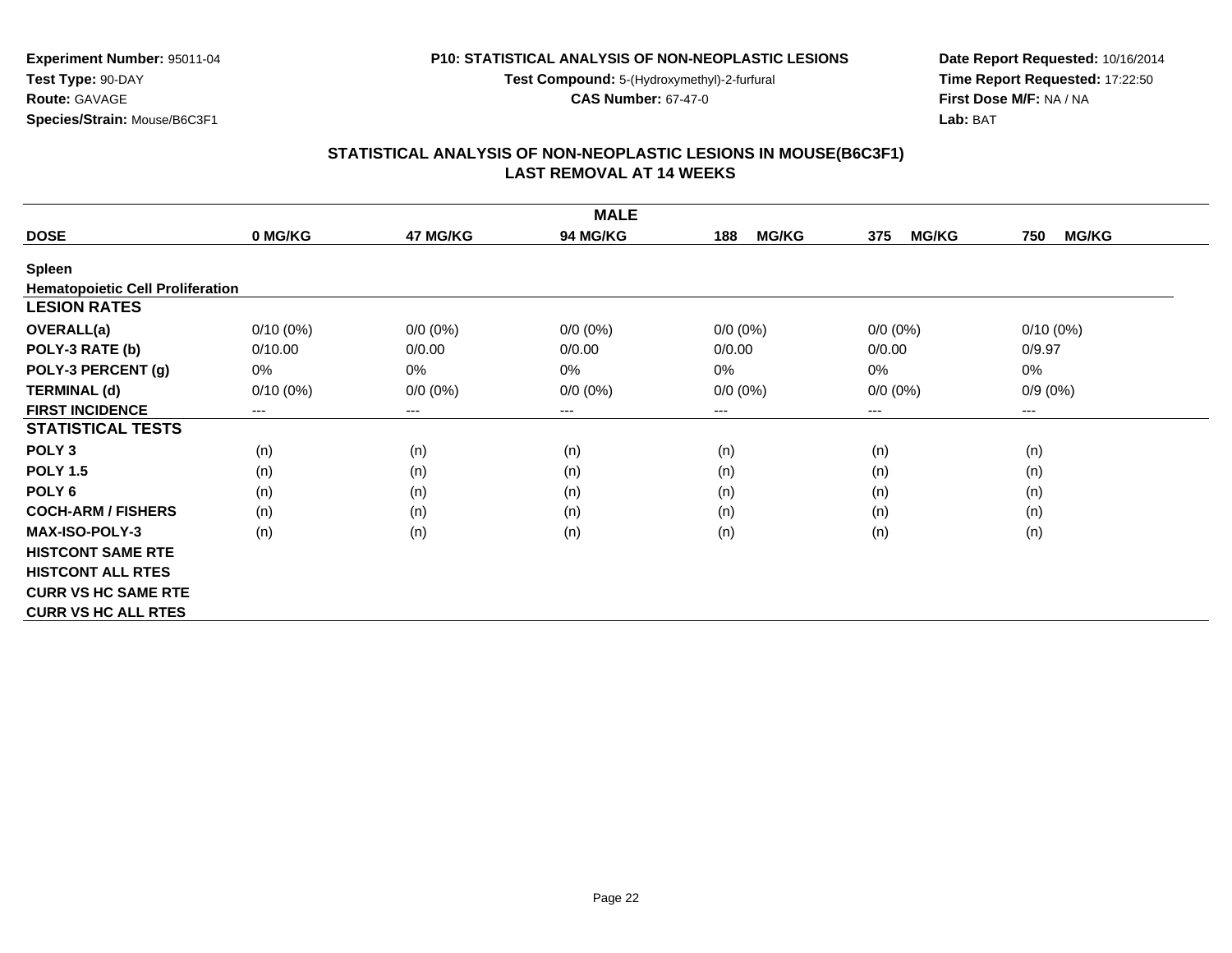**Test Compound:** 5-(Hydroxymethyl)-2-furfural

**CAS Number:** 67-47-0

**Date Report Requested:** 10/16/2014**Time Report Requested:** 17:22:50**First Dose M/F:** NA / NA**Lab:** BAT

#### **STATISTICAL ANALYSIS OF NON-NEOPLASTIC LESIONS IN MOUSE(B6C3F1) LAST REMOVAL AT 14 WEEKS**

|                            |             |             | <b>MALE</b>     |                     |                     |                     |
|----------------------------|-------------|-------------|-----------------|---------------------|---------------------|---------------------|
| <b>DOSE</b>                | 0 MG/KG     | 47 MG/KG    | <b>94 MG/KG</b> | <b>MG/KG</b><br>188 | <b>MG/KG</b><br>375 | <b>MG/KG</b><br>750 |
| <b>Thymus</b>              |             |             |                 |                     |                     |                     |
| <b>Atrophy</b>             |             |             |                 |                     |                     |                     |
| <b>LESION RATES</b>        |             |             |                 |                     |                     |                     |
| <b>OVERALL(a)</b>          | $0/10(0\%)$ | $0/0 (0\%)$ | $0/0 (0\%)$     | $0/0 (0\%)$         | $0/0 (0\%)$         | $0/10(0\%)$         |
| POLY-3 RATE (b)            | 0/10.00     | 0/0.00      | 0/0.00          | 0/0.00              | 0/0.00              | 0/9.97              |
| POLY-3 PERCENT (g)         | 0%          | 0%          | 0%              | 0%                  | 0%                  | $0\%$               |
| <b>TERMINAL (d)</b>        | $0/10(0\%)$ | $0/0 (0\%)$ | $0/0 (0\%)$     | $0/0 (0\%)$         | $0/0 (0\%)$         | $0/9(0\%)$          |
| <b>FIRST INCIDENCE</b>     | $---$       | ---         | $---$           | ---                 | $---$               | $---$               |
| <b>STATISTICAL TESTS</b>   |             |             |                 |                     |                     |                     |
| POLY <sub>3</sub>          | (n)         | (n)         | (n)             | (n)                 | (n)                 | (n)                 |
| <b>POLY 1.5</b>            | (n)         | (n)         | (n)             | (n)                 | (n)                 | (n)                 |
| POLY 6                     | (n)         | (n)         | (n)             | (n)                 | (n)                 | (n)                 |
| <b>COCH-ARM / FISHERS</b>  | (n)         | (n)         | (n)             | (n)                 | (n)                 | (n)                 |
| MAX-ISO-POLY-3             | (n)         | (n)         | (n)             | (n)                 | (n)                 | (n)                 |
| <b>HISTCONT SAME RTE</b>   |             |             |                 |                     |                     |                     |
| <b>HISTCONT ALL RTES</b>   |             |             |                 |                     |                     |                     |
| <b>CURR VS HC SAME RTE</b> |             |             |                 |                     |                     |                     |
| <b>CURR VS HC ALL RTES</b> |             |             |                 |                     |                     |                     |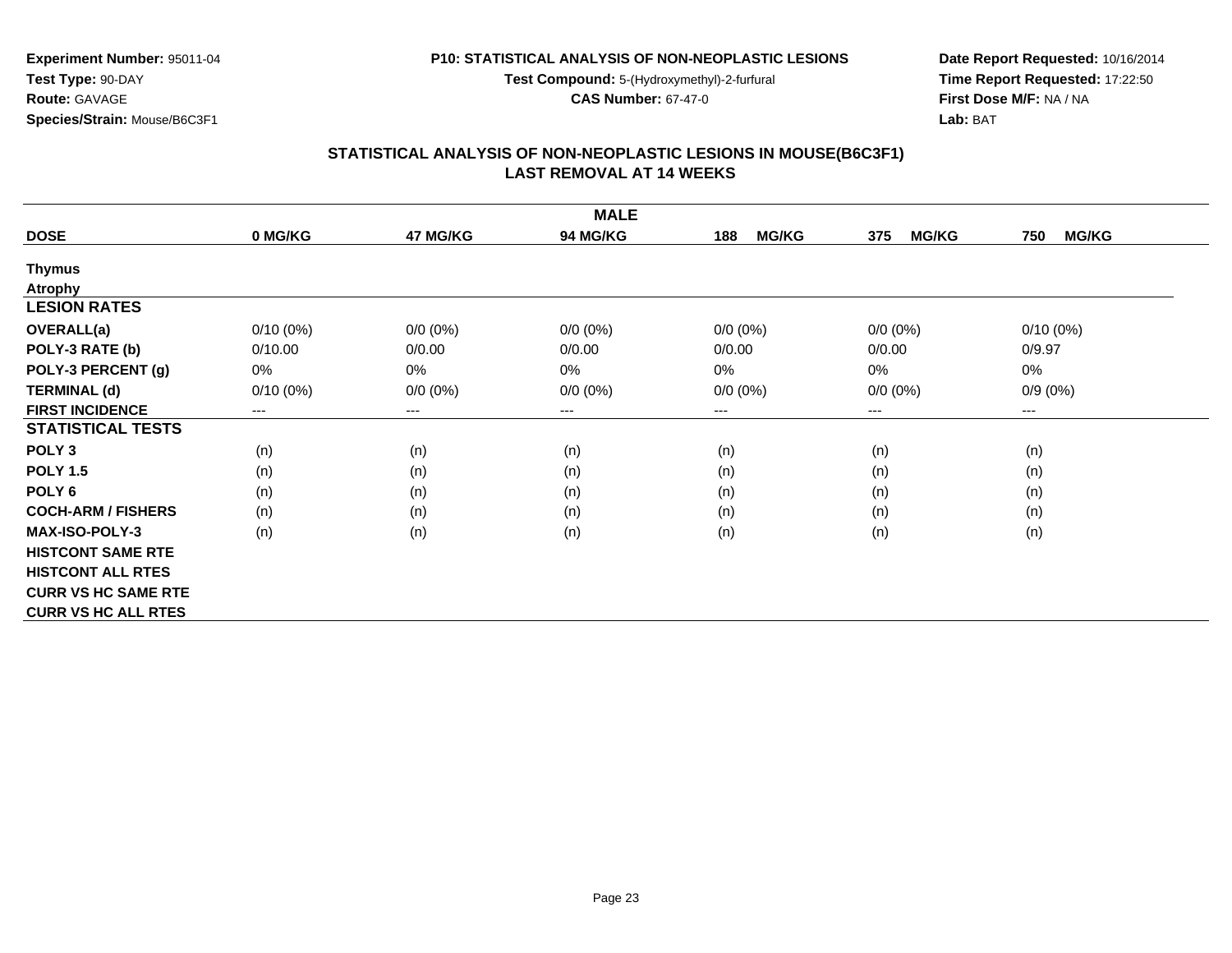**Test Compound:** 5-(Hydroxymethyl)-2-furfural

**CAS Number:** 67-47-0

**Date Report Requested:** 10/16/2014**Time Report Requested:** 17:22:50**First Dose M/F:** NA / NA**Lab:** BAT

### **STATISTICAL ANALYSIS OF NON-NEOPLASTIC LESIONS IN MOUSE(B6C3F1) LAST REMOVAL AT 11 WEEKS**

|                            |             |             | <b>FEMALE</b> |                     |                     |                            |
|----------------------------|-------------|-------------|---------------|---------------------|---------------------|----------------------------|
| <b>DOSE</b>                | 0 MG/KG     | 47 MG/KG    | 94 MG/KG      | <b>MG/KG</b><br>188 | <b>MG/KG</b><br>375 | 750<br><b>MG/KG</b>        |
| <b>Adrenal Cortex</b>      |             |             |               |                     |                     |                            |
| <b>Hypertrophy</b>         |             |             |               |                     |                     |                            |
| <b>LESION RATES</b>        |             |             |               |                     |                     |                            |
| <b>OVERALL(a)</b>          | $0/10(0\%)$ | $0/0 (0\%)$ | $0/0 (0\%)$   | $0/0 (0\%)$         | $0/1$ (0%)          | $0/10(0\%)$                |
| POLY-3 RATE (b)            | 0/10.00     | 0/0.00      | 0/0.00        | 0/0.00              | 0/0.55              | 0/10.00                    |
| POLY-3 PERCENT (g)         | 0%          | 0%          | 0%            | $0\%$               | 0%                  | $0\%$                      |
| <b>TERMINAL (d)</b>        | $0/10(0\%)$ | $0/0 (0\%)$ | $0/0 (0\%)$   | $0/0 (0\%)$         | $0/0 (0\%)$         | $0/10(0\%)$                |
| <b>FIRST INCIDENCE</b>     | $---$       | $---$       | $---$         | ---                 | $---$               | $\qquad \qquad - \qquad -$ |
| <b>STATISTICAL TESTS</b>   |             |             |               |                     |                     |                            |
| POLY <sub>3</sub>          | (n)         | (n)         | (n)           | (n)                 | (n)                 | (n)                        |
| <b>POLY 1.5</b>            | (n)         | (n)         | (n)           | (n)                 | (n)                 | (n)                        |
| POLY <sub>6</sub>          | (n)         | (n)         | (n)           | (n)                 | (n)                 | (n)                        |
| <b>COCH-ARM / FISHERS</b>  | (n)         | (n)         | (n)           | (n)                 | (n)                 | (n)                        |
| <b>MAX-ISO-POLY-3</b>      | (n)         | (n)         | (n)           | (n)                 | (n)                 | (n)                        |
| <b>HISTCONT SAME RTE</b>   |             |             |               |                     |                     |                            |
| <b>HISTCONT ALL RTES</b>   |             |             |               |                     |                     |                            |
| <b>CURR VS HC SAME RTE</b> |             |             |               |                     |                     |                            |
| <b>CURR VS HC ALL RTES</b> |             |             |               |                     |                     |                            |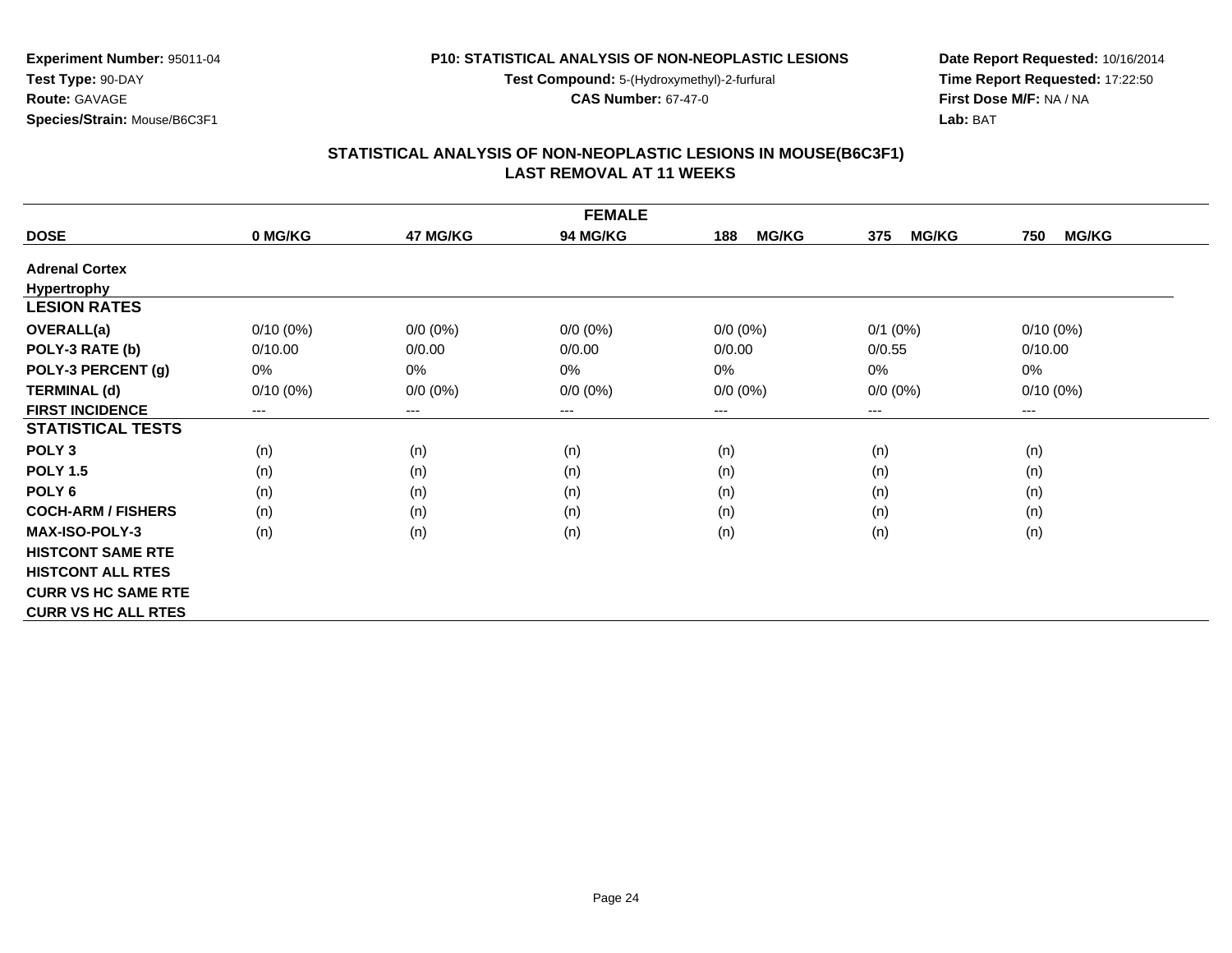**Test Compound:** 5-(Hydroxymethyl)-2-furfural

**CAS Number:** 67-47-0

**Date Report Requested:** 10/16/2014**Time Report Requested:** 17:22:50**First Dose M/F:** NA / NA**Lab:** BAT

## **STATISTICAL ANALYSIS OF NON-NEOPLASTIC LESIONS IN MOUSE(B6C3F1) LAST REMOVAL AT 11 WEEKS**

| <b>FEMALE</b>                |              |             |                 |                     |                     |                     |  |
|------------------------------|--------------|-------------|-----------------|---------------------|---------------------|---------------------|--|
| <b>DOSE</b>                  | 0 MG/KG      | 47 MG/KG    | <b>94 MG/KG</b> | <b>MG/KG</b><br>188 | <b>MG/KG</b><br>375 | 750<br><b>MG/KG</b> |  |
| <b>Esophagus: Muscularis</b> |              |             |                 |                     |                     |                     |  |
| <b>Inflammation</b>          |              |             |                 |                     |                     |                     |  |
| <b>LESION RATES</b>          |              |             |                 |                     |                     |                     |  |
| OVERALL(a)                   | 2/10(20%)    | $0/0 (0\%)$ | $0/0 (0\%)$     | $0/0 (0\%)$         | 1/1 (100%)          | $1/10(10\%)$        |  |
| POLY-3 RATE (b)              | 2/10.00      | 0/0.00      | 0/0.00          | 0/0.00              | 1/1.00              | 1/10.00             |  |
| POLY-3 PERCENT (g)           | 20%          | 0%          | 0%              | $0\%$               | 100%                | 10%                 |  |
| <b>TERMINAL (d)</b>          | 2/10(20%)    | $0/0 (0\%)$ | $0/0 (0\%)$     | $0/0 (0\%)$         | $0/0 (0\%)$         | $1/10(10\%)$        |  |
| <b>FIRST INCIDENCE</b>       | 94(T)        | $---$       | ---             | $---$               | 77                  | 94(T)               |  |
| <b>STATISTICAL TESTS</b>     |              |             |                 |                     |                     |                     |  |
| POLY <sub>3</sub>            | (e)          | (e)         | (e)             | (e)                 | $P = 0.286$         | $P = 0.500N$        |  |
| <b>POLY 1.5</b>              | (e)          | (e)         | (e)             | (e)                 | $P = 0.286$         | P=0.500N            |  |
| POLY <sub>6</sub>            | (e)          | (e)         | (e)             | (e)                 | $P = 0.286$         | P=0.500N            |  |
| <b>COCH-ARM / FISHERS</b>    | $P = 0.388N$ | (e)         | (e)             | (e)                 | $P=0.273$           | $P = 0.500N$        |  |
| <b>MAX-ISO-POLY-3</b>        | (e)          | (e)         | (e)             | (e)                 | $P = 0.090$         | $P = 0.274N$        |  |
| <b>HISTCONT SAME RTE</b>     |              |             |                 |                     |                     |                     |  |
| <b>HISTCONT ALL RTES</b>     |              |             |                 |                     |                     |                     |  |
| <b>CURR VS HC SAME RTE</b>   |              |             |                 |                     |                     |                     |  |
| <b>CURR VS HC ALL RTES</b>   |              |             |                 |                     |                     |                     |  |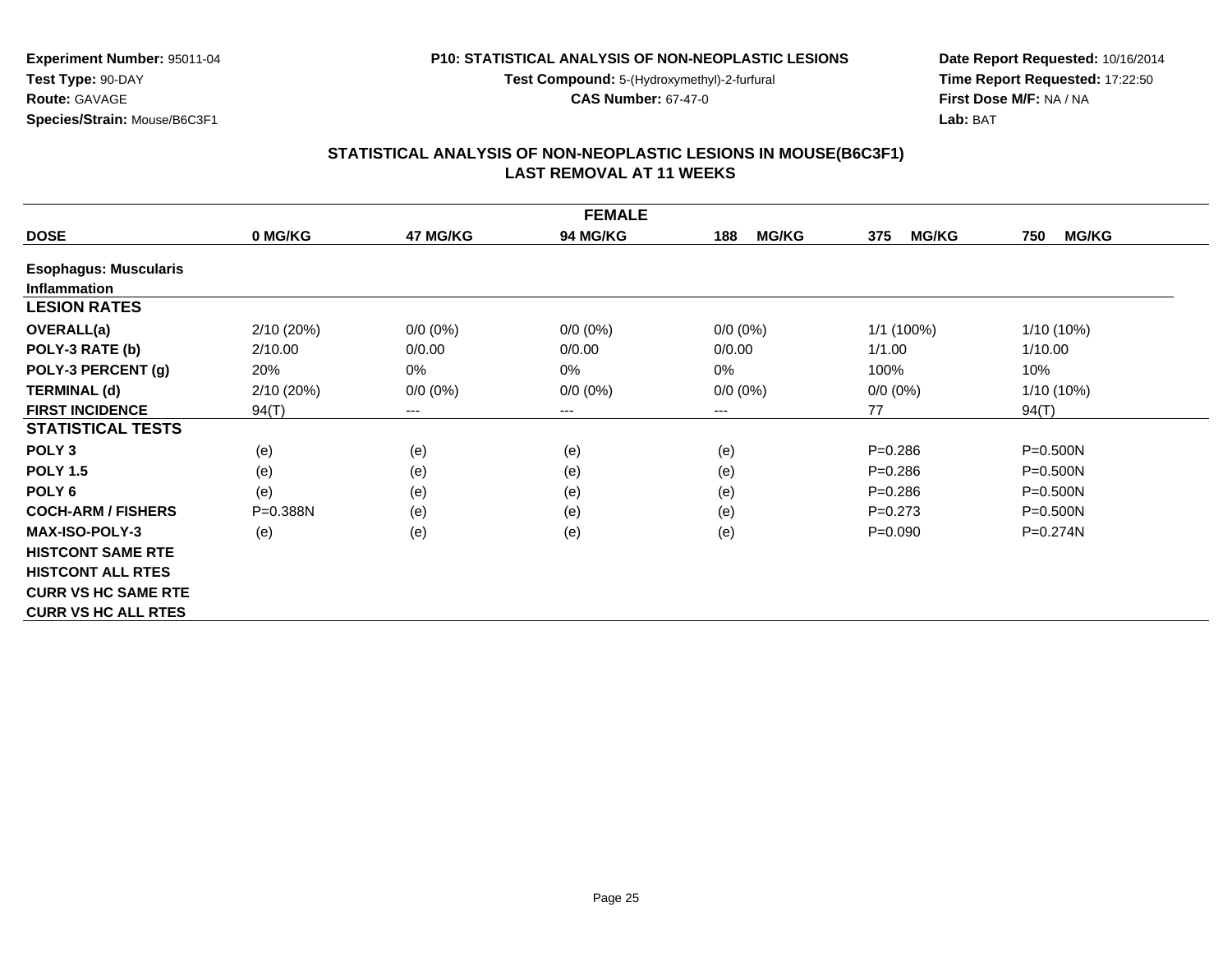**Test Compound:** 5-(Hydroxymethyl)-2-furfural

**CAS Number:** 67-47-0

**Date Report Requested:** 10/16/2014**Time Report Requested:** 17:22:50**First Dose M/F:** NA / NA**Lab:** BAT

### **STATISTICAL ANALYSIS OF NON-NEOPLASTIC LESIONS IN MOUSE(B6C3F1) LAST REMOVAL AT 11 WEEKS**

|                                  |             |                        | <b>FEMALE</b>   |                     |                     |                     |
|----------------------------------|-------------|------------------------|-----------------|---------------------|---------------------|---------------------|
| <b>DOSE</b>                      | 0 MG/KG     | 47 MG/KG               | <b>94 MG/KG</b> | <b>MG/KG</b><br>188 | <b>MG/KG</b><br>375 | <b>MG/KG</b><br>750 |
| <b>Esophagus: Periesoph Tiss</b> |             |                        |                 |                     |                     |                     |
| <b>Inflammation</b>              |             |                        |                 |                     |                     |                     |
| <b>LESION RATES</b>              |             |                        |                 |                     |                     |                     |
| <b>OVERALL(a)</b>                | $0/10(0\%)$ | $0/0 (0\%)$            | $0/0 (0\%)$     | $0/0 (0\%)$         | $0/1$ (0%)          | $0/10(0\%)$         |
| POLY-3 RATE (b)                  | 0/10.00     | 0/0.00                 | 0/0.00          | 0/0.00              | 0/0.55              | 0/10.00             |
| POLY-3 PERCENT (g)               | 0%          | 0%                     | 0%              | 0%                  | $0\%$               | 0%                  |
| <b>TERMINAL (d)</b>              | $0/10(0\%)$ | $0/0 (0\%)$            | $0/0 (0\%)$     | $0/0 (0\%)$         | $0/0 (0\%)$         | $0/10(0\%)$         |
| <b>FIRST INCIDENCE</b>           | $---$       | $\qquad \qquad \cdots$ | $---$           | ---                 | $---$               | ---                 |
| <b>STATISTICAL TESTS</b>         |             |                        |                 |                     |                     |                     |
| POLY <sub>3</sub>                | (n)         | (n)                    | (n)             | (n)                 | (n)                 | (n)                 |
| <b>POLY 1.5</b>                  | (n)         | (n)                    | (n)             | (n)                 | (n)                 | (n)                 |
| POLY <sub>6</sub>                | (n)         | (n)                    | (n)             | (n)                 | (n)                 | (n)                 |
| <b>COCH-ARM / FISHERS</b>        | (n)         | (n)                    | (n)             | (n)                 | (n)                 | (n)                 |
| <b>MAX-ISO-POLY-3</b>            | (n)         | (n)                    | (n)             | (n)                 | (n)                 | (n)                 |
| <b>HISTCONT SAME RTE</b>         |             |                        |                 |                     |                     |                     |
| <b>HISTCONT ALL RTES</b>         |             |                        |                 |                     |                     |                     |
| <b>CURR VS HC SAME RTE</b>       |             |                        |                 |                     |                     |                     |
| <b>CURR VS HC ALL RTES</b>       |             |                        |                 |                     |                     |                     |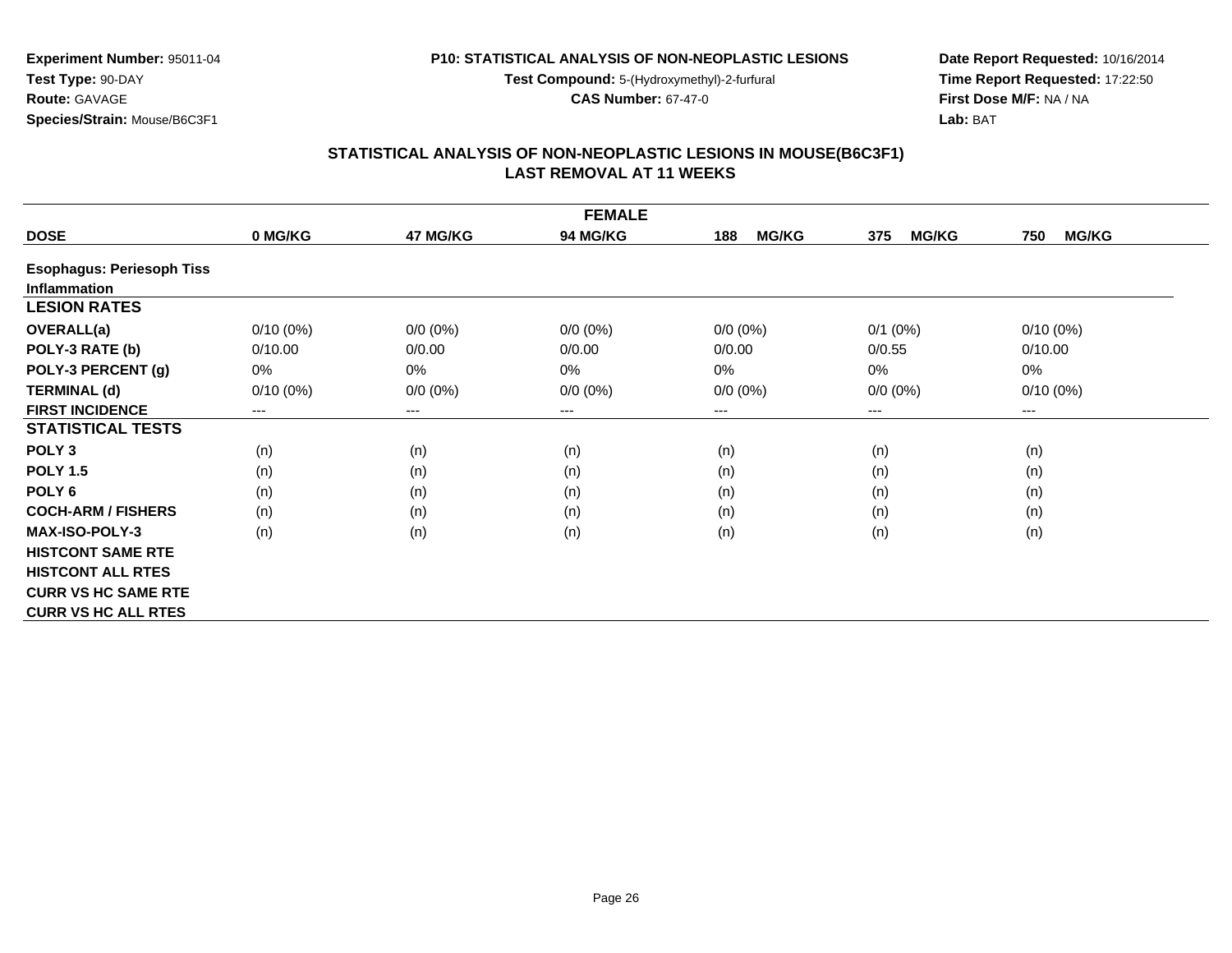**Test Compound:** 5-(Hydroxymethyl)-2-furfural

**CAS Number:** 67-47-0

**Date Report Requested:** 10/16/2014**Time Report Requested:** 17:22:50**First Dose M/F:** NA / NA**Lab:** BAT

### **STATISTICAL ANALYSIS OF NON-NEOPLASTIC LESIONS IN MOUSE(B6C3F1) LAST REMOVAL AT 11 WEEKS**

|                            |             |             | <b>FEMALE</b> |                     |                     |                     |
|----------------------------|-------------|-------------|---------------|---------------------|---------------------|---------------------|
| <b>DOSE</b>                | 0 MG/KG     | 47 MG/KG    | 94 MG/KG      | <b>MG/KG</b><br>188 | <b>MG/KG</b><br>375 | <b>MG/KG</b><br>750 |
| Heart                      |             |             |               |                     |                     |                     |
| <b>Ectopic Tissue</b>      |             |             |               |                     |                     |                     |
| <b>LESION RATES</b>        |             |             |               |                     |                     |                     |
| <b>OVERALL(a)</b>          | $0/10(0\%)$ | $0/0 (0\%)$ | $0/0 (0\%)$   | $0/0 (0\%)$         | $0/1$ (0%)          | $0/10(0\%)$         |
| POLY-3 RATE (b)            | 0/10.00     | 0/0.00      | 0/0.00        | 0/0.00              | 0/0.55              | 0/10.00             |
| POLY-3 PERCENT (g)         | 0%          | 0%          | 0%            | 0%                  | 0%                  | 0%                  |
| <b>TERMINAL (d)</b>        | $0/10(0\%)$ | $0/0 (0\%)$ | $0/0 (0\%)$   | $0/0 (0\%)$         | $0/0 (0\%)$         | $0/10(0\%)$         |
| <b>FIRST INCIDENCE</b>     | ---         | $--$        | $---$         | ---                 | $---$               | $---$               |
| <b>STATISTICAL TESTS</b>   |             |             |               |                     |                     |                     |
| POLY <sub>3</sub>          | (n)         | (n)         | (n)           | (n)                 | (n)                 | (n)                 |
| <b>POLY 1.5</b>            | (n)         | (n)         | (n)           | (n)                 | (n)                 | (n)                 |
| POLY <sub>6</sub>          | (n)         | (n)         | (n)           | (n)                 | (n)                 | (n)                 |
| <b>COCH-ARM / FISHERS</b>  | (n)         | (n)         | (n)           | (n)                 | (n)                 | (n)                 |
| <b>MAX-ISO-POLY-3</b>      | (n)         | (n)         | (n)           | (n)                 | (n)                 | (n)                 |
| <b>HISTCONT SAME RTE</b>   |             |             |               |                     |                     |                     |
| <b>HISTCONT ALL RTES</b>   |             |             |               |                     |                     |                     |
| <b>CURR VS HC SAME RTE</b> |             |             |               |                     |                     |                     |
| <b>CURR VS HC ALL RTES</b> |             |             |               |                     |                     |                     |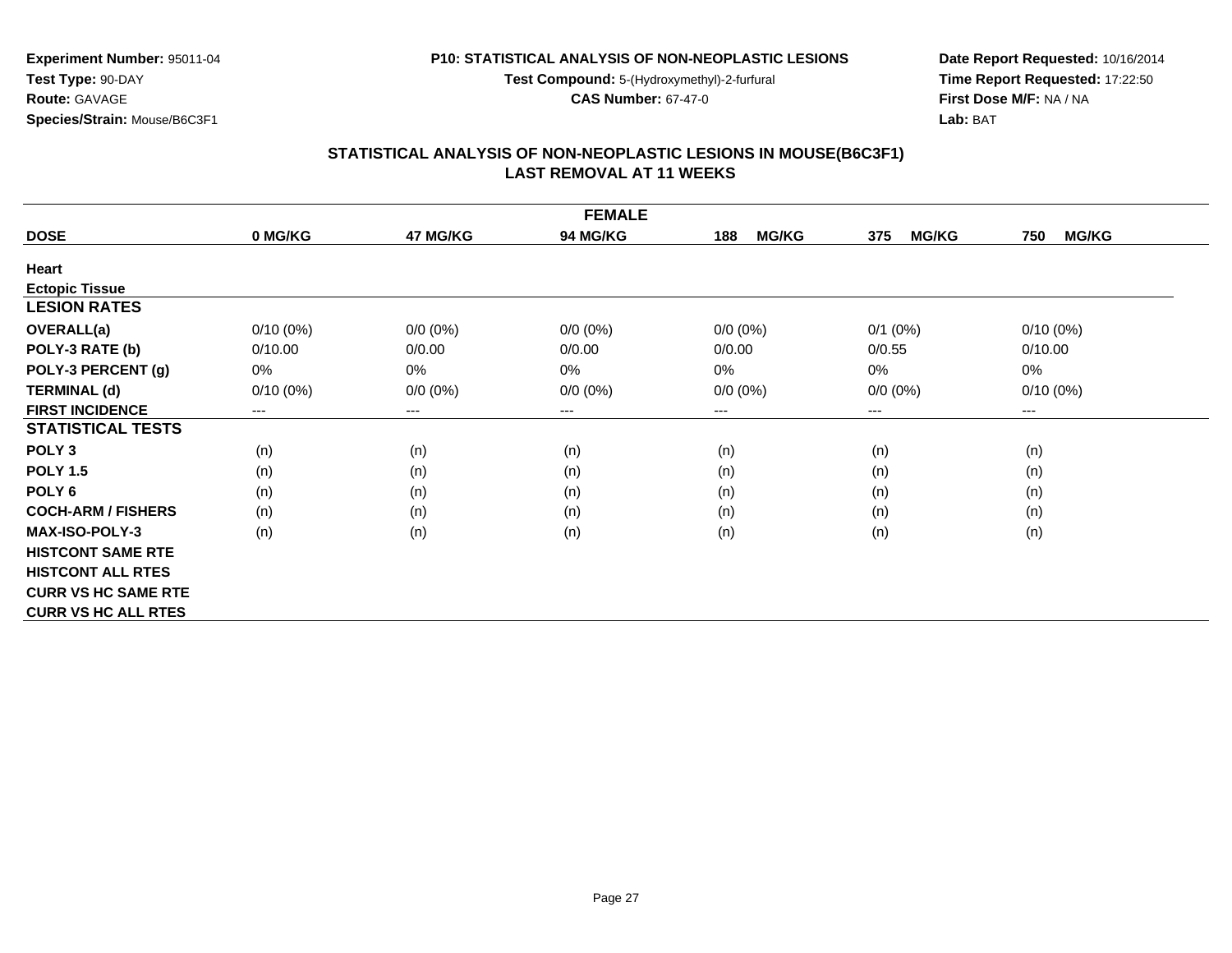**Test Compound:** 5-(Hydroxymethyl)-2-furfural

**CAS Number:** 67-47-0

**Date Report Requested:** 10/16/2014**Time Report Requested:** 17:22:50**First Dose M/F:** NA / NA**Lab:** BAT

### **STATISTICAL ANALYSIS OF NON-NEOPLASTIC LESIONS IN MOUSE(B6C3F1) LAST REMOVAL AT 11 WEEKS**

|                              |             |             | <b>FEMALE</b> |                     |                     |                     |
|------------------------------|-------------|-------------|---------------|---------------------|---------------------|---------------------|
| <b>DOSE</b>                  | 0 MG/KG     | 47 MG/KG    | 94 MG/KG      | <b>MG/KG</b><br>188 | <b>MG/KG</b><br>375 | <b>MG/KG</b><br>750 |
| Heart                        |             |             |               |                     |                     |                     |
| <b>Infiltration Cellular</b> |             |             |               |                     |                     |                     |
| <b>LESION RATES</b>          |             |             |               |                     |                     |                     |
| OVERALL(a)                   | $0/10(0\%)$ | $0/0 (0\%)$ | $0/0 (0\%)$   | $0/0 (0\%)$         | $0/1$ (0%)          | $0/10(0\%)$         |
| POLY-3 RATE (b)              | 0/10.00     | 0/0.00      | 0/0.00        | 0/0.00              | 0/0.55              | 0/10.00             |
| POLY-3 PERCENT (g)           | 0%          | 0%          | 0%            | 0%                  | 0%                  | 0%                  |
| <b>TERMINAL (d)</b>          | $0/10(0\%)$ | $0/0 (0\%)$ | $0/0 (0\%)$   | $0/0 (0\%)$         | $0/0 (0\%)$         | $0/10(0\%)$         |
| <b>FIRST INCIDENCE</b>       | ---         | $--$        | $---$         | ---                 | $---$               | $---$               |
| <b>STATISTICAL TESTS</b>     |             |             |               |                     |                     |                     |
| POLY <sub>3</sub>            | (n)         | (n)         | (n)           | (n)                 | (n)                 | (n)                 |
| <b>POLY 1.5</b>              | (n)         | (n)         | (n)           | (n)                 | (n)                 | (n)                 |
| POLY <sub>6</sub>            | (n)         | (n)         | (n)           | (n)                 | (n)                 | (n)                 |
| <b>COCH-ARM / FISHERS</b>    | (n)         | (n)         | (n)           | (n)                 | (n)                 | (n)                 |
| <b>MAX-ISO-POLY-3</b>        | (n)         | (n)         | (n)           | (n)                 | (n)                 | (n)                 |
| <b>HISTCONT SAME RTE</b>     |             |             |               |                     |                     |                     |
| <b>HISTCONT ALL RTES</b>     |             |             |               |                     |                     |                     |
| <b>CURR VS HC SAME RTE</b>   |             |             |               |                     |                     |                     |
| <b>CURR VS HC ALL RTES</b>   |             |             |               |                     |                     |                     |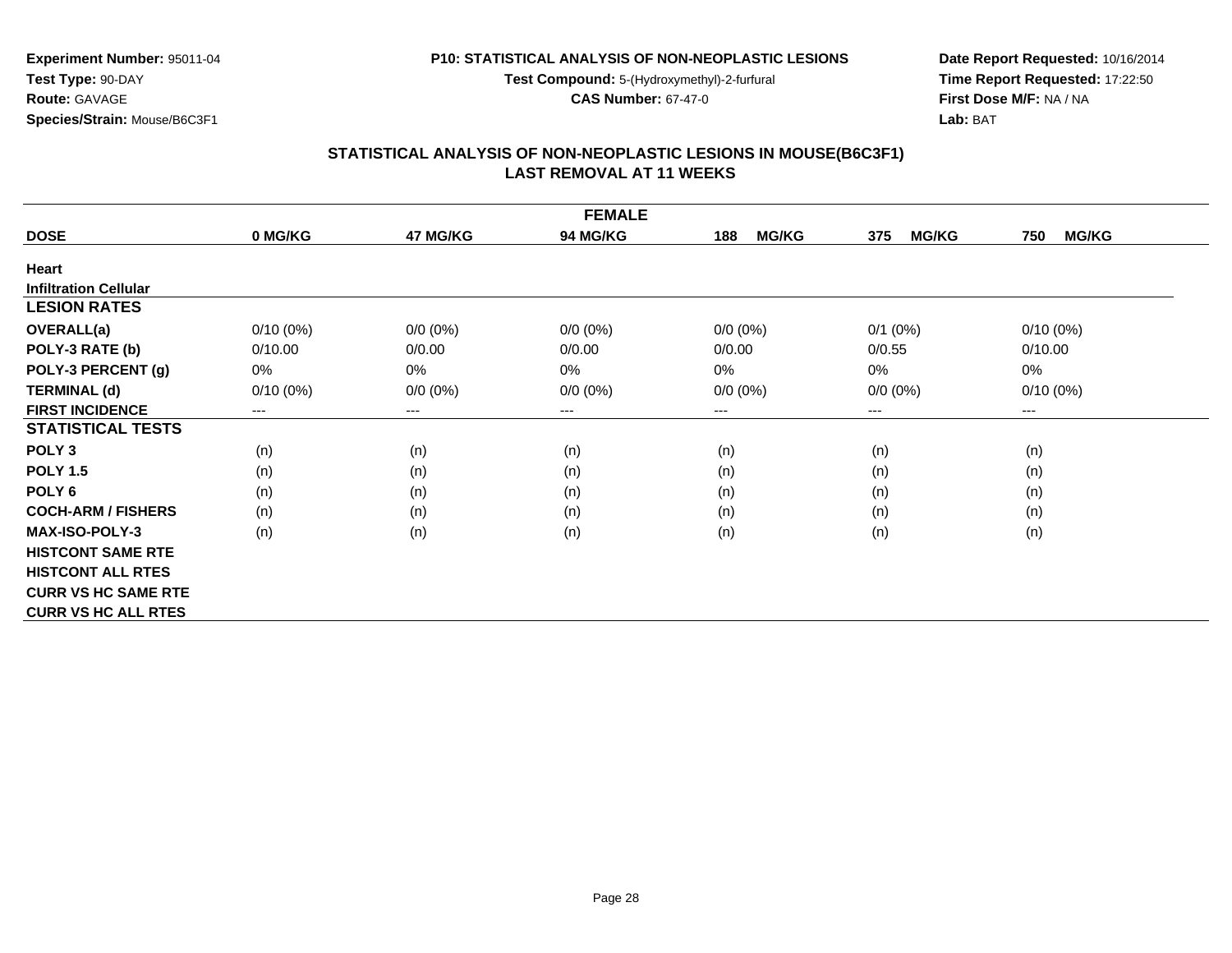**Test Compound:** 5-(Hydroxymethyl)-2-furfural

**CAS Number:** 67-47-0

**Date Report Requested:** 10/16/2014**Time Report Requested:** 17:22:51**First Dose M/F:** NA / NA**Lab:** BAT

### **STATISTICAL ANALYSIS OF NON-NEOPLASTIC LESIONS IN MOUSE(B6C3F1) LAST REMOVAL AT 11 WEEKS**

|                               |             |             | <b>FEMALE</b> |                     |                     |                     |
|-------------------------------|-------------|-------------|---------------|---------------------|---------------------|---------------------|
| <b>DOSE</b>                   | 0 MG/KG     | 47 MG/KG    | 94 MG/KG      | <b>MG/KG</b><br>188 | <b>MG/KG</b><br>375 | <b>MG/KG</b><br>750 |
| Kidney                        |             |             |               |                     |                     |                     |
| <b>Cytoplasmic Alteration</b> |             |             |               |                     |                     |                     |
| <b>LESION RATES</b>           |             |             |               |                     |                     |                     |
| <b>OVERALL(a)</b>             | $0/10(0\%)$ | $0/10(0\%)$ | $0/10(0\%)$   | $0/10(0\%)$         | $0/10(0\%)$         | $0/10(0\%)$         |
| POLY-3 RATE (b)               | 0/10.00     | 0/10.00     | 0/10.00       | 0/10.00             | 0/9.55              | 0/10.00             |
| POLY-3 PERCENT (g)            | 0%          | 0%          | 0%            | 0%                  | 0%                  | 0%                  |
| <b>TERMINAL (d)</b>           | $0/10(0\%)$ | $0/10(0\%)$ | $0/10(0\%)$   | $0/10(0\%)$         | $0/9(0\%)$          | $0/10(0\%)$         |
| <b>FIRST INCIDENCE</b>        | $---$       | $---$       | ---           | ---                 | $---$               | $---$               |
| <b>STATISTICAL TESTS</b>      |             |             |               |                     |                     |                     |
| POLY <sub>3</sub>             | (n)         | (n)         | (n)           | (n)                 | (n)                 | (n)                 |
| <b>POLY 1.5</b>               | (n)         | (n)         | (n)           | (n)                 | (n)                 | (n)                 |
| POLY <sub>6</sub>             | (n)         | (n)         | (n)           | (n)                 | (n)                 | (n)                 |
| <b>COCH-ARM / FISHERS</b>     | (n)         | (n)         | (n)           | (n)                 | (n)                 | (n)                 |
| <b>MAX-ISO-POLY-3</b>         | (n)         | (n)         | (n)           | (n)                 | (n)                 | (n)                 |
| <b>HISTCONT SAME RTE</b>      |             |             |               |                     |                     |                     |
| <b>HISTCONT ALL RTES</b>      |             |             |               |                     |                     |                     |
| <b>CURR VS HC SAME RTE</b>    |             |             |               |                     |                     |                     |
| <b>CURR VS HC ALL RTES</b>    |             |             |               |                     |                     |                     |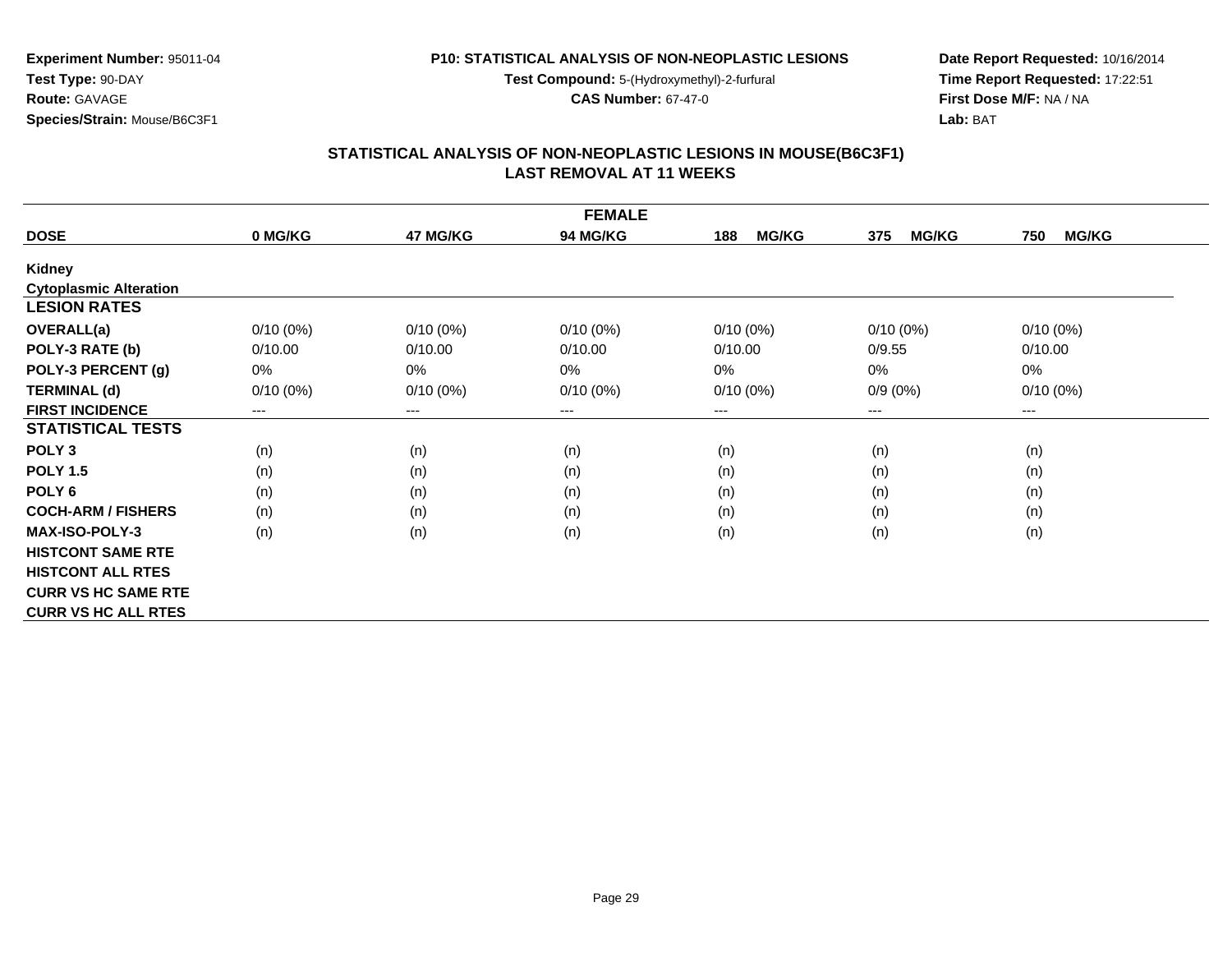**Test Compound:** 5-(Hydroxymethyl)-2-furfural

**CAS Number:** 67-47-0

**Date Report Requested:** 10/16/2014**Time Report Requested:** 17:22:51**First Dose M/F:** NA / NA**Lab:** BAT

### **STATISTICAL ANALYSIS OF NON-NEOPLASTIC LESIONS IN MOUSE(B6C3F1) LAST REMOVAL AT 11 WEEKS**

|                            |             |             | <b>FEMALE</b> |                     |                     |                     |
|----------------------------|-------------|-------------|---------------|---------------------|---------------------|---------------------|
| <b>DOSE</b>                | 0 MG/KG     | 47 MG/KG    | 94 MG/KG      | <b>MG/KG</b><br>188 | <b>MG/KG</b><br>375 | <b>MG/KG</b><br>750 |
| Kidney                     |             |             |               |                     |                     |                     |
| <b>Inflammation</b>        |             |             |               |                     |                     |                     |
| <b>LESION RATES</b>        |             |             |               |                     |                     |                     |
| <b>OVERALL(a)</b>          | $0/10(0\%)$ | $0/10(0\%)$ | $0/10(0\%)$   | $0/10(0\%)$         | $0/10(0\%)$         | $0/10(0\%)$         |
| POLY-3 RATE (b)            | 0/10.00     | 0/10.00     | 0/10.00       | 0/10.00             | 0/9.55              | 0/10.00             |
| POLY-3 PERCENT (g)         | 0%          | 0%          | 0%            | $0\%$               | 0%                  | 0%                  |
| <b>TERMINAL (d)</b>        | $0/10(0\%)$ | $0/10(0\%)$ | $0/10(0\%)$   | $0/10(0\%)$         | $0/9(0\%)$          | $0/10(0\%)$         |
| <b>FIRST INCIDENCE</b>     | $---$       | $---$       | $---$         | $---$               | ---                 | $---$               |
| <b>STATISTICAL TESTS</b>   |             |             |               |                     |                     |                     |
| POLY <sub>3</sub>          | (n)         | (n)         | (n)           | (n)                 | (n)                 | (n)                 |
| <b>POLY 1.5</b>            | (n)         | (n)         | (n)           | (n)                 | (n)                 | (n)                 |
| POLY <sub>6</sub>          | (n)         | (n)         | (n)           | (n)                 | (n)                 | (n)                 |
| <b>COCH-ARM / FISHERS</b>  | (n)         | (n)         | (n)           | (n)                 | (n)                 | (n)                 |
| <b>MAX-ISO-POLY-3</b>      | (n)         | (n)         | (n)           | (n)                 | (n)                 | (n)                 |
| <b>HISTCONT SAME RTE</b>   |             |             |               |                     |                     |                     |
| <b>HISTCONT ALL RTES</b>   |             |             |               |                     |                     |                     |
| <b>CURR VS HC SAME RTE</b> |             |             |               |                     |                     |                     |
| <b>CURR VS HC ALL RTES</b> |             |             |               |                     |                     |                     |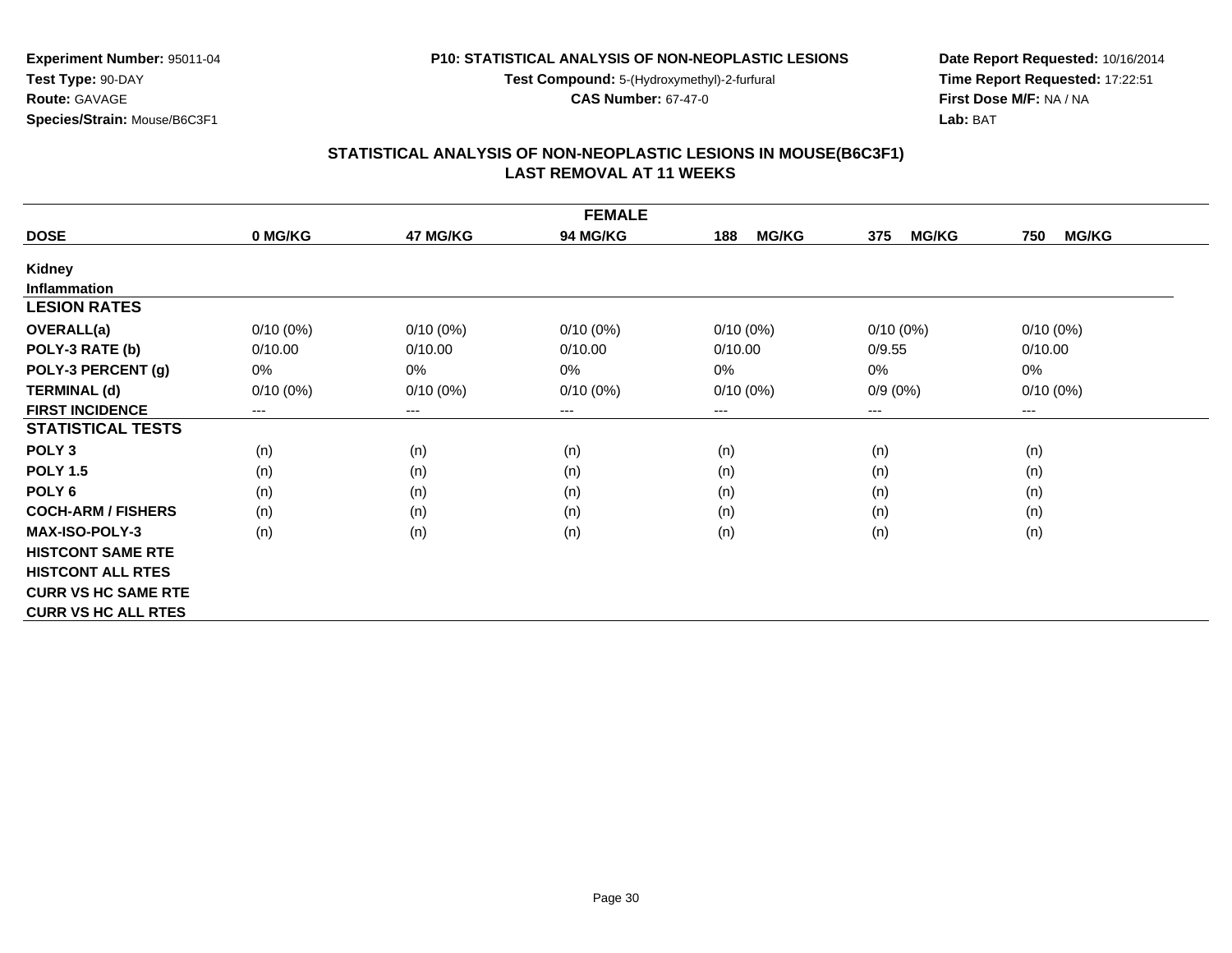**Test Compound:** 5-(Hydroxymethyl)-2-furfural

**CAS Number:** 67-47-0

**Date Report Requested:** 10/16/2014**Time Report Requested:** 17:22:51**First Dose M/F:** NA / NA**Lab:** BAT

### **STATISTICAL ANALYSIS OF NON-NEOPLASTIC LESIONS IN MOUSE(B6C3F1) LAST REMOVAL AT 11 WEEKS**

|                            |             |             | <b>FEMALE</b> |                     |                     |                     |
|----------------------------|-------------|-------------|---------------|---------------------|---------------------|---------------------|
| <b>DOSE</b>                | 0 MG/KG     | 47 MG/KG    | 94 MG/KG      | <b>MG/KG</b><br>188 | <b>MG/KG</b><br>375 | <b>MG/KG</b><br>750 |
| Kidney                     |             |             |               |                     |                     |                     |
| <b>Mineralization</b>      |             |             |               |                     |                     |                     |
| <b>LESION RATES</b>        |             |             |               |                     |                     |                     |
| OVERALL(a)                 | $0/10(0\%)$ | $0/10(0\%)$ | $0/10(0\%)$   | $0/10(0\%)$         | $0/10(0\%)$         | $0/10(0\%)$         |
| POLY-3 RATE (b)            | 0/10.00     | 0/10.00     | 0/10.00       | 0/10.00             | 0/9.55              | 0/10.00             |
| POLY-3 PERCENT (g)         | 0%          | 0%          | 0%            | 0%                  | 0%                  | 0%                  |
| <b>TERMINAL (d)</b>        | $0/10(0\%)$ | $0/10(0\%)$ | $0/10(0\%)$   | $0/10(0\%)$         | $0/9(0\%)$          | $0/10(0\%)$         |
| <b>FIRST INCIDENCE</b>     | ---         | $--$        | $---$         | ---                 | $---$               | $---$               |
| <b>STATISTICAL TESTS</b>   |             |             |               |                     |                     |                     |
| POLY <sub>3</sub>          | (n)         | (n)         | (n)           | (n)                 | (n)                 | (n)                 |
| <b>POLY 1.5</b>            | (n)         | (n)         | (n)           | (n)                 | (n)                 | (n)                 |
| POLY <sub>6</sub>          | (n)         | (n)         | (n)           | (n)                 | (n)                 | (n)                 |
| <b>COCH-ARM / FISHERS</b>  | (n)         | (n)         | (n)           | (n)                 | (n)                 | (n)                 |
| <b>MAX-ISO-POLY-3</b>      | (n)         | (n)         | (n)           | (n)                 | (n)                 | (n)                 |
| <b>HISTCONT SAME RTE</b>   |             |             |               |                     |                     |                     |
| <b>HISTCONT ALL RTES</b>   |             |             |               |                     |                     |                     |
| <b>CURR VS HC SAME RTE</b> |             |             |               |                     |                     |                     |
| <b>CURR VS HC ALL RTES</b> |             |             |               |                     |                     |                     |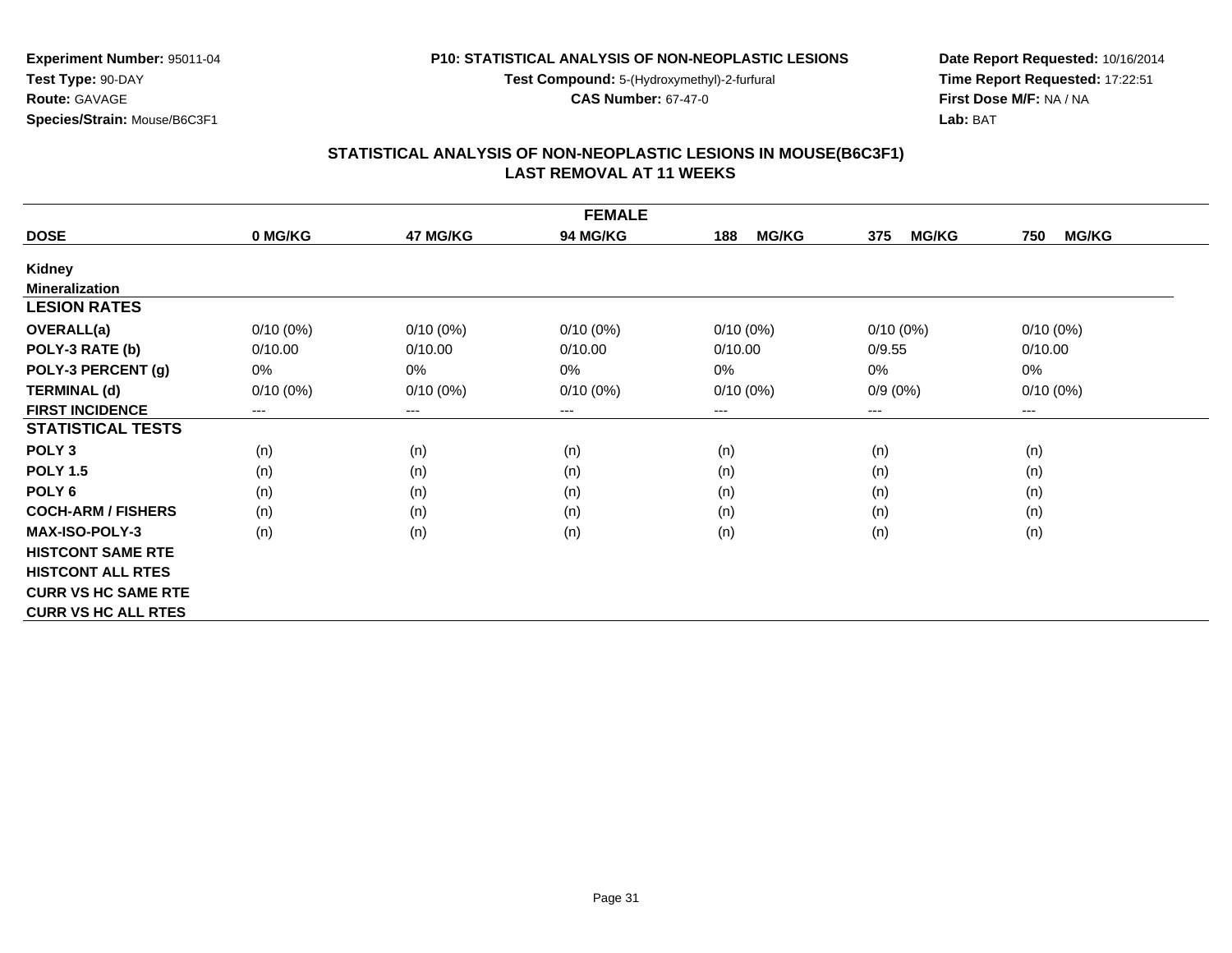**Test Compound:** 5-(Hydroxymethyl)-2-furfural

**CAS Number:** 67-47-0

**Date Report Requested:** 10/16/2014**Time Report Requested:** 17:22:51**First Dose M/F:** NA / NA**Lab:** BAT

### **STATISTICAL ANALYSIS OF NON-NEOPLASTIC LESIONS IN MOUSE(B6C3F1) LAST REMOVAL AT 11 WEEKS**

|                            |             |                            | <b>FEMALE</b>   |                     |                     |                     |
|----------------------------|-------------|----------------------------|-----------------|---------------------|---------------------|---------------------|
| <b>DOSE</b>                | 0 MG/KG     | 47 MG/KG                   | <b>94 MG/KG</b> | <b>MG/KG</b><br>188 | <b>MG/KG</b><br>375 | 750<br><b>MG/KG</b> |
| <b>Kidney</b>              |             |                            |                 |                     |                     |                     |
| Nephropathy                |             |                            |                 |                     |                     |                     |
| <b>LESION RATES</b>        |             |                            |                 |                     |                     |                     |
| OVERALL(a)                 | $0/10(0\%)$ | $0/10(0\%)$                | $0/10(0\%)$     | $0/10(0\%)$         | $0/10(0\%)$         | $1/10(10\%)$        |
| POLY-3 RATE (b)            | 0/10.00     | 0/10.00                    | 0/10.00         | 0/10.00             | 0/9.55              | 1/10.00             |
| POLY-3 PERCENT (g)         | 0%          | $0\%$                      | 0%              | 0%                  | $0\%$               | 10%                 |
| <b>TERMINAL (d)</b>        | $0/10(0\%)$ | $0/10(0\%)$                | $0/10(0\%)$     | $0/10(0\%)$         | $0/9(0\%)$          | $1/10(10\%)$        |
| <b>FIRST INCIDENCE</b>     | ---         | $\qquad \qquad - \qquad -$ | $---$           | $---$               | ---                 | 94(T)               |
| <b>STATISTICAL TESTS</b>   |             |                            |                 |                     |                     |                     |
| POLY <sub>3</sub>          | $P=0.107$   | (e)                        | (e)             | (e)                 | (e)                 | $P = 0.500$         |
| <b>POLY 1.5</b>            | $P = 0.107$ | (e)                        | (e)             | (e)                 | (e)                 | $P = 0.500$         |
| POLY <sub>6</sub>          | $P=0.107$   | (e)                        | (e)             | (e)                 | (e)                 | $P = 0.500$         |
| <b>COCH-ARM / FISHERS</b>  | $P = 0.105$ | (e)                        | (e)             | (e)                 | (e)                 | $P = 0.500$         |
| <b>MAX-ISO-POLY-3</b>      | $P = 0.075$ | (e)                        | (e)             | (e)                 | (e)                 | $P = 0.159$         |
| <b>HISTCONT SAME RTE</b>   |             |                            |                 |                     |                     |                     |
| <b>HISTCONT ALL RTES</b>   |             |                            |                 |                     |                     |                     |
| <b>CURR VS HC SAME RTE</b> |             |                            |                 |                     |                     |                     |
| <b>CURR VS HC ALL RTES</b> |             |                            |                 |                     |                     |                     |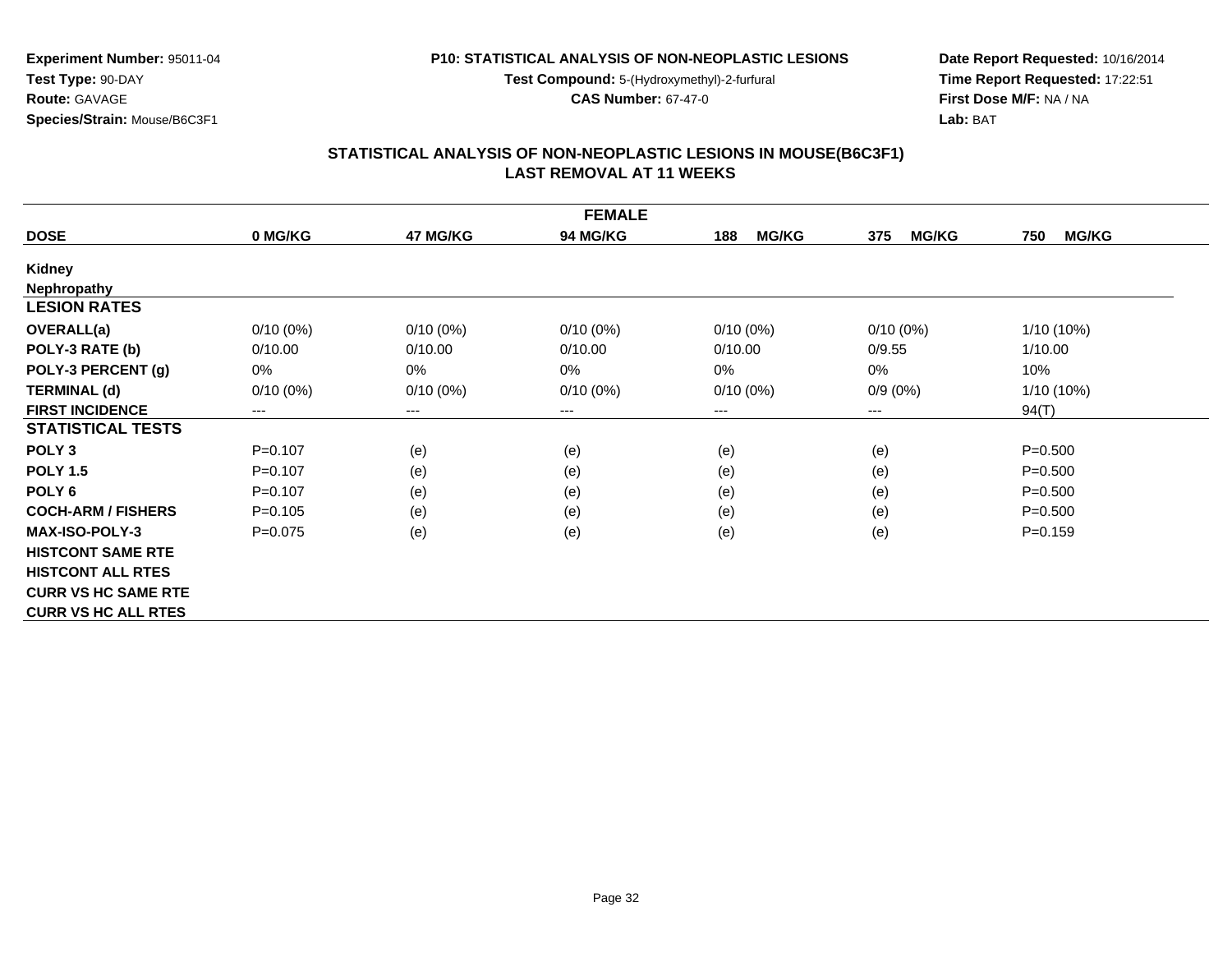**Test Compound:** 5-(Hydroxymethyl)-2-furfural

**CAS Number:** 67-47-0

**Date Report Requested:** 10/16/2014**Time Report Requested:** 17:22:51**First Dose M/F:** NA / NA**Lab:** BAT

#### **STATISTICAL ANALYSIS OF NON-NEOPLASTIC LESIONS IN MOUSE(B6C3F1) LAST REMOVAL AT 11 WEEKS**

|                            |           |             | <b>FEMALE</b>   |                     |                     |                     |
|----------------------------|-----------|-------------|-----------------|---------------------|---------------------|---------------------|
| <b>DOSE</b>                | 0 MG/KG   | 47 MG/KG    | <b>94 MG/KG</b> | <b>MG/KG</b><br>188 | <b>MG/KG</b><br>375 | <b>MG/KG</b><br>750 |
| Liver                      |           |             |                 |                     |                     |                     |
| Inflammation               |           |             |                 |                     |                     |                     |
| <b>LESION RATES</b>        |           |             |                 |                     |                     |                     |
| <b>OVERALL(a)</b>          | 6/10(60%) | $0/0 (0\%)$ | $0/0 (0\%)$     | $0/0 (0\%)$         | $0/1$ (0%)          | 5/10 (50%)          |
| POLY-3 RATE (b)            | 6/10.00   | 0/0.00      | 0/0.00          | 0/0.00              | 0/0.55              | 5/10.00             |
| POLY-3 PERCENT (g)         | 60%       | 0%          | 0%              | 0%                  | 0%                  | 50%                 |
| <b>TERMINAL (d)</b>        | 6/10(60%) | $0/0 (0\%)$ | $0/0 (0\%)$     | $0/0 (0\%)$         | $0/0 (0\%)$         | 5/10(50%)           |
| <b>FIRST INCIDENCE</b>     | 94(T)     | $---$       | ---             | ---                 | ---                 | 94(T)               |
| <b>STATISTICAL TESTS</b>   |           |             |                 |                     |                     |                     |
| POLY <sub>3</sub>          | (e)       | (e)         | (e)             | (e)                 | $P = 0.647N$        | $P = 0.500N$        |
| <b>POLY 1.5</b>            | (e)       | (e)         | (e)             | (e)                 | $P = 0.569N$        | $P = 0.500N$        |
| POLY <sub>6</sub>          | (e)       | (e)         | (e)             | (e)                 | $P = 0.740N$        | $P = 0.500N$        |
| <b>COCH-ARM / FISHERS</b>  | P=0.411N  | (e)         | (e)             | (e)                 | $P=0.455N$          | $P = 0.500N$        |
| <b>MAX-ISO-POLY-3</b>      | (e)       | (e)         | (e)             | (e)                 | $P = 0.326N$        | $P = 0.334N$        |
| <b>HISTCONT SAME RTE</b>   |           |             |                 |                     |                     |                     |
| <b>HISTCONT ALL RTES</b>   |           |             |                 |                     |                     |                     |
| <b>CURR VS HC SAME RTE</b> |           |             |                 |                     |                     |                     |
| <b>CURR VS HC ALL RTES</b> |           |             |                 |                     |                     |                     |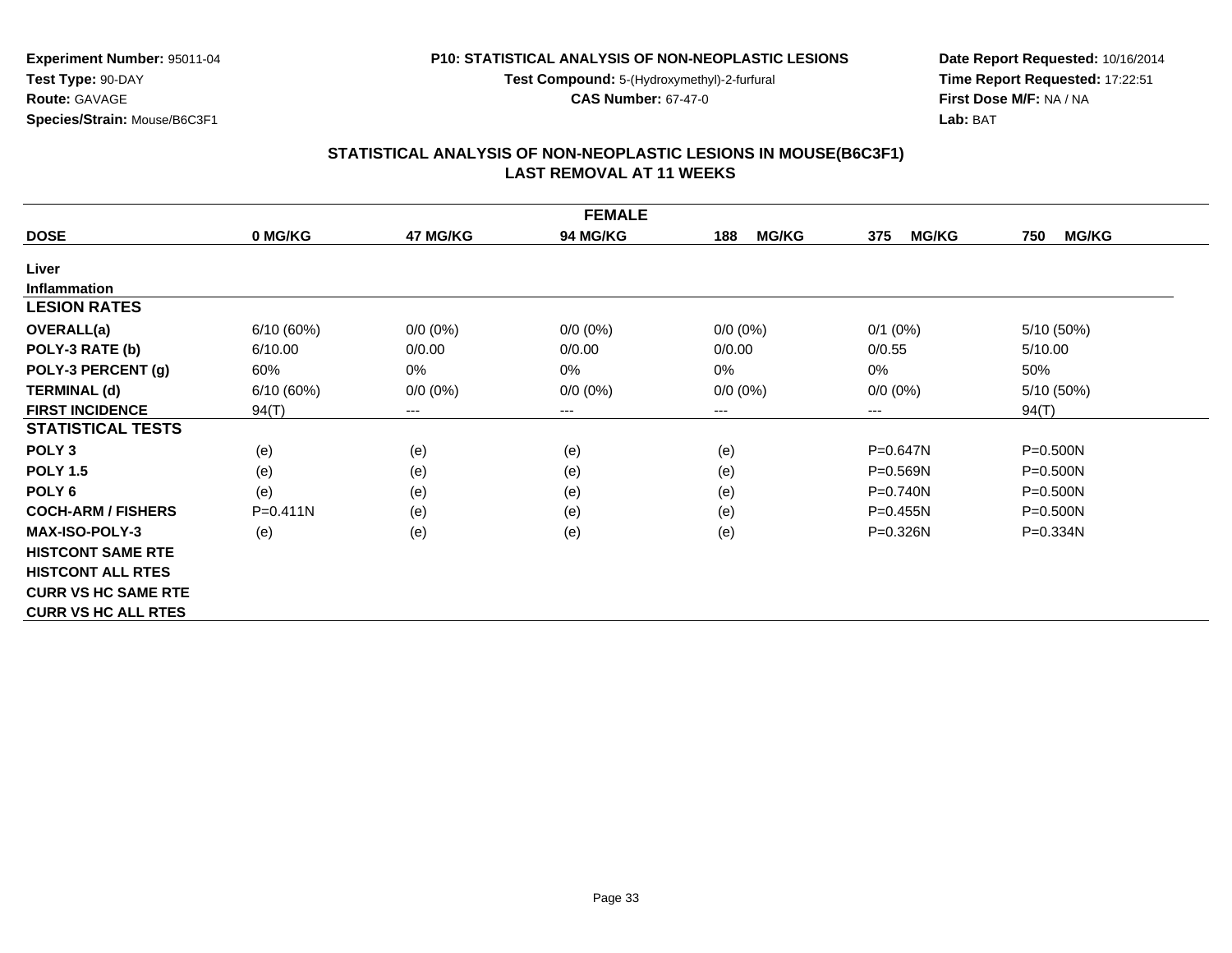**Test Compound:** 5-(Hydroxymethyl)-2-furfural

**CAS Number:** 67-47-0

**Date Report Requested:** 10/16/2014**Time Report Requested:** 17:22:51**First Dose M/F:** NA / NA**Lab:** BAT

### **STATISTICAL ANALYSIS OF NON-NEOPLASTIC LESIONS IN MOUSE(B6C3F1) LAST REMOVAL AT 11 WEEKS**

|                            |            |             | <b>FEMALE</b>   |                     |                     |                     |
|----------------------------|------------|-------------|-----------------|---------------------|---------------------|---------------------|
| <b>DOSE</b>                | 0 MG/KG    | 47 MG/KG    | <b>94 MG/KG</b> | <b>MG/KG</b><br>188 | <b>MG/KG</b><br>375 | <b>MG/KG</b><br>750 |
| Lung                       |            |             |                 |                     |                     |                     |
| <b>Inflammation</b>        |            |             |                 |                     |                     |                     |
| <b>LESION RATES</b>        |            |             |                 |                     |                     |                     |
| <b>OVERALL(a)</b>          | 1/10 (10%) | $0/0 (0\%)$ | $0/0 (0\%)$     | $0/0 (0\%)$         | $1/1$ (100%)        | $0/10(0\%)$         |
| POLY-3 RATE (b)            | 1/10.00    | 0/0.00      | 0/0.00          | 0/0.00              | 1/1.00              | 0/10.00             |
| POLY-3 PERCENT (g)         | 10%        | 0%          | 0%              | 0%                  | 100%                | 0%                  |
| <b>TERMINAL (d)</b>        | 1/10 (10%) | $0/0 (0\%)$ | $0/0 (0\%)$     | $0/0 (0\%)$         | $0/0 (0\%)$         | $0/10(0\%)$         |
| <b>FIRST INCIDENCE</b>     | 94(T)      | $---$       | $---$           | $--$                | 77                  | $---$               |
| <b>STATISTICAL TESTS</b>   |            |             |                 |                     |                     |                     |
| POLY <sub>3</sub>          | (e)        | (e)         | (e)             | (e)                 | $P = 0.146$         | P=0.500N            |
| <b>POLY 1.5</b>            | (e)        | (e)         | (e)             | (e)                 | $P = 0.146$         | $P = 0.500N$        |
| POLY <sub>6</sub>          | (e)        | (e)         | (e)             | (e)                 | $P = 0.146$         | P=0.500N            |
| <b>COCH-ARM / FISHERS</b>  | P=0.352N   | (e)         | (e)             | (e)                 | $P = 0.182$         | $P = 0.500N$        |
| <b>MAX-ISO-POLY-3</b>      | (e)        | (e)         | (e)             | (e)                 | $P=0.022*$          | P=0.159N            |
| <b>HISTCONT SAME RTE</b>   |            |             |                 |                     |                     |                     |
| <b>HISTCONT ALL RTES</b>   |            |             |                 |                     |                     |                     |
| <b>CURR VS HC SAME RTE</b> |            |             |                 |                     |                     |                     |
| <b>CURR VS HC ALL RTES</b> |            |             |                 |                     |                     |                     |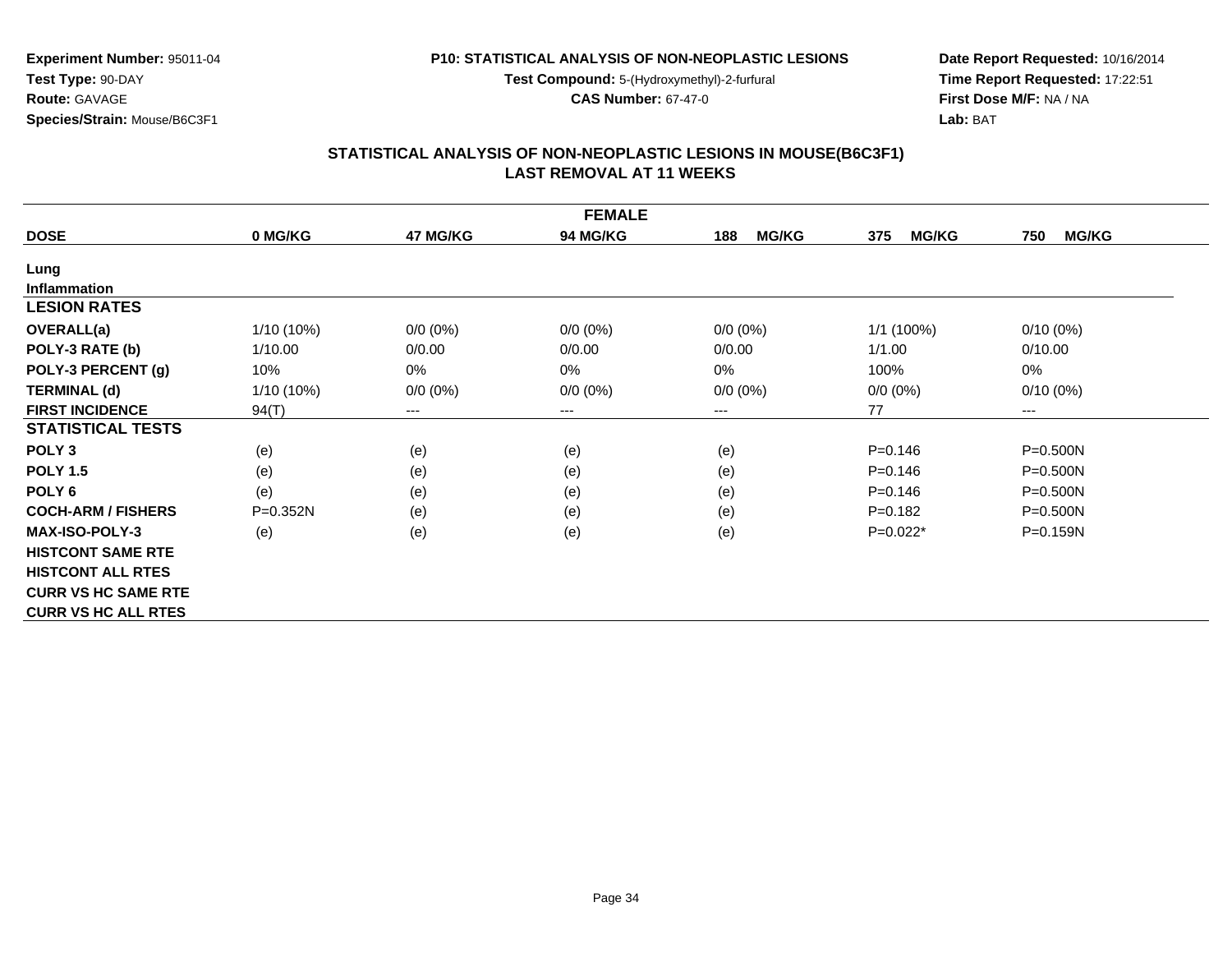**Test Compound:** 5-(Hydroxymethyl)-2-furfural

**CAS Number:** 67-47-0

**Date Report Requested:** 10/16/2014**Time Report Requested:** 17:22:51**First Dose M/F:** NA / NA**Lab:** BAT

### **STATISTICAL ANALYSIS OF NON-NEOPLASTIC LESIONS IN MOUSE(B6C3F1) LAST REMOVAL AT 11 WEEKS**

|                            |             |             | <b>FEMALE</b>   |                     |                     |                     |
|----------------------------|-------------|-------------|-----------------|---------------------|---------------------|---------------------|
| <b>DOSE</b>                | 0 MG/KG     | 47 MG/KG    | <b>94 MG/KG</b> | <b>MG/KG</b><br>188 | <b>MG/KG</b><br>375 | <b>MG/KG</b><br>750 |
| Lung                       |             |             |                 |                     |                     |                     |
| Pigmentation               |             |             |                 |                     |                     |                     |
| <b>LESION RATES</b>        |             |             |                 |                     |                     |                     |
| <b>OVERALL(a)</b>          | $0/10(0\%)$ | $0/0 (0\%)$ | $0/0 (0\%)$     | $0/0 (0\%)$         | $0/1$ $(0%)$        | $0/10(0\%)$         |
| POLY-3 RATE (b)            | 0/10.00     | 0/0.00      | 0/0.00          | 0/0.00              | 0/0.55              | 0/10.00             |
| POLY-3 PERCENT (g)         | 0%          | 0%          | 0%              | 0%                  | 0%                  | 0%                  |
| <b>TERMINAL (d)</b>        | $0/10(0\%)$ | $0/0 (0\%)$ | $0/0 (0\%)$     | $0/0 (0\%)$         | $0/0 (0\%)$         | $0/10(0\%)$         |
| <b>FIRST INCIDENCE</b>     | $---$       | $---$       | $---$           | $---$               | ---                 | $---$               |
| <b>STATISTICAL TESTS</b>   |             |             |                 |                     |                     |                     |
| POLY <sub>3</sub>          | (n)         | (n)         | (n)             | (n)                 | (n)                 | (n)                 |
| <b>POLY 1.5</b>            | (n)         | (n)         | (n)             | (n)                 | (n)                 | (n)                 |
| POLY <sub>6</sub>          | (n)         | (n)         | (n)             | (n)                 | (n)                 | (n)                 |
| <b>COCH-ARM / FISHERS</b>  | (n)         | (n)         | (n)             | (n)                 | (n)                 | (n)                 |
| <b>MAX-ISO-POLY-3</b>      | (n)         | (n)         | (n)             | (n)                 | (n)                 | (n)                 |
| <b>HISTCONT SAME RTE</b>   |             |             |                 |                     |                     |                     |
| <b>HISTCONT ALL RTES</b>   |             |             |                 |                     |                     |                     |
| <b>CURR VS HC SAME RTE</b> |             |             |                 |                     |                     |                     |
| <b>CURR VS HC ALL RTES</b> |             |             |                 |                     |                     |                     |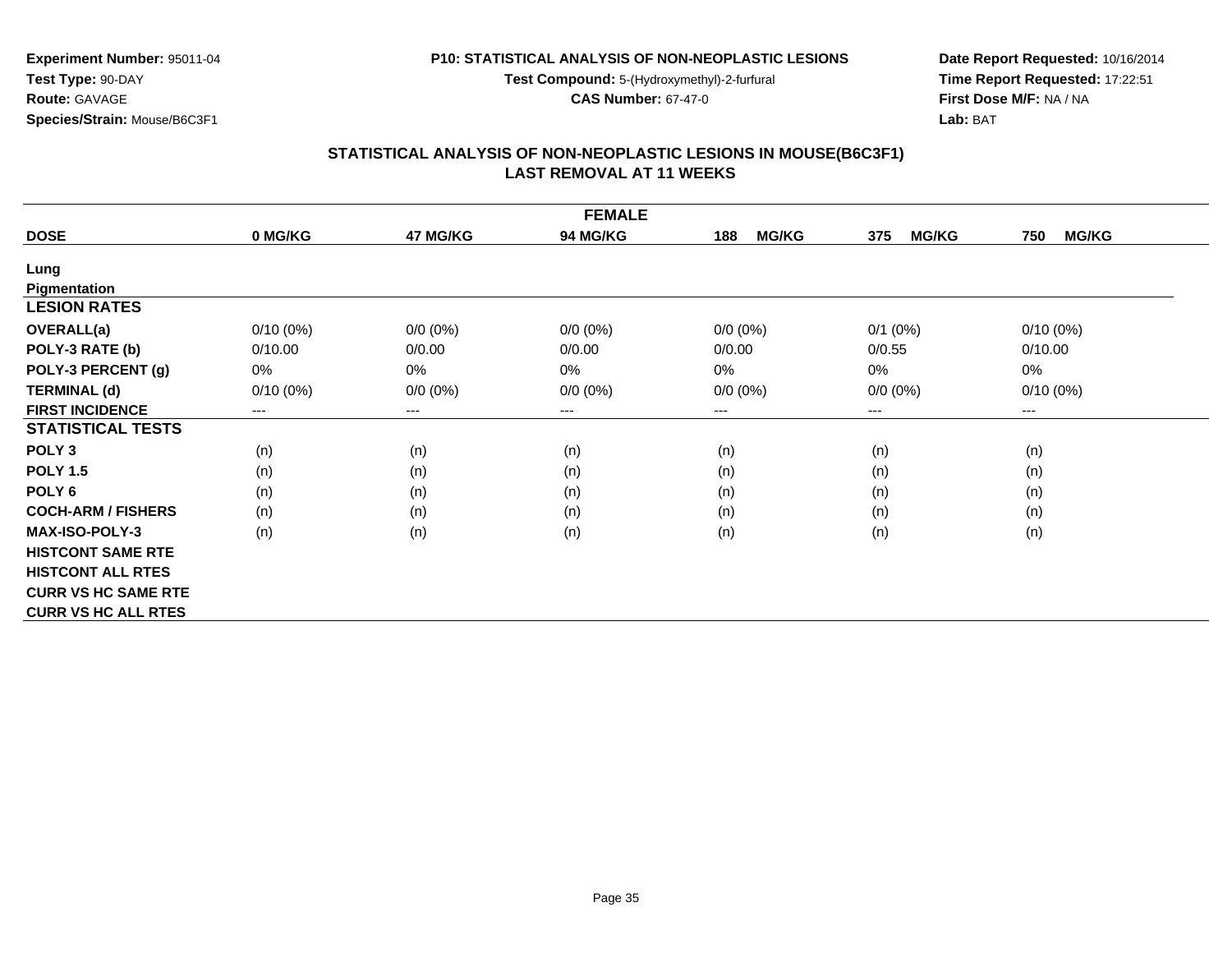**Test Compound:** 5-(Hydroxymethyl)-2-furfural

**CAS Number:** 67-47-0

**Date Report Requested:** 10/16/2014**Time Report Requested:** 17:22:51**First Dose M/F:** NA / NA**Lab:** BAT

### **STATISTICAL ANALYSIS OF NON-NEOPLASTIC LESIONS IN MOUSE(B6C3F1) LAST REMOVAL AT 11 WEEKS**

|                            |             |             | <b>FEMALE</b> |                     |                     |                     |
|----------------------------|-------------|-------------|---------------|---------------------|---------------------|---------------------|
| <b>DOSE</b>                | 0 MG/KG     | 47 MG/KG    | 94 MG/KG      | <b>MG/KG</b><br>188 | <b>MG/KG</b><br>375 | <b>MG/KG</b><br>750 |
| Lung: Perivascular         |             |             |               |                     |                     |                     |
| <b>Inflammation</b>        |             |             |               |                     |                     |                     |
| <b>LESION RATES</b>        |             |             |               |                     |                     |                     |
| <b>OVERALL(a)</b>          | $0/10(0\%)$ | $0/0 (0\%)$ | $0/0 (0\%)$   | $0/0 (0\%)$         | $0/1$ $(0%)$        | $0/10(0\%)$         |
| POLY-3 RATE (b)            | 0/10.00     | 0/0.00      | 0/0.00        | 0/0.00              | 0/0.55              | 0/10.00             |
| POLY-3 PERCENT (g)         | 0%          | 0%          | 0%            | $0\%$               | 0%                  | 0%                  |
| <b>TERMINAL (d)</b>        | $0/10(0\%)$ | $0/0 (0\%)$ | $0/0 (0\%)$   | $0/0 (0\%)$         | $0/0 (0\%)$         | $0/10(0\%)$         |
| <b>FIRST INCIDENCE</b>     | $---$       | $---$       | $---$         | $---$               | ---                 | $---$               |
| <b>STATISTICAL TESTS</b>   |             |             |               |                     |                     |                     |
| POLY <sub>3</sub>          | (n)         | (n)         | (n)           | (n)                 | (n)                 | (n)                 |
| <b>POLY 1.5</b>            | (n)         | (n)         | (n)           | (n)                 | (n)                 | (n)                 |
| POLY <sub>6</sub>          | (n)         | (n)         | (n)           | (n)                 | (n)                 | (n)                 |
| <b>COCH-ARM / FISHERS</b>  | (n)         | (n)         | (n)           | (n)                 | (n)                 | (n)                 |
| <b>MAX-ISO-POLY-3</b>      | (n)         | (n)         | (n)           | (n)                 | (n)                 | (n)                 |
| <b>HISTCONT SAME RTE</b>   |             |             |               |                     |                     |                     |
| <b>HISTCONT ALL RTES</b>   |             |             |               |                     |                     |                     |
| <b>CURR VS HC SAME RTE</b> |             |             |               |                     |                     |                     |
| <b>CURR VS HC ALL RTES</b> |             |             |               |                     |                     |                     |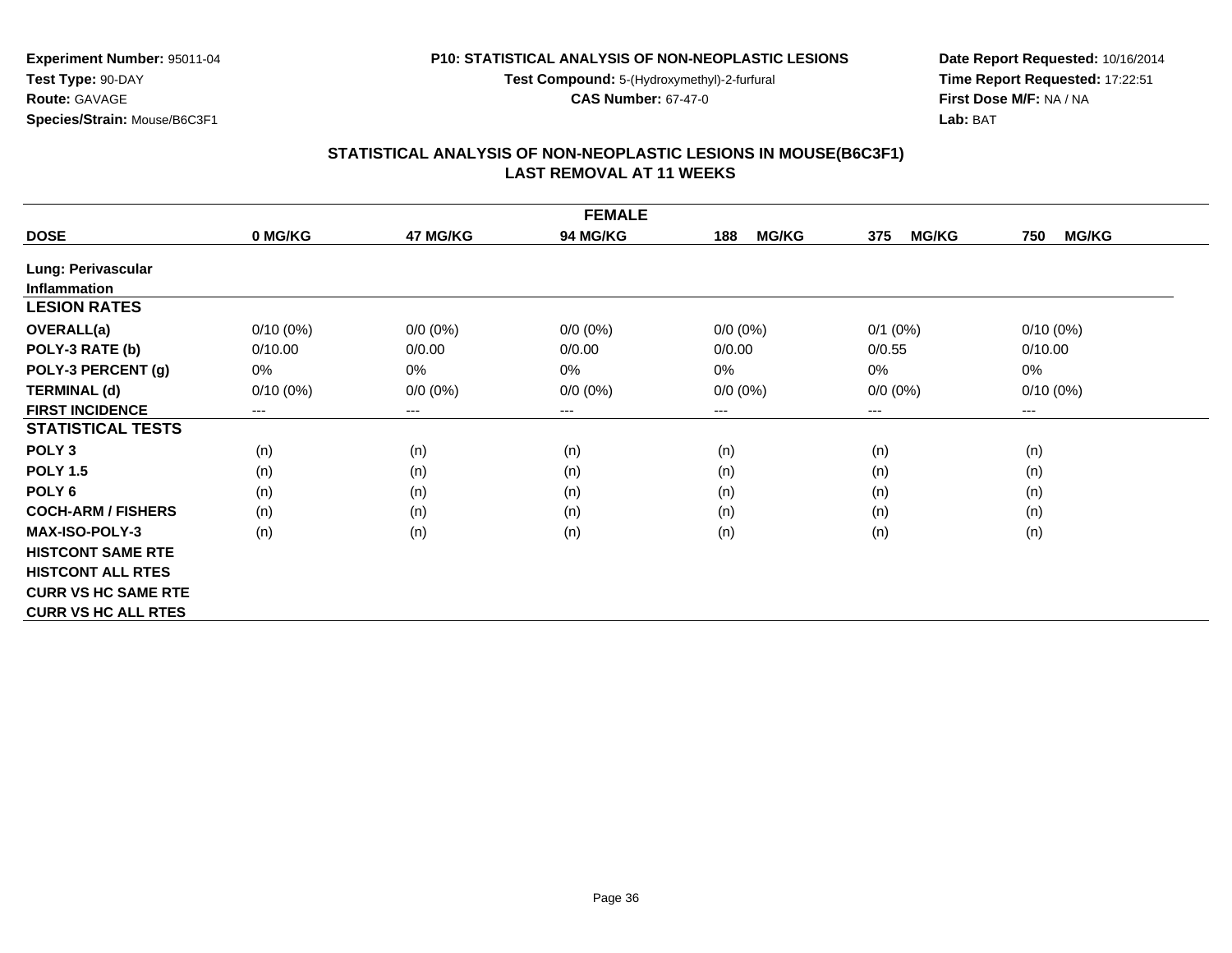**Test Compound:** 5-(Hydroxymethyl)-2-furfural

**CAS Number:** 67-47-0

**Date Report Requested:** 10/16/2014**Time Report Requested:** 17:22:51**First Dose M/F:** NA / NA**Lab:** BAT

## **STATISTICAL ANALYSIS OF NON-NEOPLASTIC LESIONS IN MOUSE(B6C3F1) LAST REMOVAL AT 11 WEEKS**

| <b>FEMALE</b>              |             |                        |                 |                     |                     |                        |  |  |
|----------------------------|-------------|------------------------|-----------------|---------------------|---------------------|------------------------|--|--|
| <b>DOSE</b>                | 0 MG/KG     | 47 MG/KG               | <b>94 MG/KG</b> | <b>MG/KG</b><br>188 | <b>MG/KG</b><br>375 | 750<br><b>MG/KG</b>    |  |  |
| Lymph Node, Mandibular     |             |                        |                 |                     |                     |                        |  |  |
| <b>Atrophy</b>             |             |                        |                 |                     |                     |                        |  |  |
| <b>LESION RATES</b>        |             |                        |                 |                     |                     |                        |  |  |
| <b>OVERALL(a)</b>          | $0/10(0\%)$ | $0/0 (0\%)$            | $0/0 (0\%)$     | $0/0 (0\%)$         | 1/1 (100%)          | $0/10(0\%)$            |  |  |
| POLY-3 RATE (b)            | 0/10.00     | 0/0.00                 | 0/0.00          | 0/0.00              | 1/1.00              | 0/10.00                |  |  |
| POLY-3 PERCENT (g)         | 0%          | 0%                     | 0%              | $0\%$               | 100%                | 0%                     |  |  |
| <b>TERMINAL (d)</b>        | $0/10(0\%)$ | $0/0 (0\%)$            | $0/0 (0\%)$     | $0/0 (0\%)$         | $0/0 (0\%)$         | $0/10(0\%)$            |  |  |
| <b>FIRST INCIDENCE</b>     | $---$       | $\qquad \qquad \cdots$ | ---             | $---$               | 77                  | $\qquad \qquad \cdots$ |  |  |
| <b>STATISTICAL TESTS</b>   |             |                        |                 |                     |                     |                        |  |  |
| POLY <sub>3</sub>          | (e)         | (e)                    | (e)             | (e)                 | $P = 0.091$         | (e)                    |  |  |
| <b>POLY 1.5</b>            | (e)         | (e)                    | (e)             | (e)                 | $P = 0.091$         | (e)                    |  |  |
| POLY <sub>6</sub>          | (e)         | (e)                    | (e)             | (e)                 | $P=0.091$           | (e)                    |  |  |
| <b>COCH-ARM / FISHERS</b>  | $P=0.700$   | (e)                    | (e)             | (e)                 | $P = 0.091$         | (e)                    |  |  |
| <b>MAX-ISO-POLY-3</b>      | (e)         | (e)                    | (e)             | (e)                 | P=0.000**           | (e)                    |  |  |
| <b>HISTCONT SAME RTE</b>   |             |                        |                 |                     |                     |                        |  |  |
| <b>HISTCONT ALL RTES</b>   |             |                        |                 |                     |                     |                        |  |  |
| <b>CURR VS HC SAME RTE</b> |             |                        |                 |                     |                     |                        |  |  |
| <b>CURR VS HC ALL RTES</b> |             |                        |                 |                     |                     |                        |  |  |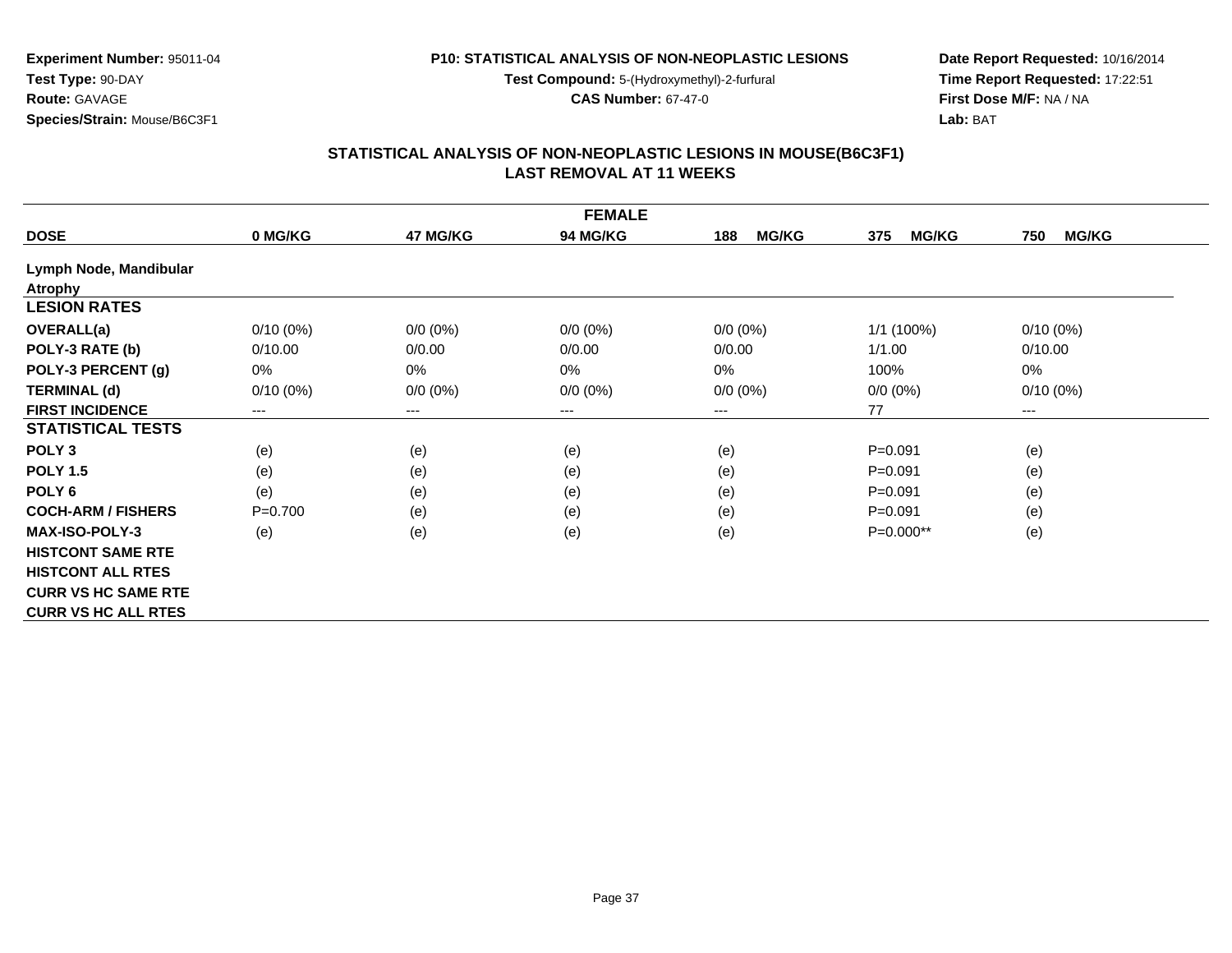**Test Compound:** 5-(Hydroxymethyl)-2-furfural

**CAS Number:** 67-47-0

**Date Report Requested:** 10/16/2014**Time Report Requested:** 17:22:51**First Dose M/F:** NA / NA**Lab:** BAT

## **STATISTICAL ANALYSIS OF NON-NEOPLASTIC LESIONS IN MOUSE(B6C3F1) LAST REMOVAL AT 11 WEEKS**

| <b>FEMALE</b>              |             |             |                 |                     |                     |                        |
|----------------------------|-------------|-------------|-----------------|---------------------|---------------------|------------------------|
| <b>DOSE</b>                | 0 MG/KG     | 47 MG/KG    | <b>94 MG/KG</b> | <b>MG/KG</b><br>188 | <b>MG/KG</b><br>375 | 750<br><b>MG/KG</b>    |
| Lymph Node, Mesenteric     |             |             |                 |                     |                     |                        |
| <b>Atrophy</b>             |             |             |                 |                     |                     |                        |
| <b>LESION RATES</b>        |             |             |                 |                     |                     |                        |
| <b>OVERALL(a)</b>          | $0/10(0\%)$ | $0/0 (0\%)$ | $0/0 (0\%)$     | $0/0 (0\%)$         | 1/1(100%)           | $0/9(0\%)$             |
| POLY-3 RATE (b)            | 0/10.00     | 0/0.00      | 0/0.00          | 0/0.00              | 1/1.00              | 0/9.00                 |
| POLY-3 PERCENT (g)         | 0%          | 0%          | $0\%$           | 0%                  | 100%                | 0%                     |
| <b>TERMINAL (d)</b>        | $0/10(0\%)$ | $0/0 (0\%)$ | $0/0 (0\%)$     | $0/0 (0\%)$         | $0/0 (0\%)$         | $0/9(0\%)$             |
| <b>FIRST INCIDENCE</b>     | $---$       | $---$       | ---             | ---                 | 77                  | $\qquad \qquad \cdots$ |
| <b>STATISTICAL TESTS</b>   |             |             |                 |                     |                     |                        |
| POLY <sub>3</sub>          | (e)         | (e)         | (e)             | (e)                 | $P = 0.091$         | (e)                    |
| <b>POLY 1.5</b>            | (e)         | (e)         | (e)             | (e)                 | $P = 0.091$         | (e)                    |
| POLY <sub>6</sub>          | (e)         | (e)         | (e)             | (e)                 | $P = 0.091$         | (e)                    |
| <b>COCH-ARM / FISHERS</b>  | $P=0.682$   | (e)         | (e)             | (e)                 | $P = 0.091$         | (e)                    |
| <b>MAX-ISO-POLY-3</b>      | (e)         | (e)         | (e)             | (e)                 | P=0.000**           | (e)                    |
| <b>HISTCONT SAME RTE</b>   |             |             |                 |                     |                     |                        |
| <b>HISTCONT ALL RTES</b>   |             |             |                 |                     |                     |                        |
| <b>CURR VS HC SAME RTE</b> |             |             |                 |                     |                     |                        |
| <b>CURR VS HC ALL RTES</b> |             |             |                 |                     |                     |                        |

**Test Type:** 90-DAY**Route:** GAVAGE

**Species/Strain:** Mouse/B6C3F1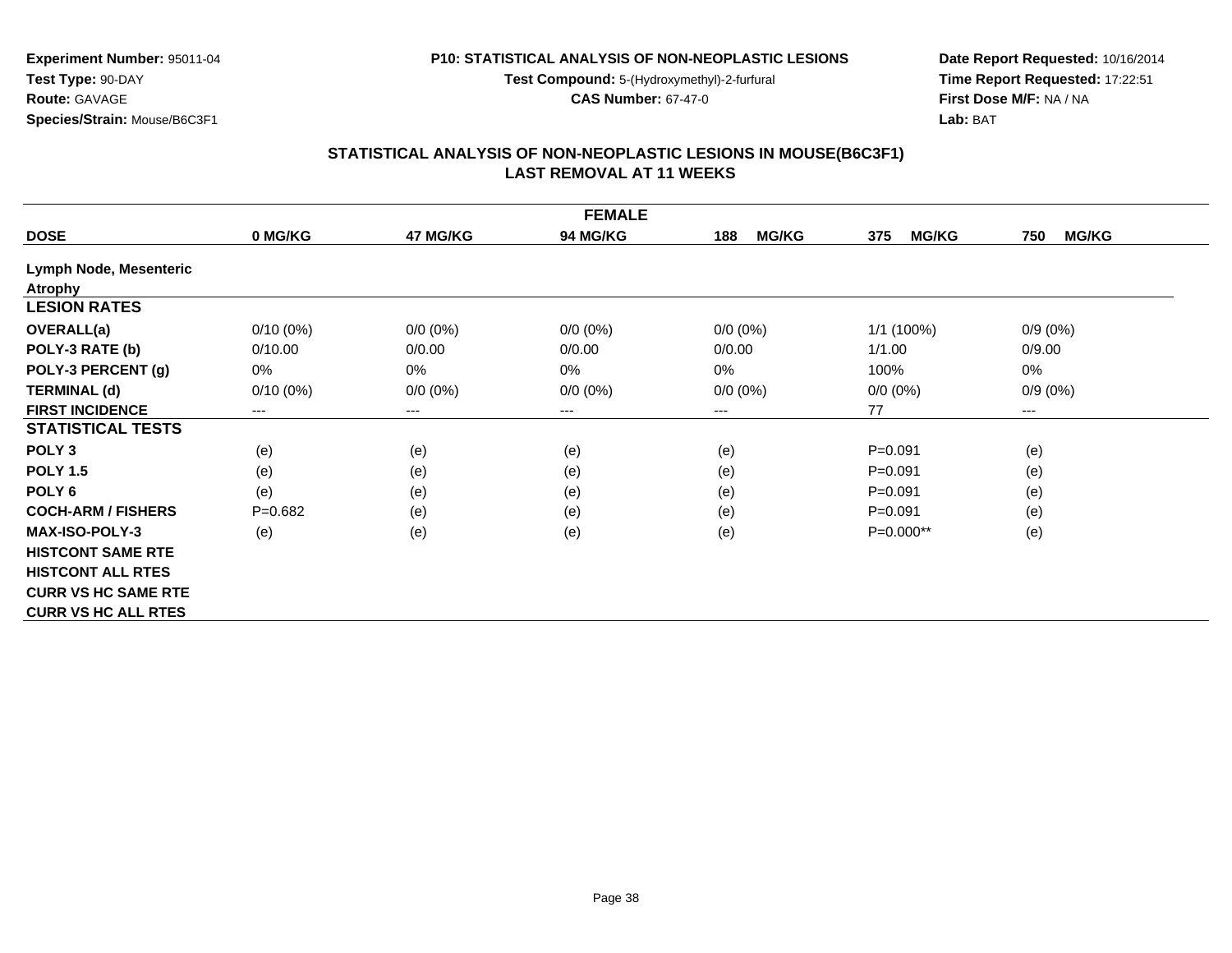**Test Compound:** 5-(Hydroxymethyl)-2-furfural

**CAS Number:** 67-47-0

**Date Report Requested:** 10/16/2014**Time Report Requested:** 17:22:51**First Dose M/F:** NA / NA**Lab:** BAT

### **STATISTICAL ANALYSIS OF NON-NEOPLASTIC LESIONS IN MOUSE(B6C3F1) LAST REMOVAL AT 11 WEEKS**

| <b>FEMALE</b>              |             |             |                 |                     |                     |                     |
|----------------------------|-------------|-------------|-----------------|---------------------|---------------------|---------------------|
| <b>DOSE</b>                | 0 MG/KG     | 47 MG/KG    | <b>94 MG/KG</b> | <b>MG/KG</b><br>188 | <b>MG/KG</b><br>375 | <b>MG/KG</b><br>750 |
| <b>Nose</b>                |             |             |                 |                     |                     |                     |
| <b>Inflammation</b>        |             |             |                 |                     |                     |                     |
| <b>LESION RATES</b>        |             |             |                 |                     |                     |                     |
| OVERALL(a)                 | $0/10(0\%)$ | $0/0 (0\%)$ | $0/0 (0\%)$     | $0/0 (0\%)$         | $0/1$ $(0%)$        | $0/10(0\%)$         |
| POLY-3 RATE (b)            | 0/10.00     | 0/0.00      | 0/0.00          | 0/0.00              | 0/0.55              | 0/10.00             |
| POLY-3 PERCENT (g)         | $0\%$       | 0%          | 0%              | 0%                  | 0%                  | 0%                  |
| <b>TERMINAL (d)</b>        | $0/10(0\%)$ | $0/0 (0\%)$ | $0/0 (0\%)$     | $0/0 (0\%)$         | $0/0 (0\%)$         | $0/10(0\%)$         |
| <b>FIRST INCIDENCE</b>     | $---$       | $---$       | $---$           | $---$               | $---$               | ---                 |
| <b>STATISTICAL TESTS</b>   |             |             |                 |                     |                     |                     |
| POLY <sub>3</sub>          | (n)         | (n)         | (n)             | (n)                 | (n)                 | (n)                 |
| <b>POLY 1.5</b>            | (n)         | (n)         | (n)             | (n)                 | (n)                 | (n)                 |
| POLY <sub>6</sub>          | (n)         | (n)         | (n)             | (n)                 | (n)                 | (n)                 |
| <b>COCH-ARM / FISHERS</b>  | (n)         | (n)         | (n)             | (n)                 | (n)                 | (n)                 |
| <b>MAX-ISO-POLY-3</b>      | (n)         | (n)         | (n)             | (n)                 | (n)                 | (n)                 |
| <b>HISTCONT SAME RTE</b>   |             |             |                 |                     |                     |                     |
| <b>HISTCONT ALL RTES</b>   |             |             |                 |                     |                     |                     |
| <b>CURR VS HC SAME RTE</b> |             |             |                 |                     |                     |                     |
| <b>CURR VS HC ALL RTES</b> |             |             |                 |                     |                     |                     |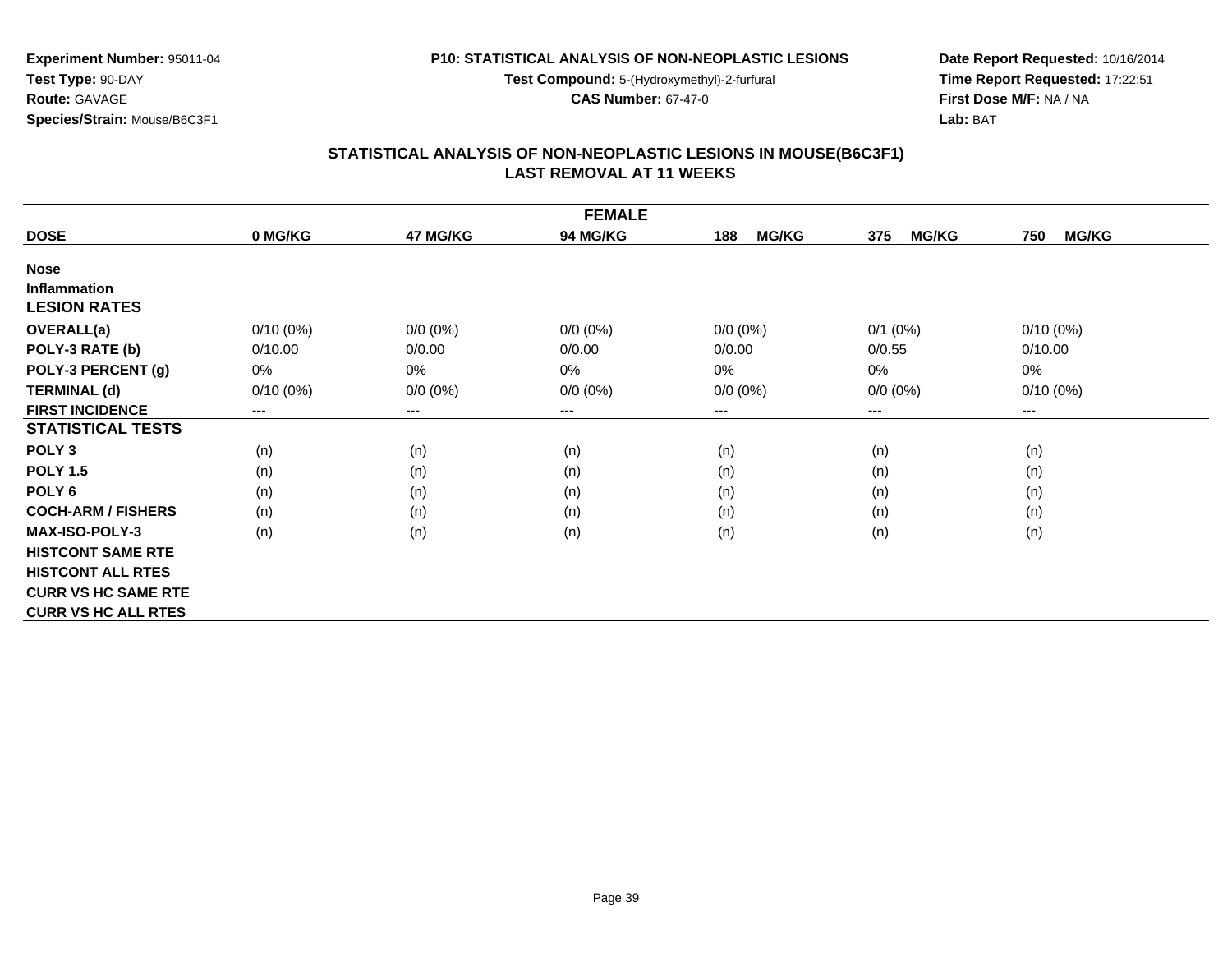**Test Compound:** 5-(Hydroxymethyl)-2-furfural

**CAS Number:** 67-47-0

**Date Report Requested:** 10/16/2014**Time Report Requested:** 17:22:51**First Dose M/F:** NA / NA**Lab:** BAT

### **STATISTICAL ANALYSIS OF NON-NEOPLASTIC LESIONS IN MOUSE(B6C3F1) LAST REMOVAL AT 11 WEEKS**

| <b>FEMALE</b>              |             |             |             |                     |                     |                     |
|----------------------------|-------------|-------------|-------------|---------------------|---------------------|---------------------|
| <b>DOSE</b>                | 0 MG/KG     | 47 MG/KG    | 94 MG/KG    | <b>MG/KG</b><br>188 | <b>MG/KG</b><br>375 | <b>MG/KG</b><br>750 |
| <b>Nose: Olfactory Epi</b> |             |             |             |                     |                     |                     |
| <b>Degeneration</b>        |             |             |             |                     |                     |                     |
| <b>LESION RATES</b>        |             |             |             |                     |                     |                     |
| <b>OVERALL(a)</b>          | $0/10(0\%)$ | $0/0 (0\%)$ | $0/0 (0\%)$ | $0/0 (0\%)$         | $0/1$ (0%)          | $1/10(10\%)$        |
| POLY-3 RATE (b)            | 0/10.00     | 0/0.00      | 0/0.00      | 0/0.00              | 0/0.55              | 1/10.00             |
| POLY-3 PERCENT (g)         | 0%          | 0%          | 0%          | 0%                  | 0%                  | 10%                 |
| <b>TERMINAL (d)</b>        | $0/10(0\%)$ | $0/0 (0\%)$ | $0/0 (0\%)$ | $0/0 (0\%)$         | $0/0 (0\%)$         | $1/10(10\%)$        |
| <b>FIRST INCIDENCE</b>     | $---$       | ---         | $---$       | $--$                | ---                 | 94(T)               |
| <b>STATISTICAL TESTS</b>   |             |             |             |                     |                     |                     |
| POLY <sub>3</sub>          | (e)         | (e)         | (e)         | (e)                 | (e)                 | $P = 0.500$         |
| <b>POLY 1.5</b>            | (e)         | (e)         | (e)         | (e)                 | (e)                 | $P = 0.500$         |
| POLY <sub>6</sub>          | (e)         | (e)         | (e)         | (e)                 | (e)                 | $P = 0.500$         |
| <b>COCH-ARM / FISHERS</b>  | $P = 0.300$ | (e)         | (e)         | (e)                 | (e)                 | $P = 0.500$         |
| <b>MAX-ISO-POLY-3</b>      | (e)         | (e)         | (e)         | (e)                 | (e)                 | $P = 0.159$         |
| <b>HISTCONT SAME RTE</b>   |             |             |             |                     |                     |                     |
| <b>HISTCONT ALL RTES</b>   |             |             |             |                     |                     |                     |
| <b>CURR VS HC SAME RTE</b> |             |             |             |                     |                     |                     |
| <b>CURR VS HC ALL RTES</b> |             |             |             |                     |                     |                     |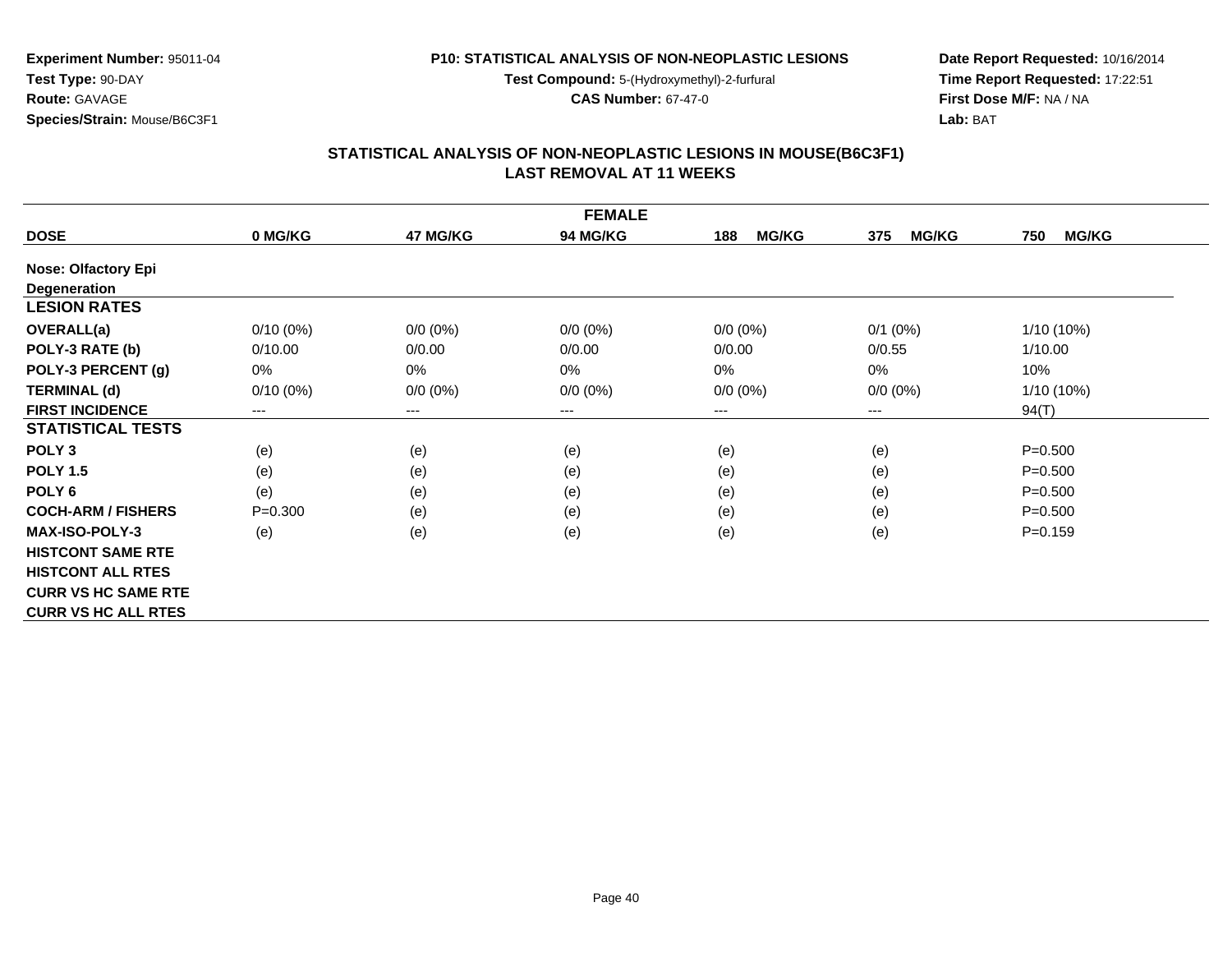**Test Compound:** 5-(Hydroxymethyl)-2-furfural

**CAS Number:** 67-47-0

**Experiment Number:** 95011-04

**Species/Strain:** Mouse/B6C3F1

**Test Type:** 90-DAY**Route:** GAVAGE

**Date Report Requested:** 10/16/2014**Time Report Requested:** 17:22:51**First Dose M/F:** NA / NA**Lab:** BAT

### **STATISTICAL ANALYSIS OF NON-NEOPLASTIC LESIONS IN MOUSE(B6C3F1) LAST REMOVAL AT 11 WEEKS**

| <b>FEMALE</b>              |            |             |                 |                     |                     |                     |
|----------------------------|------------|-------------|-----------------|---------------------|---------------------|---------------------|
| <b>DOSE</b>                | 0 MG/KG    | 47 MG/KG    | <b>94 MG/KG</b> | <b>MG/KG</b><br>188 | <b>MG/KG</b><br>375 | <b>MG/KG</b><br>750 |
| <b>Salivary Glands</b>     |            |             |                 |                     |                     |                     |
| <b>Inflammation</b>        |            |             |                 |                     |                     |                     |
| <b>LESION RATES</b>        |            |             |                 |                     |                     |                     |
| <b>OVERALL(a)</b>          | 1/10 (10%) | $0/0 (0\%)$ | $0/0 (0\%)$     | $0/0 (0\%)$         | $0/1$ (0%)          | $0/10(0\%)$         |
| POLY-3 RATE (b)            | 1/10.00    | 0/0.00      | 0/0.00          | 0/0.00              | 0/0.55              | 0/10.00             |
| POLY-3 PERCENT (g)         | 10%        | 0%          | 0%              | 0%                  | 0%                  | 0%                  |
| <b>TERMINAL (d)</b>        | 1/10 (10%) | $0/0 (0\%)$ | $0/0 (0\%)$     | $0/0 (0\%)$         | $0/0 (0\%)$         | $0/10(0\%)$         |
| <b>FIRST INCIDENCE</b>     | 94(T)      | $---$       | $---$           | $--$                | ---                 | $---$               |
| <b>STATISTICAL TESTS</b>   |            |             |                 |                     |                     |                     |
| POLY <sub>3</sub>          | (e)        | (e)         | (e)             | (e)                 | P=0.930N            | $P = 0.500N$        |
| <b>POLY 1.5</b>            | (e)        | (e)         | (e)             | (e)                 | $P = 0.923N$        | $P = 0.500N$        |
| POLY <sub>6</sub>          | (e)        | (e)         | (e)             | (e)                 | P=0.937N            | $P = 0.500N$        |
| <b>COCH-ARM / FISHERS</b>  | P=0.300N   | (e)         | (e)             | (e)                 | P=0.909N            | $P = 0.500N$        |
| <b>MAX-ISO-POLY-3</b>      | (e)        | (e)         | (e)             | (e)                 | $P = 0.451N$        | $P = 0.159N$        |
| <b>HISTCONT SAME RTE</b>   |            |             |                 |                     |                     |                     |
| <b>HISTCONT ALL RTES</b>   |            |             |                 |                     |                     |                     |
| <b>CURR VS HC SAME RTE</b> |            |             |                 |                     |                     |                     |
| <b>CURR VS HC ALL RTES</b> |            |             |                 |                     |                     |                     |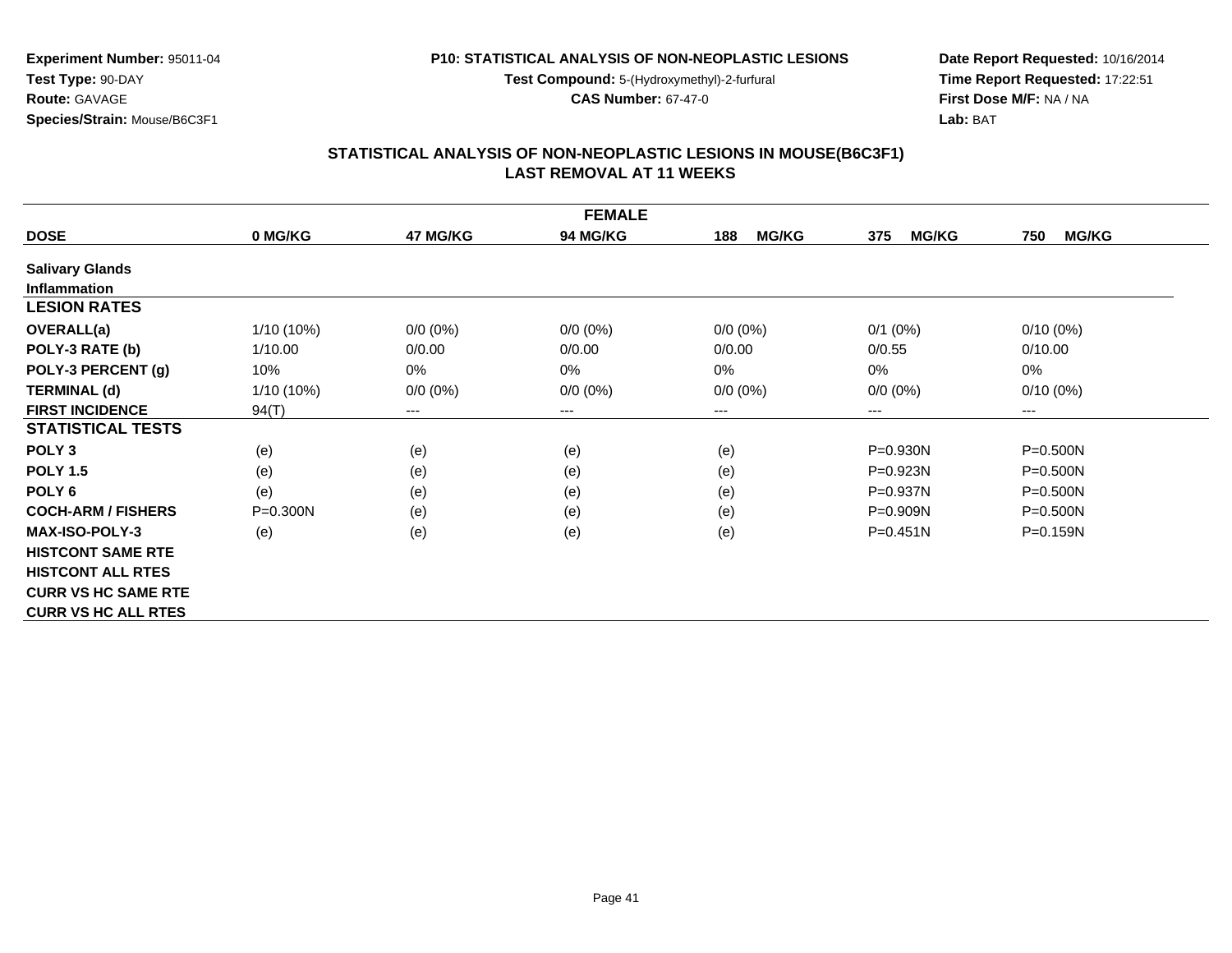**Test Compound:** 5-(Hydroxymethyl)-2-furfural

**CAS Number:** 67-47-0

**Date Report Requested:** 10/16/2014**Time Report Requested:** 17:22:51**First Dose M/F:** NA / NA**Lab:** BAT

## **STATISTICAL ANALYSIS OF NON-NEOPLASTIC LESIONS IN MOUSE(B6C3F1) LAST REMOVAL AT 11 WEEKS**

| <b>FEMALE</b>                           |             |             |                 |                     |                     |                     |
|-----------------------------------------|-------------|-------------|-----------------|---------------------|---------------------|---------------------|
| <b>DOSE</b>                             | 0 MG/KG     | 47 MG/KG    | <b>94 MG/KG</b> | <b>MG/KG</b><br>188 | <b>MG/KG</b><br>375 | 750<br><b>MG/KG</b> |
| Spleen                                  |             |             |                 |                     |                     |                     |
| <b>Hematopoietic Cell Proliferation</b> |             |             |                 |                     |                     |                     |
| <b>LESION RATES</b>                     |             |             |                 |                     |                     |                     |
| <b>OVERALL(a)</b>                       | $0/10(0\%)$ | $0/0 (0\%)$ | $0/0 (0\%)$     | $0/0 (0\%)$         | 1/1 (100%)          | $1/10(10\%)$        |
| POLY-3 RATE (b)                         | 0/10.00     | 0/0.00      | 0/0.00          | 0/0.00              | 1/1.00              | 1/10.00             |
| POLY-3 PERCENT (g)                      | 0%          | 0%          | 0%              | 0%                  | 100%                | 10%                 |
| <b>TERMINAL (d)</b>                     | $0/10(0\%)$ | $0/0 (0\%)$ | $0/0 (0\%)$     | $0/0 (0\%)$         | $0/0 (0\%)$         | $1/10(10\%)$        |
| <b>FIRST INCIDENCE</b>                  | $---$       | ---         | ---             | ---                 | 77                  | 94(T)               |
| <b>STATISTICAL TESTS</b>                |             |             |                 |                     |                     |                     |
| POLY <sub>3</sub>                       | (e)         | (e)         | (e)             | (e)                 | $P = 0.091$         | $P = 0.500$         |
| <b>POLY 1.5</b>                         | (e)         | (e)         | (e)             | (e)                 | $P = 0.091$         | $P = 0.500$         |
| POLY <sub>6</sub>                       | (e)         | (e)         | (e)             | (e)                 | $P = 0.091$         | $P = 0.500$         |
| <b>COCH-ARM / FISHERS</b>               | $P=0.352$   | (e)         | (e)             | (e)                 | $P = 0.091$         | $P = 0.500$         |
| <b>MAX-ISO-POLY-3</b>                   | (e)         | (e)         | (e)             | (e)                 | P=0.000**           | $P = 0.159$         |
| <b>HISTCONT SAME RTE</b>                |             |             |                 |                     |                     |                     |
| <b>HISTCONT ALL RTES</b>                |             |             |                 |                     |                     |                     |
| <b>CURR VS HC SAME RTE</b>              |             |             |                 |                     |                     |                     |
| <b>CURR VS HC ALL RTES</b>              |             |             |                 |                     |                     |                     |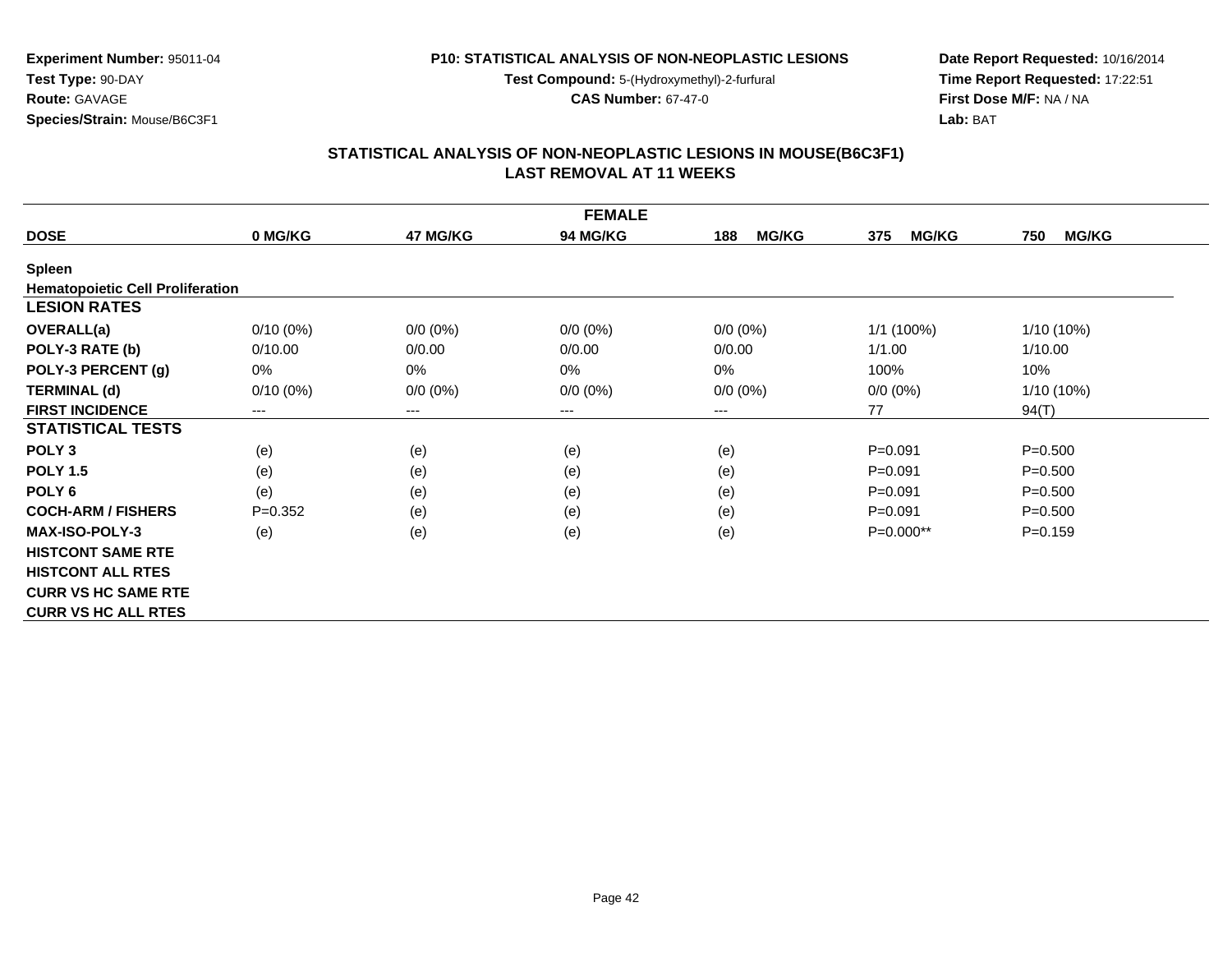**Test Compound:** 5-(Hydroxymethyl)-2-furfural

**CAS Number:** 67-47-0

**Date Report Requested:** 10/16/2014**Time Report Requested:** 17:22:51**First Dose M/F:** NA / NA**Lab:** BAT

### **STATISTICAL ANALYSIS OF NON-NEOPLASTIC LESIONS IN MOUSE(B6C3F1) LAST REMOVAL AT 11 WEEKS**

| <b>FEMALE</b>              |             |             |                 |                     |                     |                        |
|----------------------------|-------------|-------------|-----------------|---------------------|---------------------|------------------------|
| <b>DOSE</b>                | 0 MG/KG     | 47 MG/KG    | <b>94 MG/KG</b> | <b>MG/KG</b><br>188 | <b>MG/KG</b><br>375 | <b>MG/KG</b><br>750    |
| <b>Thymus</b>              |             |             |                 |                     |                     |                        |
| <b>Atrophy</b>             |             |             |                 |                     |                     |                        |
| <b>LESION RATES</b>        |             |             |                 |                     |                     |                        |
| <b>OVERALL(a)</b>          | $0/10(0\%)$ | $0/0 (0\%)$ | $0/0 (0\%)$     | $0/0 (0\%)$         | $1/1$ (100%)        | $0/10(0\%)$            |
| POLY-3 RATE (b)            | 0/10.00     | 0/0.00      | 0/0.00          | 0/0.00              | 1/1.00              | 0/10.00                |
| POLY-3 PERCENT (g)         | 0%          | 0%          | 0%              | 0%                  | 100%                | 0%                     |
| <b>TERMINAL (d)</b>        | $0/10(0\%)$ | $0/0 (0\%)$ | $0/0 (0\%)$     | $0/0 (0\%)$         | $0/0 (0\%)$         | $0/10(0\%)$            |
| <b>FIRST INCIDENCE</b>     | $---$       | ---         | $--$            | ---                 | 77                  | $\qquad \qquad \cdots$ |
| <b>STATISTICAL TESTS</b>   |             |             |                 |                     |                     |                        |
| POLY <sub>3</sub>          | (e)         | (e)         | (e)             | (e)                 | $P = 0.091$         | (e)                    |
| <b>POLY 1.5</b>            | (e)         | (e)         | (e)             | (e)                 | $P = 0.091$         | (e)                    |
| POLY <sub>6</sub>          | (e)         | (e)         | (e)             | (e)                 | $P = 0.091$         | (e)                    |
| <b>COCH-ARM / FISHERS</b>  | $P=0.700$   | (e)         | (e)             | (e)                 | $P = 0.091$         | (e)                    |
| <b>MAX-ISO-POLY-3</b>      | (e)         | (e)         | (e)             | (e)                 | $P=0.000**$         | (e)                    |
| <b>HISTCONT SAME RTE</b>   |             |             |                 |                     |                     |                        |
| <b>HISTCONT ALL RTES</b>   |             |             |                 |                     |                     |                        |
| <b>CURR VS HC SAME RTE</b> |             |             |                 |                     |                     |                        |
| <b>CURR VS HC ALL RTES</b> |             |             |                 |                     |                     |                        |